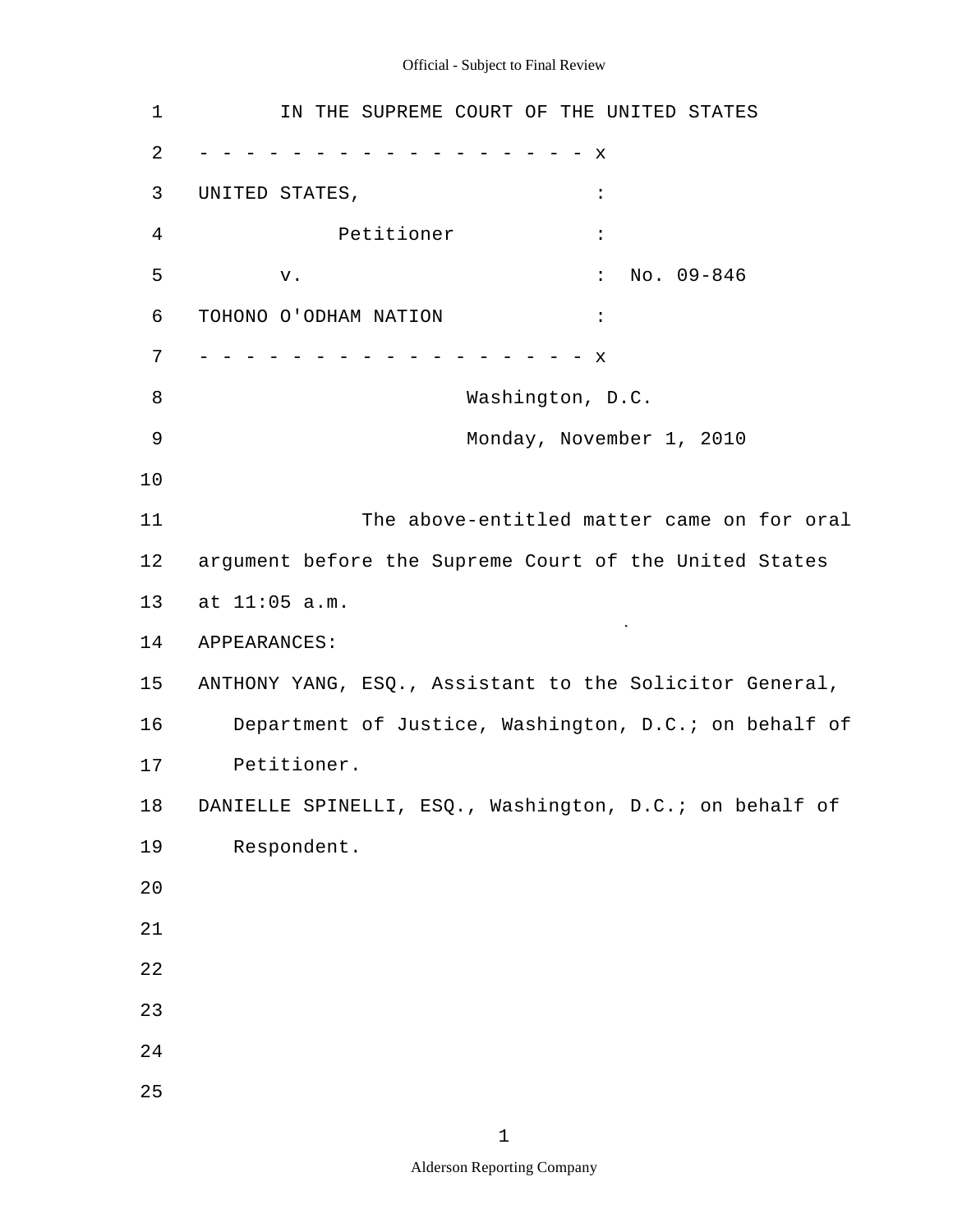| $\mathbf 1$    | CONTENTS                    |                |
|----------------|-----------------------------|----------------|
| $\overline{a}$ | ORAL ARGUMENT OF            | PAGE           |
| 3              | ANTHONY YANG, ESQ.          |                |
| $\overline{4}$ | On behalf of the Petitioner | $\mathfrak{Z}$ |
| 5              | ORAL ARGUMENT OF            |                |
| 6              | DANIELLE SPINELLI, ESQ.     |                |
| 7              | On behalf of the Respondent | 24             |
| 8              | REBUTTAL ARGUMENT OF        |                |
| 9              | ANTHONY YANG, ESQ.          |                |
| 10             | On behalf of the Petitioner | 46             |
| 11             |                             |                |
| $1\,2$         |                             |                |
| 13             |                             |                |
| 14             | $\boldsymbol{\checkmark}$   |                |
| 15             |                             |                |
| 16             |                             |                |
| $17$           |                             |                |
| $1\,8$         |                             |                |
| 19             |                             |                |
| 20             |                             |                |
| 21             |                             |                |
| 22             |                             |                |
| 23             |                             |                |
| 24             |                             |                |
| 25             |                             |                |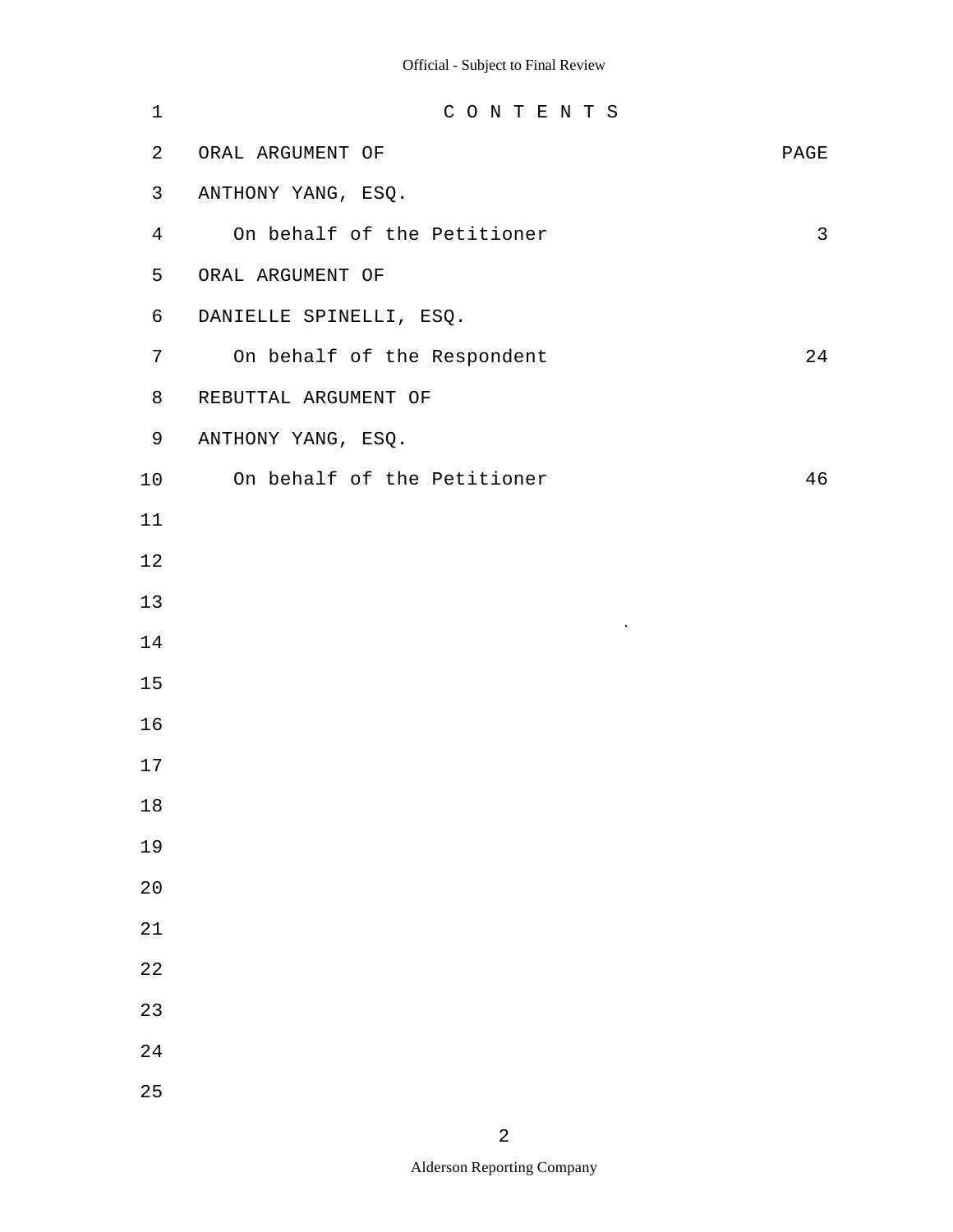1 2 3 4 5 6 7 8 9 10 11 12 13 14 15 16 17 18 19 20 21 22 23 24 25 P R O C E E D I N G S (11:05 a.m.) CHIEF JUSTICE ROBERTS: We will hear argument next in Case 09-846, United States v. Tohono O'Odham Nation. Mr. Yang. ORAL ARGUMENT OF ANTHONY YANG ON BEHALF OF THE PETITIONER MR. YANG: Mr. Chief Justice, and may it please the Court: This Court in Keene held that section 1500 of Title 28 deprives the Court Of Federal Claims has jurisdiction when the plaintiff has a pending suit in another court based on substantially the same operative facts and left open the question whether some overlap in the relief requested is also necessary to trigger that bar. The Federal Circuit erred in holding that section 1500 applies when both suits -- only when both suits seek the same relief, and that the critical distinction in this regard is whether the particular relief in the plaintiff's plea for relief is deemed legal or equitable. Section 1500's text broadly bars CFC jurisdiction whenever any suit that the plaintiff has pending in any other court is a suit for the CFC claim

3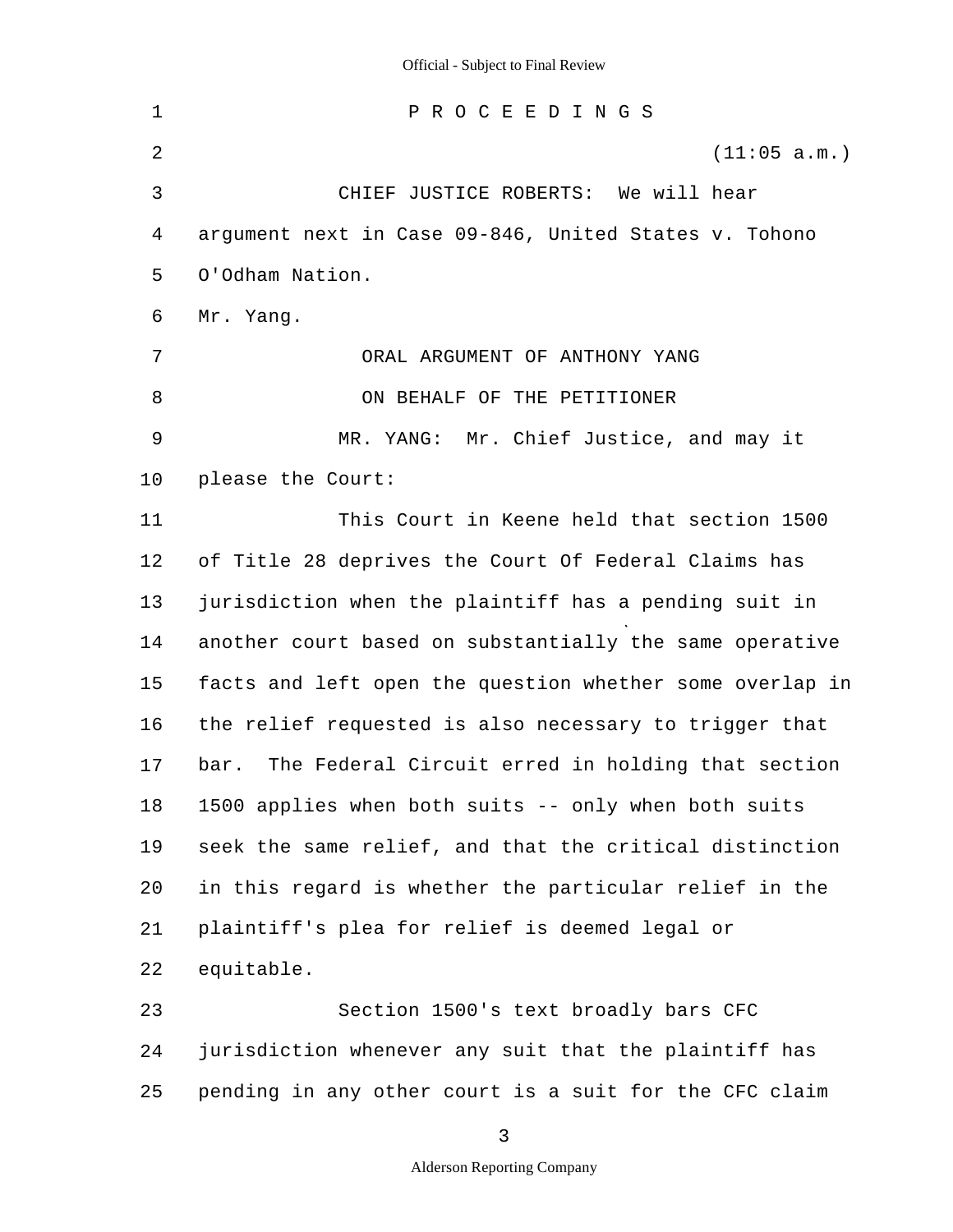1 2 3 or is merely a suit in respect to that claim. In other words, another suit for a different but a related claim will trigger section 1500.

4 5 6 7 That provision was intended to protect the government from simultaneous duplicative suits against the United States and its agents by forcing plaintiffs to elect between those related suits.

8 9 10 11 JUSTICE GINSBURG: But you recognize that sequential suits could be brought. So that if the case in the district court went to final judgment, then it would be okay to go to the Court Of Federal Claims.

12 13 14 15 MR. YANG: That is correct. In some, in perhaps a good number of cases, it's possible to, if you are seasonably prompt in your Court Of Federal Claims case or your district court case first -

16 17 18 19 JUSTICE GINSBURG: But you don't have control over how long the district court case is going to take, and there is no mechanism to stop the running of the statute of limitations.

20 21 22 23 24 25 MR. YANG: Well, I think there is some control that you can exercise over the -- how promptly the suit proceeds. Particularly if we are talking about suits against the government, many suits proceed on an administrative record and go directly to summary judgment; that can be done in a relatively prompt

4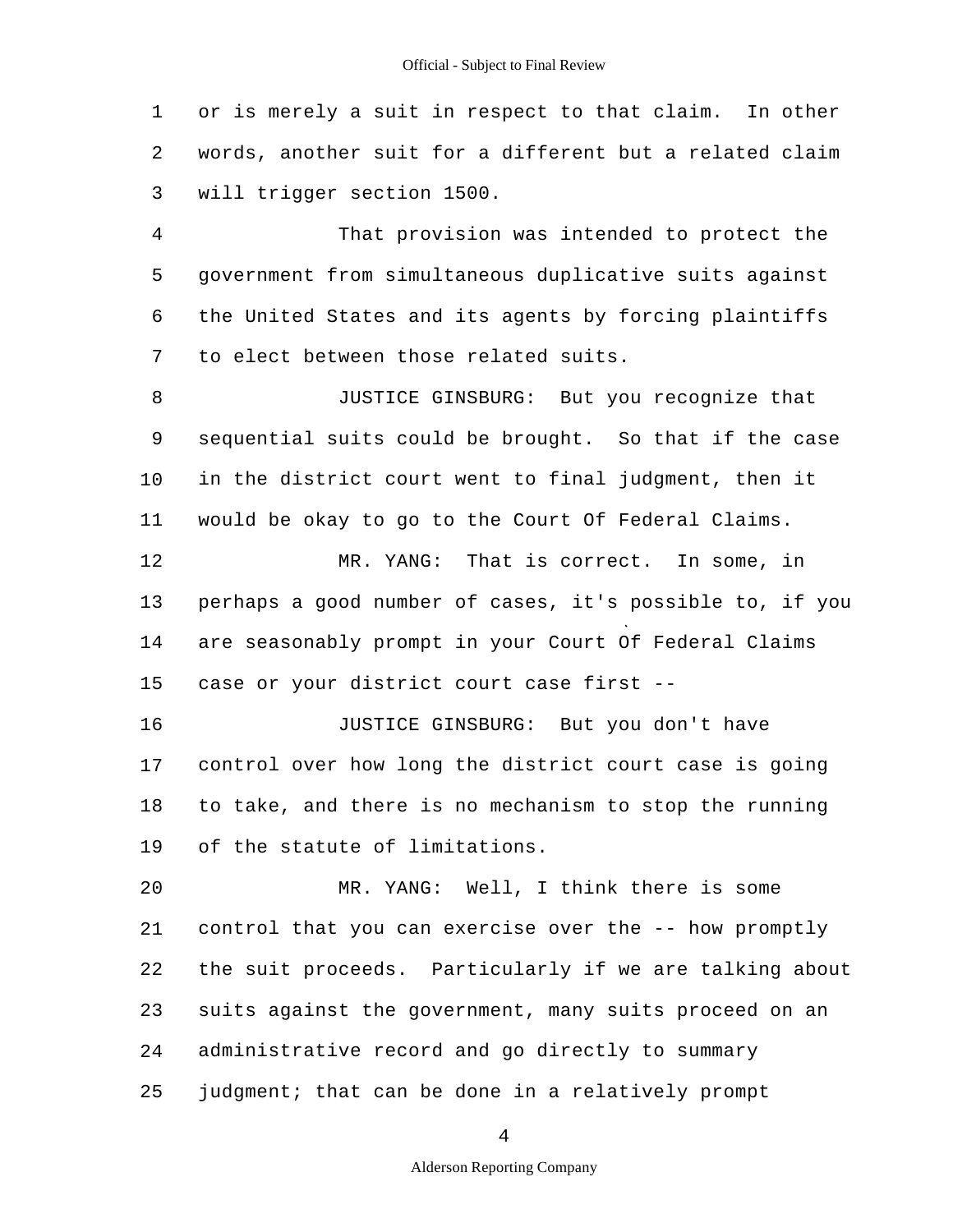1 manner.

2 3 4 5 6 7 8 9 10 11 12 13 14 15 16 17 18 But even if not, the Congress that enacted section 1500 in 1868 knew that essentially what it was doing in many, many cases would prevent a second suit from going forward. That's because the Congress was concerned with the cotton claimants. The cotton claimants had authorization to bring suit in the Court of Claims, but there was a two-year statute of limitations. That statute ran from the end of the Civil War. And this Court in a case called U.S. v. Anderson at 76 U.S., and the relevant pages are 70 to 71, made clear that the end of the Civil War for the purposes of that statute was August in 1866. Congress enacted section 1500 in June of 1868. There was a two-month window, if that, to bring suit and Congress recognized, it would have recognized, that if you filed suit or were forced to elect at that point, that would be the end of the game.

19 20 21 22 23 24 25 There was also another statutory provision that Congress enacted during the Civil War that put a two-year statute of limitations on suits against officers. That was discussed in this Court's decision, Mitchell v. Clark, 110 U.S. 633 at pages 641 and 642. So given the time at which Congress was enacting section 1500, it knew it was putting plaintiffs

5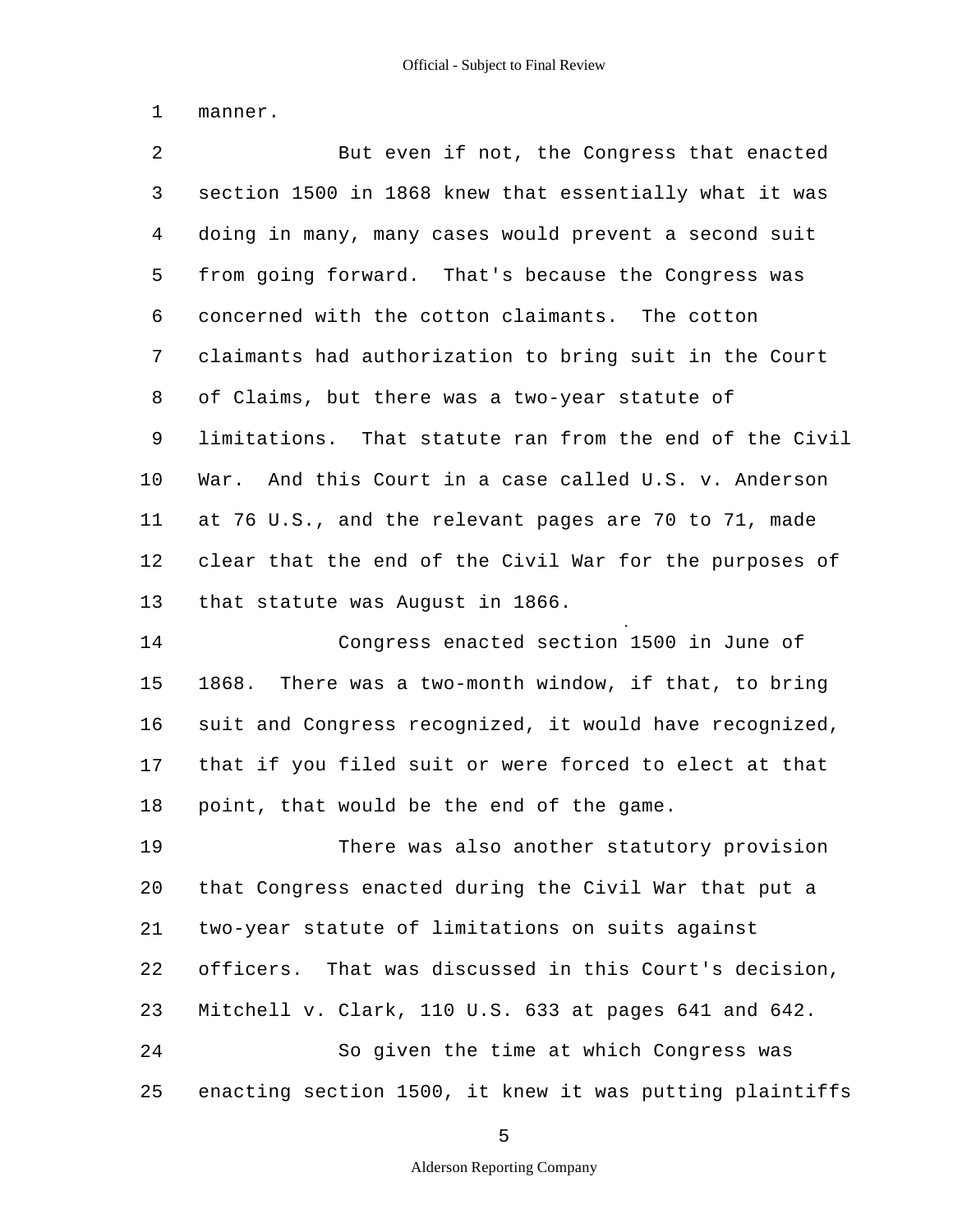1 2 3 4 5 6 7 8 9 10 11 to a very hard choice. You had to elect between the Court Of Federal Claims remedy and between a remedy in another court against an officer. That remedy would likely be the end of the game. And Congress did that in a very particular way. It did it in a targeted statute that limited the authority of the court that had its hands on the purse strings of the Federal Government, and that performed the very function that Congress just a few years earlier had itself exercised through the enactment of private bills through its appropriations power.

12 13 14 15 16 17 18 So section 1500 ultimately states in essence that if you are going to bring suit in this specialized court where Congress has vested the Court of Claims with the very special power of distributing money from the Federal fisc, that you could only bring one suit arising from the same operative facts in order to be in that court.

19 20 CHIEF JUSTICE ROBERTS: Well, but that's you just -

21 22 23 24 25 JUSTICE SOTOMAYOR: In the cotton cases, why isn't my reading of it quite very simple, which is Congress was concerned with ensuring that a claimant didn't get double-recovered in two different suits. MR. YANG: Well --

6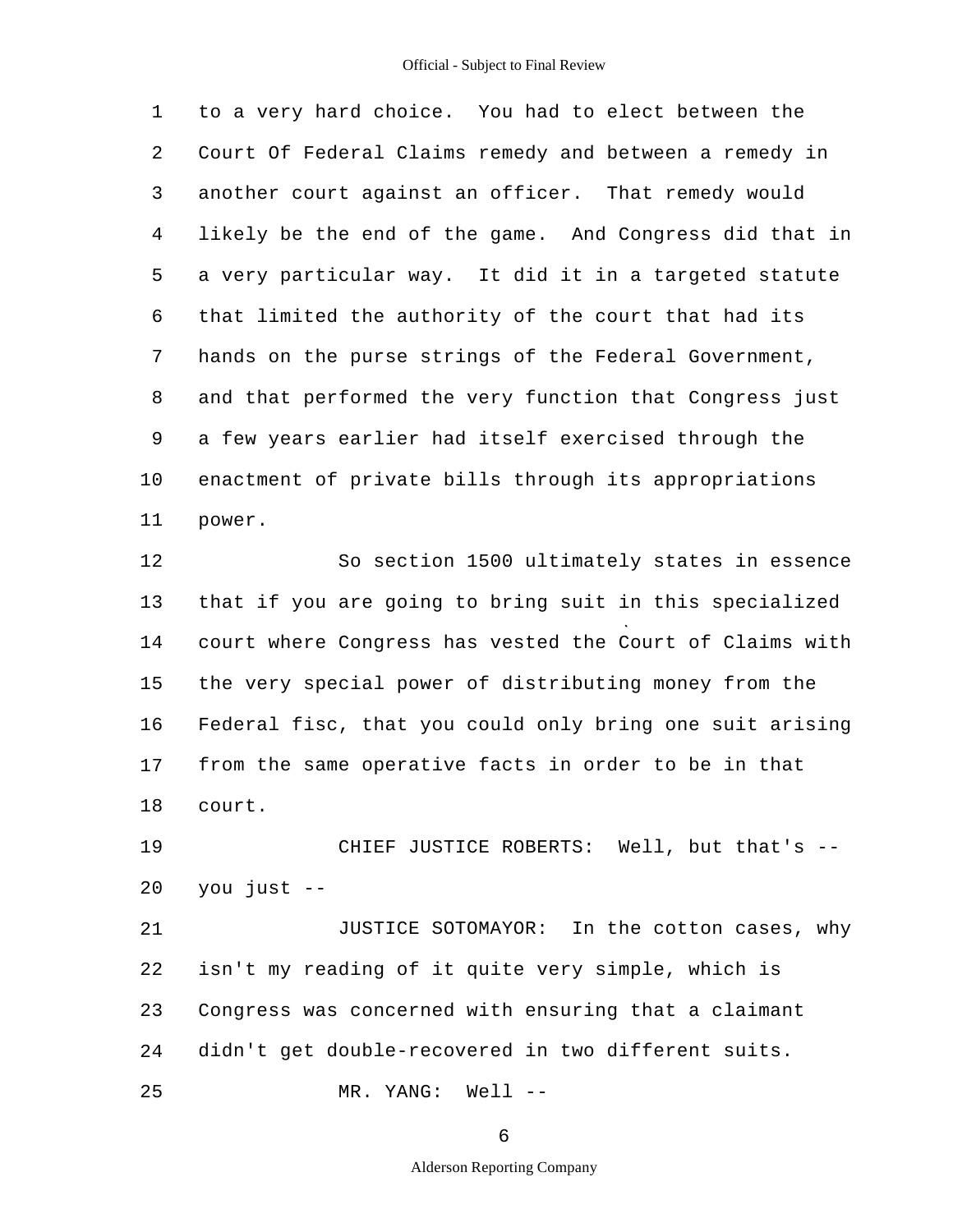1 2 3 4 5 6 JUSTICE SOTOMAYOR: Isn't that a simple you know, you've got people suing in different jurisdictions over getting the same pot of money or something close to it. Why isn't our view of 1500 just simply you can't have two suits that are seeking the same pot?

7 8 9 10 11 12 13 14 15 16 17 18 19 20 21 22 23 24 25 MR. YANG: Well, it wasn't the same pot of money. The Abandoned and -- Abandoned Property Collection Act -- we will call it APCA -- provided for a special statutory trust remedy. That remedy was for the net proceeds of anything -- any -- any auction sales that might have resulted from cotton. If the cotton was lost, it was damaged, it was destroyed, if the proceeds were paid but ultimately didn't make their way into the fisc, you got nothing or you got a substantially reduced fund. If you sued in court, you might be able to sue, as we explained in our reply brief, under certain doctrines that would give you the property in specie, or you could seek monetary relief. These are quite different things. And even in -- it's not - JUSTICE GINSBURG: But you couldn't get both. I mean, that's I think Justice Sotomayor's point, about duplication. It's not -- even if you can say, yes, it's a different mode of relief, but you could couldn't get -- I mean, suppose we didn't have 1500 and

7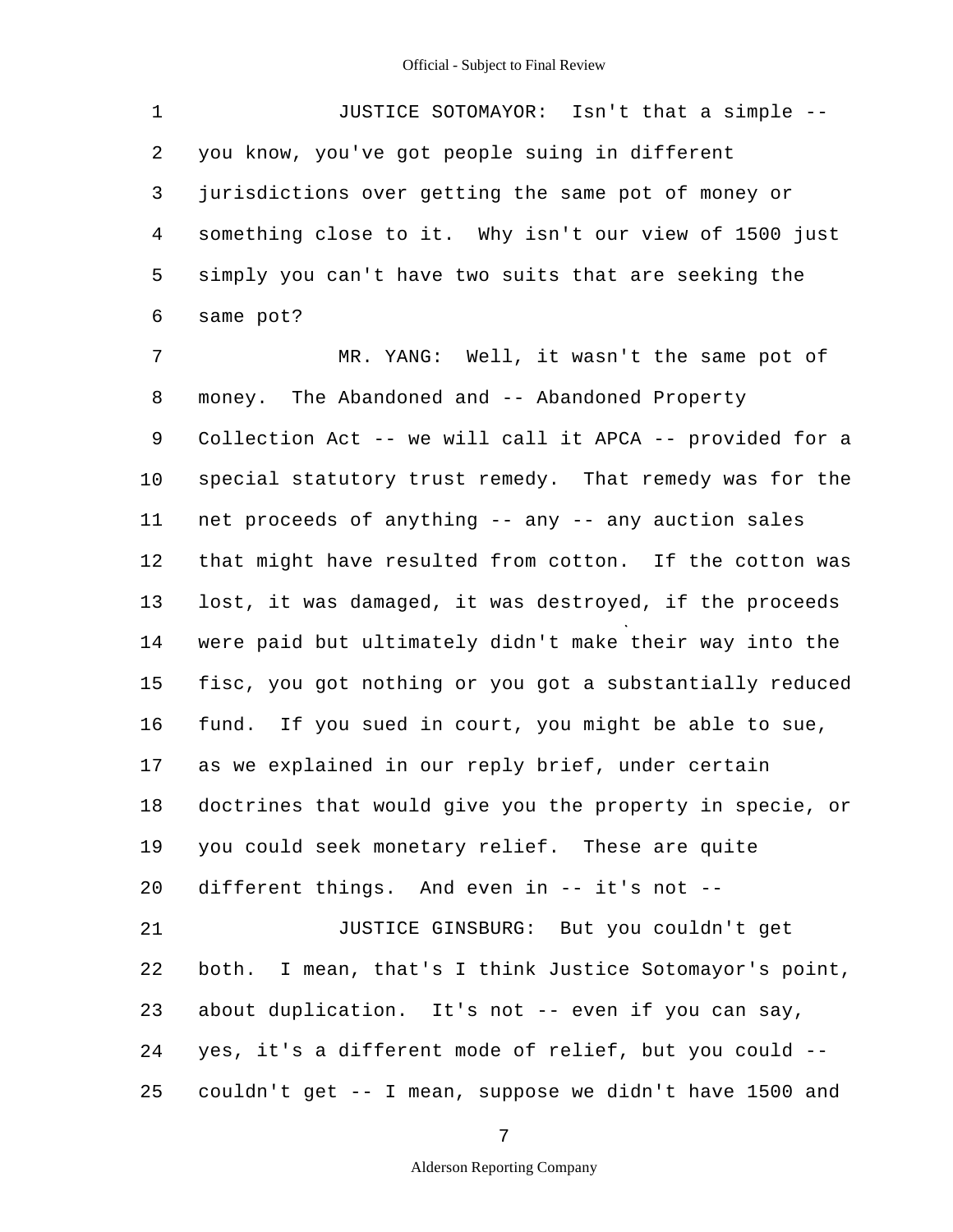1 2 3 4 5 6 7 8 9 10 11 12 13 14 15 16 17 18 19 20 21 22 23 you prevailed in your suit on the APCA or whatever you call the statute. You could not then turn around and sue the government official, because you have the -- the single claim, you've been compensated. MR. YANG: I don't know - JUSTICE GINSBURG: It's not here -- it's quite different. I mean, one suit is not precluded by the other. You -- you recognize that by saying you could bring the Claims Court suit after the district court suit. That's not so in -- in the cotton cases. MR. YANG: You may in certain instances. But particularly in the cotton cases, Congress knew that it -- what it was doing was forcing one path and only one path. It wasn't about duplicative recovery. You had to choose and you not -- you weren't going to have time to bring another suit, and Congress would have known that when it enacted the section 1500's predecessor two months before the statute ran in APCA and perhaps after the statute ran for bringing a tort suit against officials under the cases -- the statute that this Court construed in Mitchell. So it wasn't simply that duplicative relief was at issue, Congress was actually forcing you to make

25 different. And the type of relief, for instance, that

24

8

a choice in cases where the types of relief are quite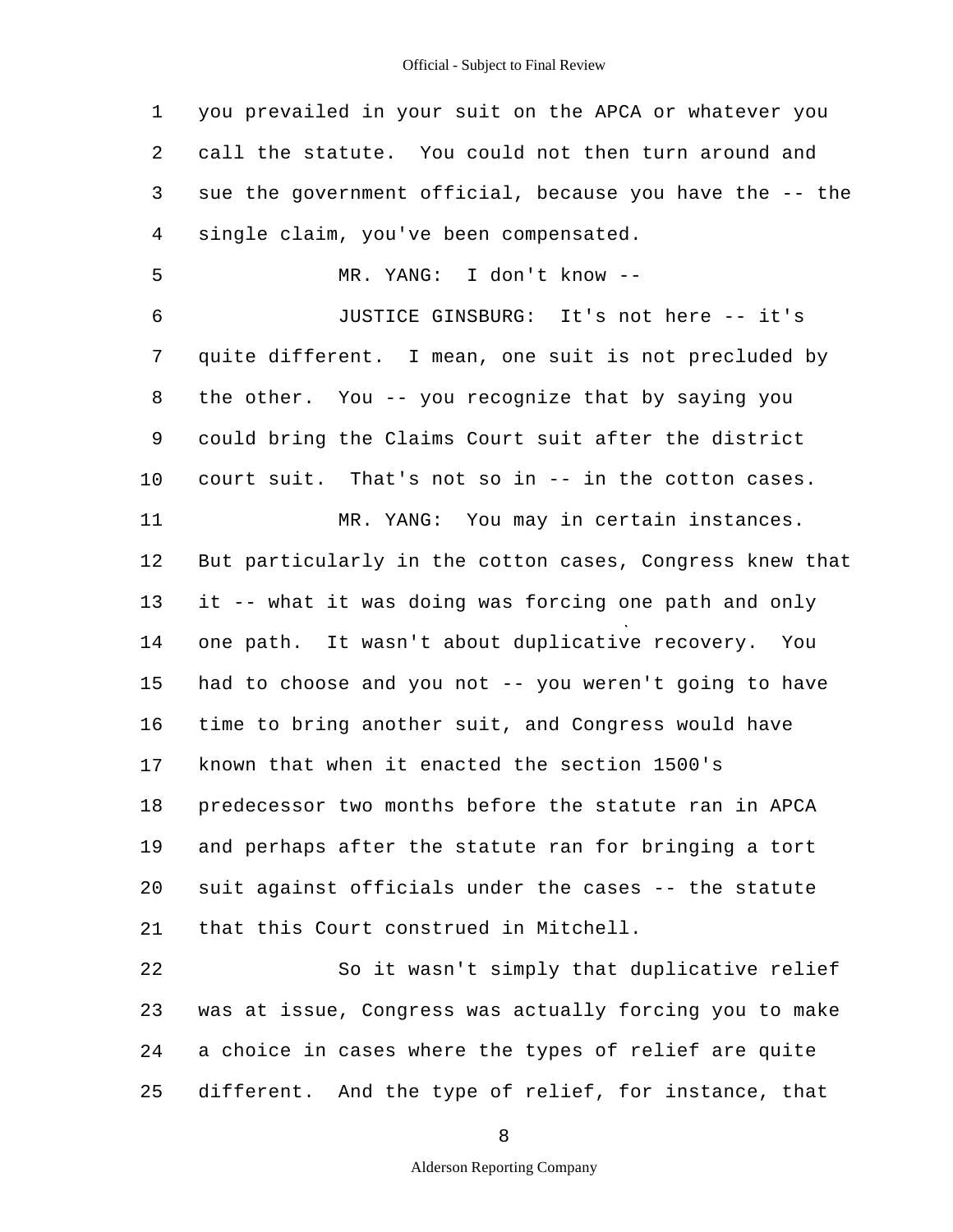1 2 3 4 5 6 7 you would get in a suit against an agent of the United States, what you get out of that suit is not a pot of money; the court does not say at the end of the case, here you go, you asked for \$1,000, here it is. The court enters an order; it enters a judgment. It says, "Defendant, perhaps Tony Yang, officer of the government, you pay \$100 million, \$50 million."

8 9 10 11 12 13 14 It doesn't mean much to the plaintiff if they get at Tony Yang as an individual. This is very different relief than a money judgment against the United States. It's not the same relief. And in fact, we don't normally think of a claim as embodying a particular type of relief, which is the submission of the trial here.

15 16 17 18 19 20 JUSTICE GINSBURG: I -- I'm not sure I understand your answer to my question. Assuming you had a recovery under the -- for the -- confiscated cotton, under the one route you had a recovery. You could not sue again under the other route without -- leaving aside 1500, because the claim would be precluded.

21 22 23 24 25 MR. YANG: That might have been true in one direction but maybe not in the other. And let me explain. The -- I'm not sure that there was an instance of this happening because of section 1500's existence, but if you had, for instance, obtained damages against

9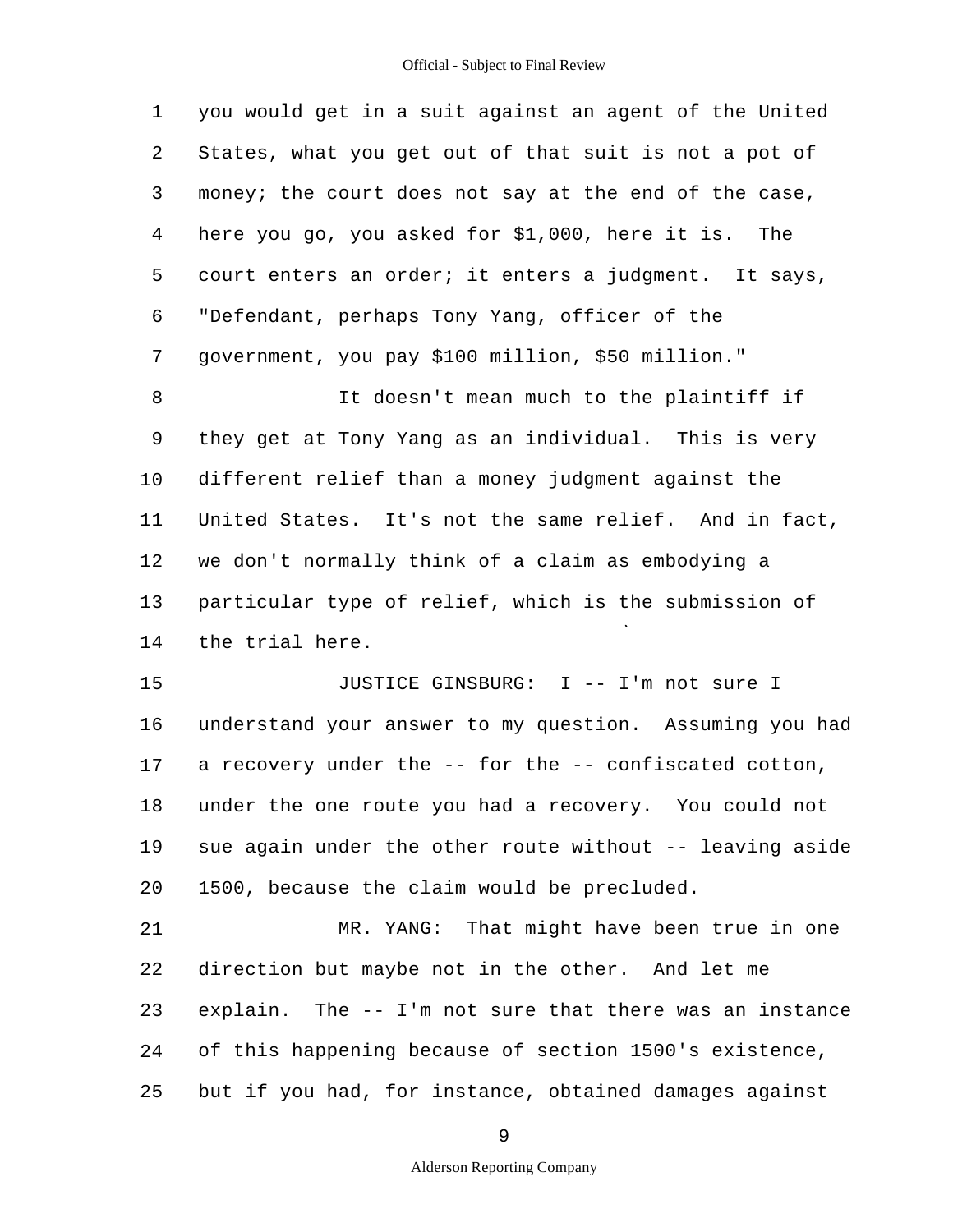1 2 3 4 5 6 7 8 an individual agent in a suit and you still could have brought suit within the Abandoned -- Abandoned Property Collection Act, the Abandoned Collection Property Act provided a statutory trust for the owner of the cotton. It's not at all clear that that would have been precluded. There may well have been, but for the statute of limitations problem, the ability to get a double recovery.

9 10 11 12 But nevertheless, I mean, our submission ultimately turns on our understanding of the text of this statute, which is quite broad. The text not only precludes -

13 14 15 16 17 18 19 20 21 22 23 CHIEF JUSTICE ROBERTS: Well, but it's not -- it's not as broad as your test, "arising out of the same operative facts." It doesn't say that; it says "any claim for and respect to which." And it seems to me that the facts of this case draw that precise distinction. When you are asking for an accounting, you are not raising any claims about people doing anything bad at all. You are just saying, let me know what I've got. And then when you bring a claim for -- for money because of mismanagement of the trust, that's -- that's quite different.

24 25 MR. YANG: I -- that's -- that's true in some cases of an accounting. It's not true on these

10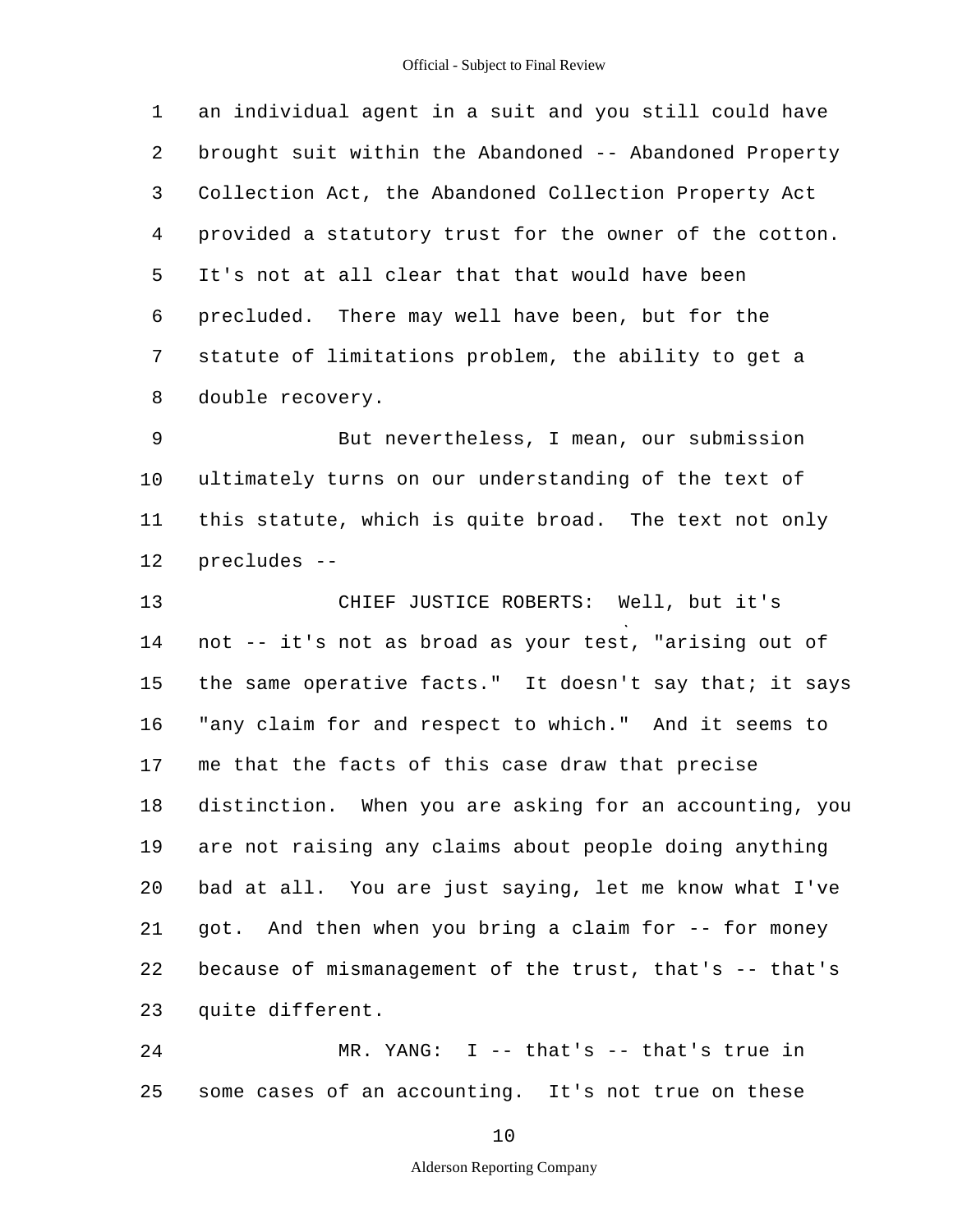| $\mathbf 1$ | complaints. The complaints here are -- they have the     |
|-------------|----------------------------------------------------------|
| 2           | sense of a kitchen sink type of a pursuit of these       |
| 3           | claims against the United States. The district court     |
| 4           | case is not simply seeking an accounting of old money,   |
| 5           | as the Tribe submits. It actually alleges a whole slew   |
| 6           | of breaches, including the breach to -- to -- of failure |
| 7           | to invest money properly, failing to put it to its       |
| 8           | highest use, says the true balances would be far greater |
| 9           | but for these breaches.                                  |
| 10          | It specifically seeks a --                               |
| 11          | CHIEF JUSTICE ROBERTS: Is that -- is that                |
| 12          | to assert the basis about why an accounting should be    |
| 13          | required?                                                |
| 14          | MR. YANG: No, because back -- the counts -               |
| 15          | these are back on pages 90 and 91a of the petition       |
| 16          | appendix. The Tribe not only seeks an accounting, but    |
| 17          | it also seeks an order to comply with all other          |
| 18          | fiduciary duties determined by the court. This is        |
| 19          | paragraph 42.                                            |
| 20          | It goes on to say that the tribe is not only             |
| 21          | entitled to object and essentially challenge the         |
| 22          | accounting, but it's entitled to any other equitable     |
| 23          | relief that might be appropriate in light of the -- the  |
| 24          | court's decision in the case.                            |
| 25          | So the tribe is in no way trying in the                  |
|             |                                                          |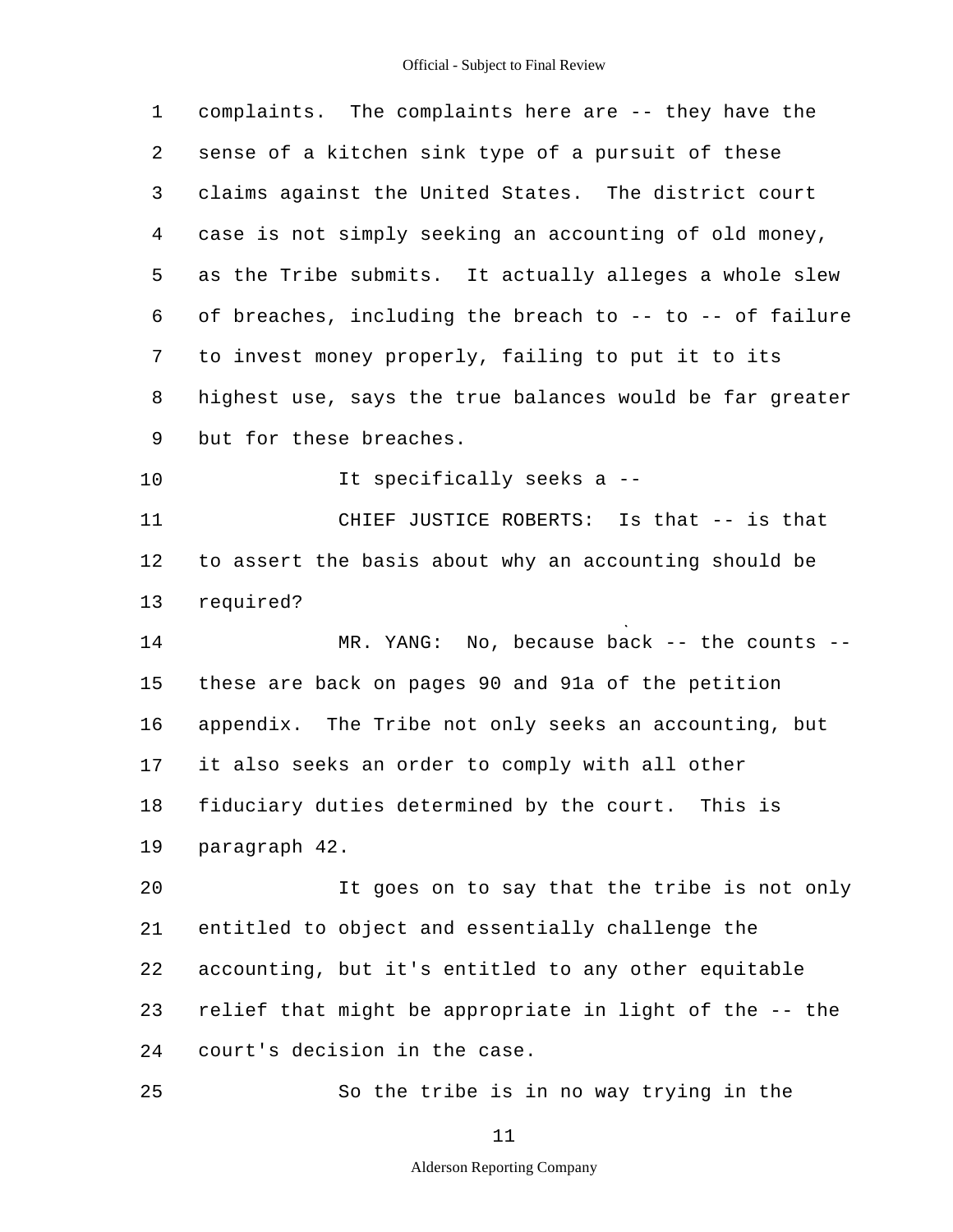1 2 3 4 5 6 district court simply to seek an accounting. Just like in the Court of Federal Claims, it's not simply looking to what they claim to be new money. The specific allegations in the CFC complaint say that there has been no money for the -- no accounting for the revenue collected.

7 8 9 10 11 CHIEF JUSTICE ROBERTS: Well, what is the maybe I don't know enough about what an accounting is. But why would it be other equitable relief to which they are entitled if they simply say, we want to know what we've got?

12 MR. YANG: The tribe -

13 14 15 16 17 18 CHIEF JUSTICE ROBERTS: And they can get and then it may be a basis for a further claim that, if that's all we've got, where did the rest of it go, and that might be the Court of Claims action. But it does strike me that they are different -- claims for different relief.

19 20 21 22 23 24 25 MR. YANG: It -- it should be that way if there were a narrowly tailored APA-type-like suit in district court, but that's not this. The tribe's complaints both invoke, for instance, the Cobell litigation which has been going on in -- in D.C. for quite some time, and are modeled on the same types of broad claims that are at issue at Cobell.

12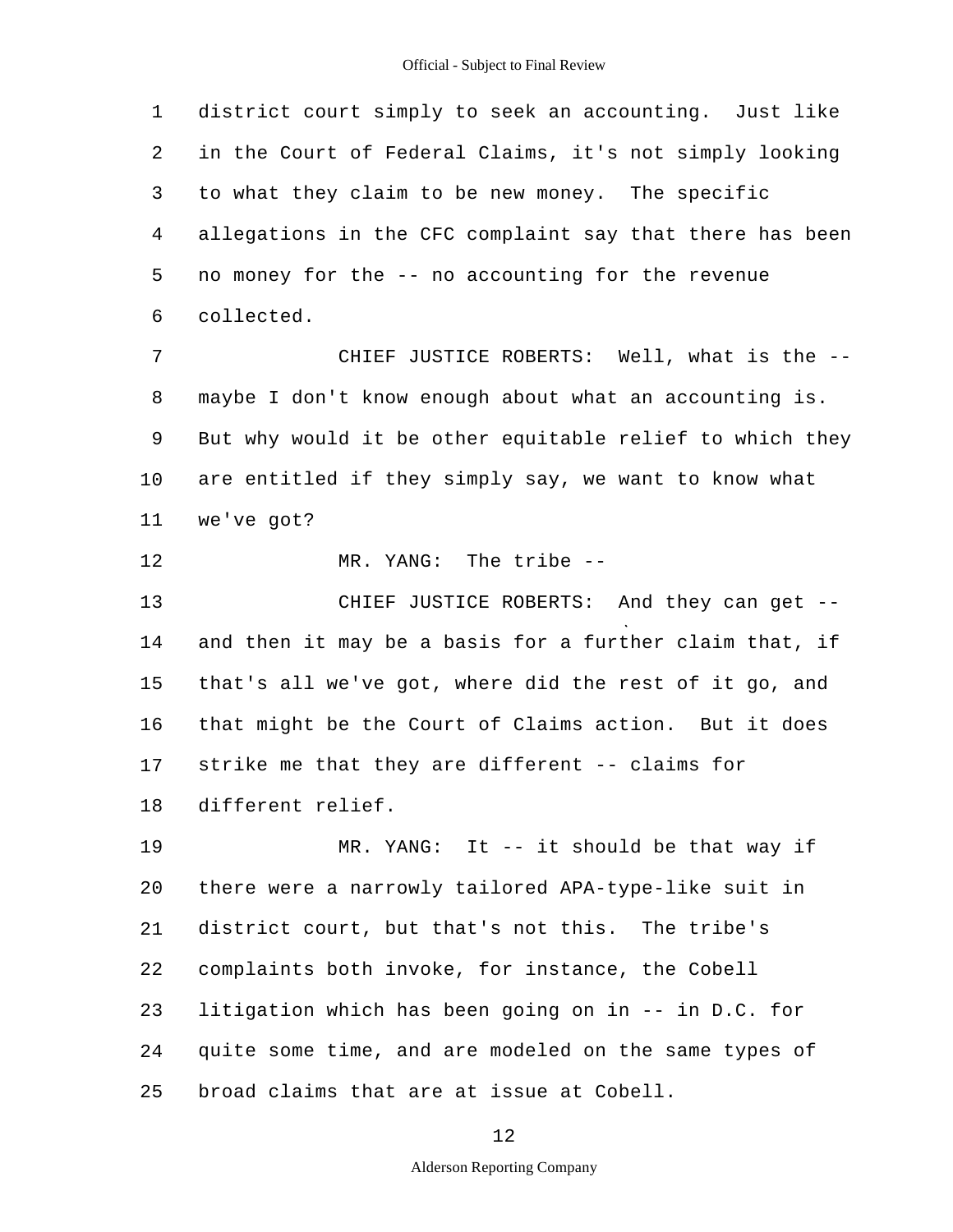| $\mathbf 1$    | This is not a simple case where there is                 |
|----------------|----------------------------------------------------------|
| 2              | agency action withheld and a court says: Agency, you     |
| 3              | had X duty; do it. This is a -- a situation where the    |
| $\overline{4}$ | tribe is seeking to impose itself on age-old decisions   |
| 5              | that have been made a long time ago and to seek to       |
| 6              | revisit them and at the end of the day restate their     |
| 7              | accounts to reflect what they think should be in the     |
| 8              | trust fund.                                              |
| 9              | This parallels in both the Federal                       |
| $10 \,$        | Circuit -- the Court of Federal Claims and the district  |
| 11             | court suit. There is substantial overlap in the          |
| 12             | operative facts. As the two judges -- the only two       |
| 13             | judges to have addressed this --                         |
| 14             | CHIEF JUSTICE ROBERTS: Is it accounting                  |
| 15             | what should have been in the trust fund or what actually |
| 16             | is? You say give me an accounting of the trust fund.     |
| 17             | Does the officer go back and just add up the bank        |
| 18             | accounts and value the land and all that? Or --          |
| 19             | MR. YANG: Well, there's a difference --                  |
| 20             | CHIEF JUSTICE ROBERTS: -- does he go back                |
| 21             | and say, well, this should be there but it's not?        |
| 22             | MR. YANG: The -- there is a difference                   |
| 23             | between the parties, and I don't think it's been fully   |
| 24             | fleshed out here, about what an accounting is. The       |
| 25             | statute at issue that the tribe invokes for the          |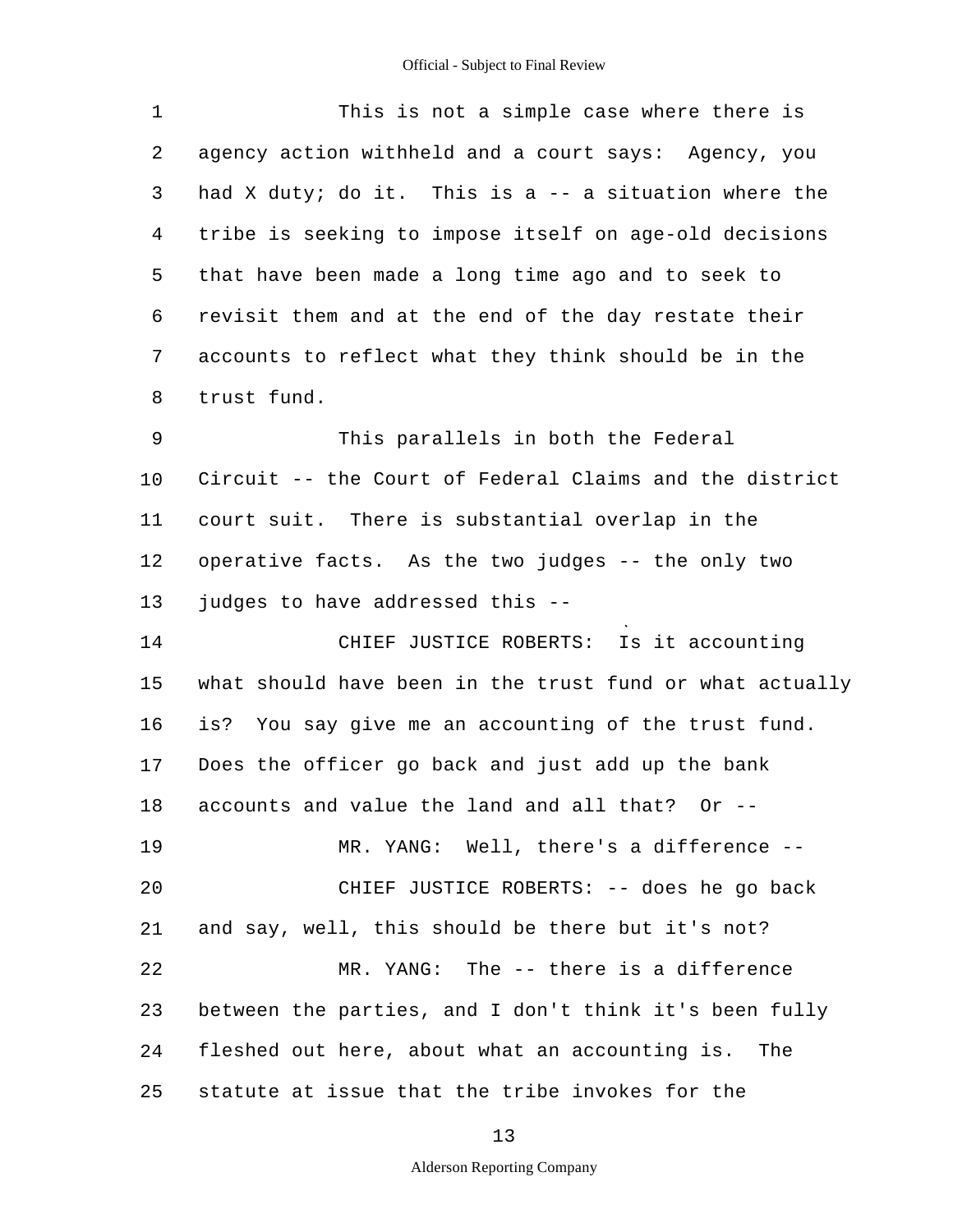1 2 3 4 5 6 7 8 9 10 11 12 13 14 15 16 17 18 19 20 21 22 23 24 25 accounting in our view provides a prospective obligation for the government to provide quarterly statements of what's coming in and out of the account going forward. CHIEF JUSTICE ROBERTS: Going forward. MR. YANG: Going forward, not going back, and only with respect to moneys that were deposited or invested under a specific statutory authority that involves deposits that were made in banks. So in our view -- you know, our view and the tribe's view I think are quite different in terms of what's at issue in the district court case. And unfortunately, that's not the case that's before you here. But what we're trying to do is say whether or not there is substantial overlap between the two. And - CHIEF JUSTICE ROBERTS: Well, are you at cross-purposes on those two issues? When it comes to what an accounting is, you want to say, oh, that's just going forward; when it comes to this 1500 question you want to say they're the same as the money damages, which goes backward? MR. YANG: No, I don't think we are at cross-purposes. What we are saying is what the complaint alleges. We don't control how the tribe seeks to assert rights. We think that the complaint may be overbroad, but that's not the correct question.

14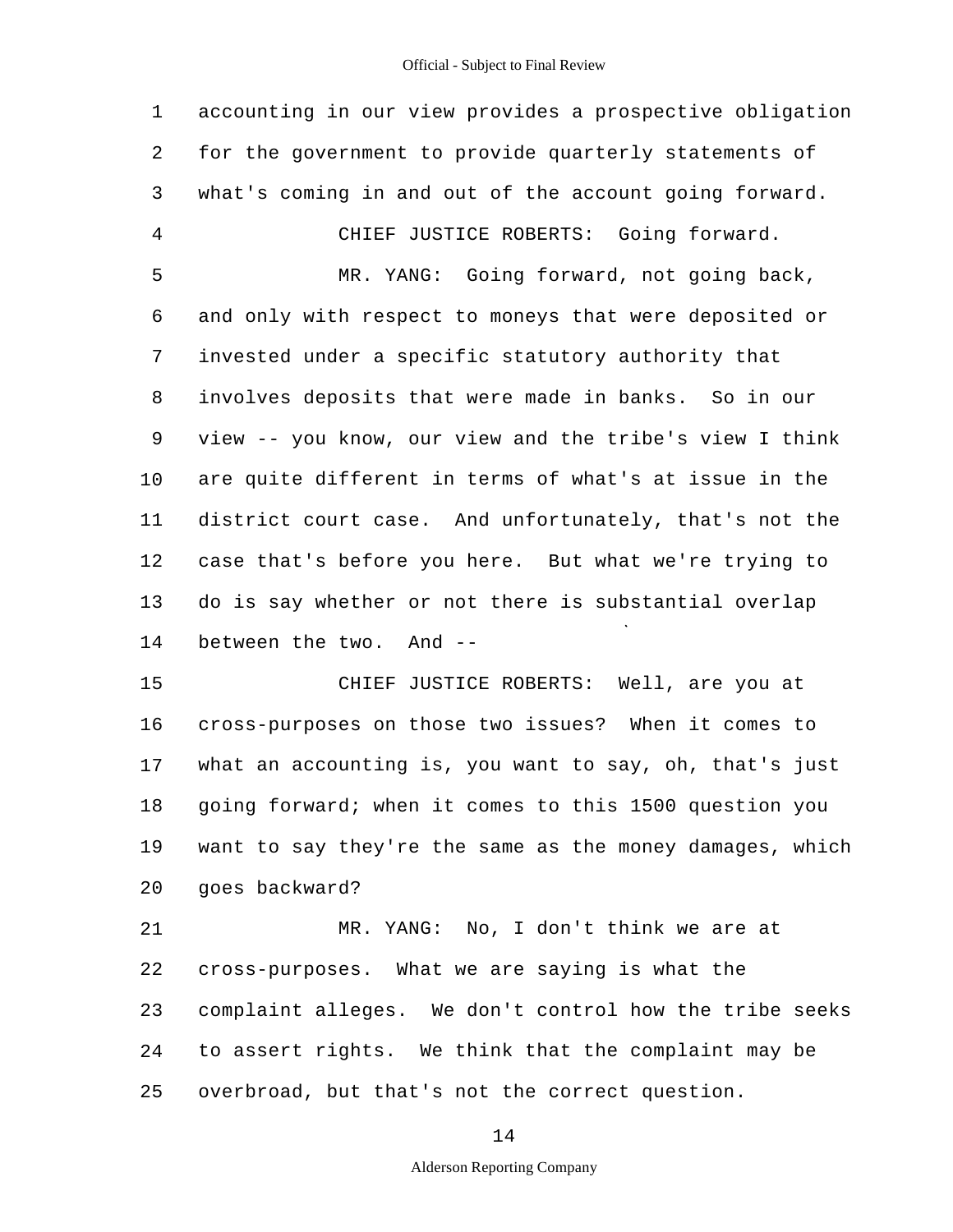| $\mathbf 1$ | I mean, this Court in Keene, for instance,               |  |  |  |  |  |  |
|-------------|----------------------------------------------------------|--|--|--|--|--|--|
| 2           | addressed suits which had been dismissed because they    |  |  |  |  |  |  |
| 3           | were improperly brought in district court, and those     |  |  |  |  |  |  |
| 4           | suits in district court were sufficient to trigger       |  |  |  |  |  |  |
| 5           | section 1500's jurisdictional bar simply because they    |  |  |  |  |  |  |
| 6           | were asserting claims that overlapped with the claims    |  |  |  |  |  |  |
| 7           | that were at issue in the CFC.                           |  |  |  |  |  |  |
| 8           | JUSTICE KENNEDY: Do you read the claim in                |  |  |  |  |  |  |
| 9           | section 1500 the same way that it should be -- or do you |  |  |  |  |  |  |
| 10          | think we should read it the same way in 1500 and         |  |  |  |  |  |  |
| 11          | $12(b)(6)$ , failure --                                  |  |  |  |  |  |  |
| 12          | MR. YANG: I think so. I mean --                          |  |  |  |  |  |  |
| 13          | JUSTICE KENNEDY: Whether or not you've                   |  |  |  |  |  |  |
| 14          | stated a claim upon which relief can be granted?         |  |  |  |  |  |  |
| 15          | MR. YANG: Right, which draws a distinction               |  |  |  |  |  |  |
| 16          | between the claim and the relief, right? If relief were  |  |  |  |  |  |  |
| 17          | the particular type of relief, as the tribe asserts, the |  |  |  |  |  |  |
| 18          | rule would simply say "failure to state a claim,"        |  |  |  |  |  |  |
| 19          | because you would have failed to state a certain         |  |  |  |  |  |  |
| 20          | element, a necessary element, of the claim. Instead, it  |  |  |  |  |  |  |
| 21          | says "failure to state a claim upon which relief can be  |  |  |  |  |  |  |
| 22          | qranted."                                                |  |  |  |  |  |  |
| 23          | And I think that -- that keys into the other             |  |  |  |  |  |  |
| 24          | important provision of rule -- the Civil Rules for this  |  |  |  |  |  |  |
| 25          | purpose, which is Rule 54(c), which makes clear that the |  |  |  |  |  |  |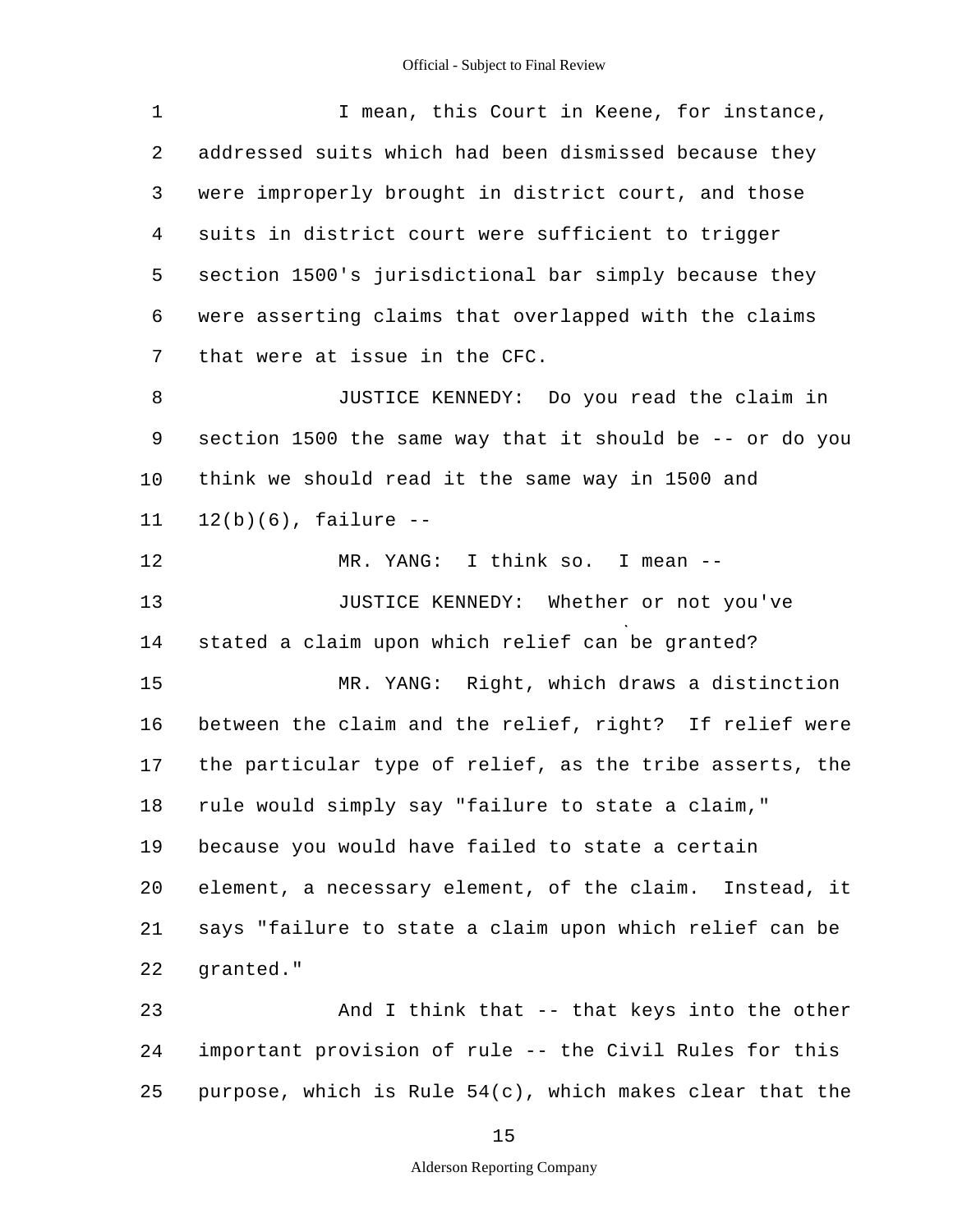| 1  | relief that might be initially stated in a complaint is  |
|----|----------------------------------------------------------|
| 2  | not the relief that is at issue in the case.             |
| 3  | The relief that comes at issue in the case               |
| 4  | is the relief that the -- that is proven, whether it be  |
| 5  | at summary judgment or at trial. And even if, for        |
| 6  | instance, you ask for a dollar in damages in your        |
| 7  | complaint, it may well be that at trial you establish    |
| 8  | your entitlement to injunctive relief or damages far in  |
| 9  | excess.                                                  |
| 10 | JUSTICE GINSBURG: But not so, not so here,               |
| 11 | because of the way Congress has set up the authority of  |
| 12 | each court. You could never -- what is it, $54(c)$ or -- |
| 13 | MR. YANG: (C).                                           |
| 14 | JUSTICE GINSBURG: 54(c) is the relief to                 |
| 15 | which you were entitled. The only relief to which you    |
| 16 | were entitled in the one court, the Court of Claims, is  |
| 17 | compensatory damages. So there isn't a question of some  |
| 18 | other form of relief. You have to go to another forum    |
| 19 | to get different relief.                                 |
| 20 | MR. YANG: Well, yes and no. The district                 |
| 21 | court complaint, for instance -- and again, we contest   |
| 22 | this, but they seek a restatement of their accounts.     |
| 23 | They seek remedies such as equitable disgorgement and    |
| 24 | the like. These are monetary remedies that go, again,    |
| 25 | to the same types of issues.                             |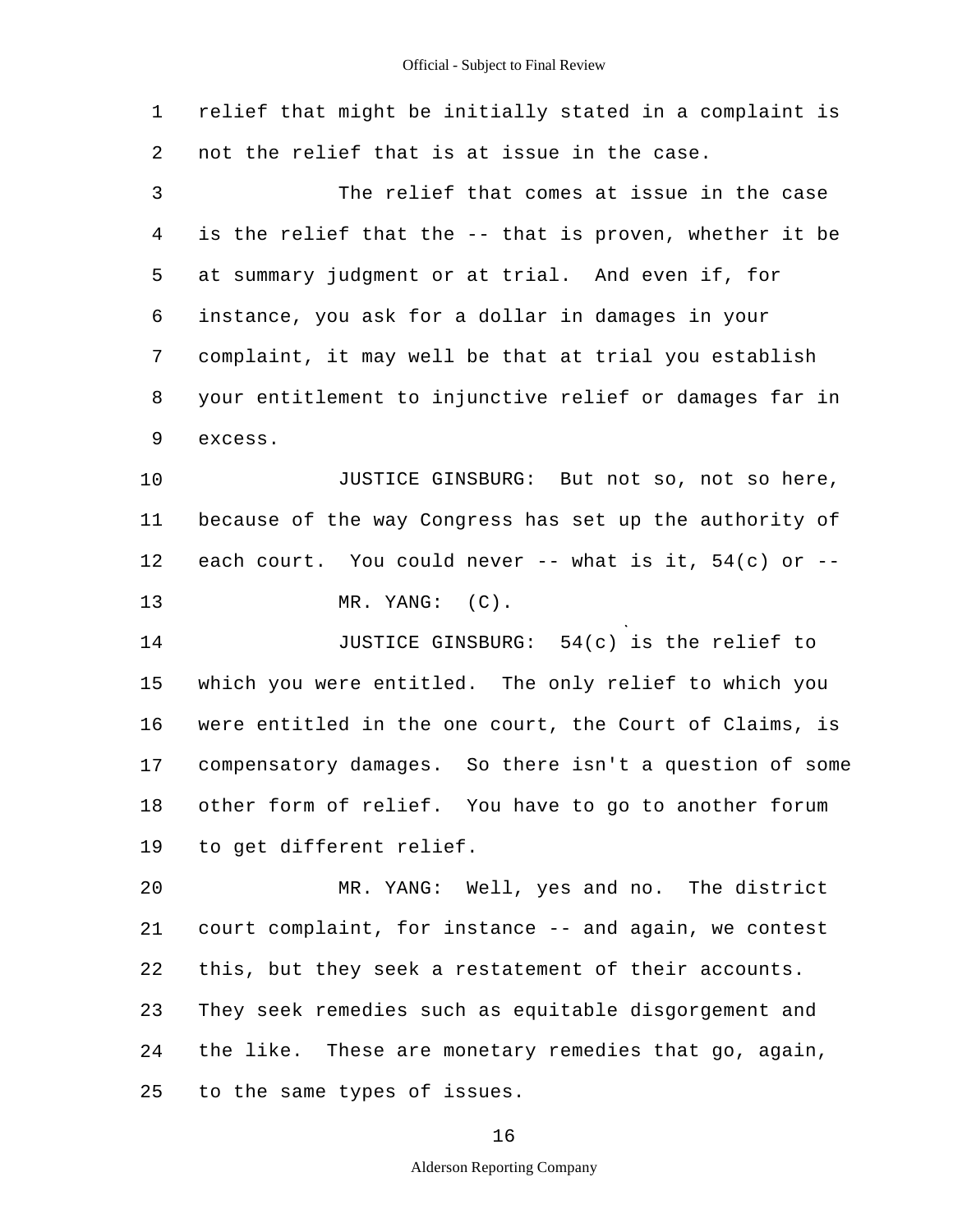| $\mathbf 1$    | JUSTICE SCALIA: But I also thought that the              |  |  |  |  |
|----------------|----------------------------------------------------------|--|--|--|--|
| 2              | Court of Claims could give --                            |  |  |  |  |
| 3              | MR. YANG: All of these claims could be                   |  |  |  |  |
| $\overline{4}$ | brought --                                               |  |  |  |  |
| 5              | JUSTICE SCALIA: Could be brought --                      |  |  |  |  |
| 6              | MR. YANG: -- in the Court of Claims.                     |  |  |  |  |
| 7              | JUSTICE SCALIA: They can give injunctive                 |  |  |  |  |
| 8              | relief where that's necessary.                           |  |  |  |  |
| 9              | MR. YANG: That's correct, but if you have a              |  |  |  |  |
| 10             | claim, for instance -- taking the old money/new money    |  |  |  |  |
| 11             | framework, which we don't think is borne out by the      |  |  |  |  |
| 12             | complaints, but even if we were correct, if they were    |  |  |  |  |
| 13             | seeking so-called old money in district court -- that    |  |  |  |  |
| 14             | is, money that should have been there, but was           |  |  |  |  |
| 15             | improperly allocated and therefore didn't show up in     |  |  |  |  |
| 16             | their account -- they could also bring a claim under the |  |  |  |  |
| 17             | Indian Tucker Act claiming that there was some breach of |  |  |  |  |
| 18             | duty under a statute or regulation, clear and -- this is |  |  |  |  |
| 19             | a Navajo Nation-type question -- and you could get an    |  |  |  |  |
| 20             | accounting through -- in order to determine the proper   |  |  |  |  |
| 21             | amount that should be there.                             |  |  |  |  |
| 22             | So this is a way -- the problem that we have             |  |  |  |  |
| 23             | here, particularly in these cases where there's an       |  |  |  |  |
| 24             | allegation of 100 years of trust duties going back, and  |  |  |  |  |
| 25             | simultaneously litigating these cases in courts that     |  |  |  |  |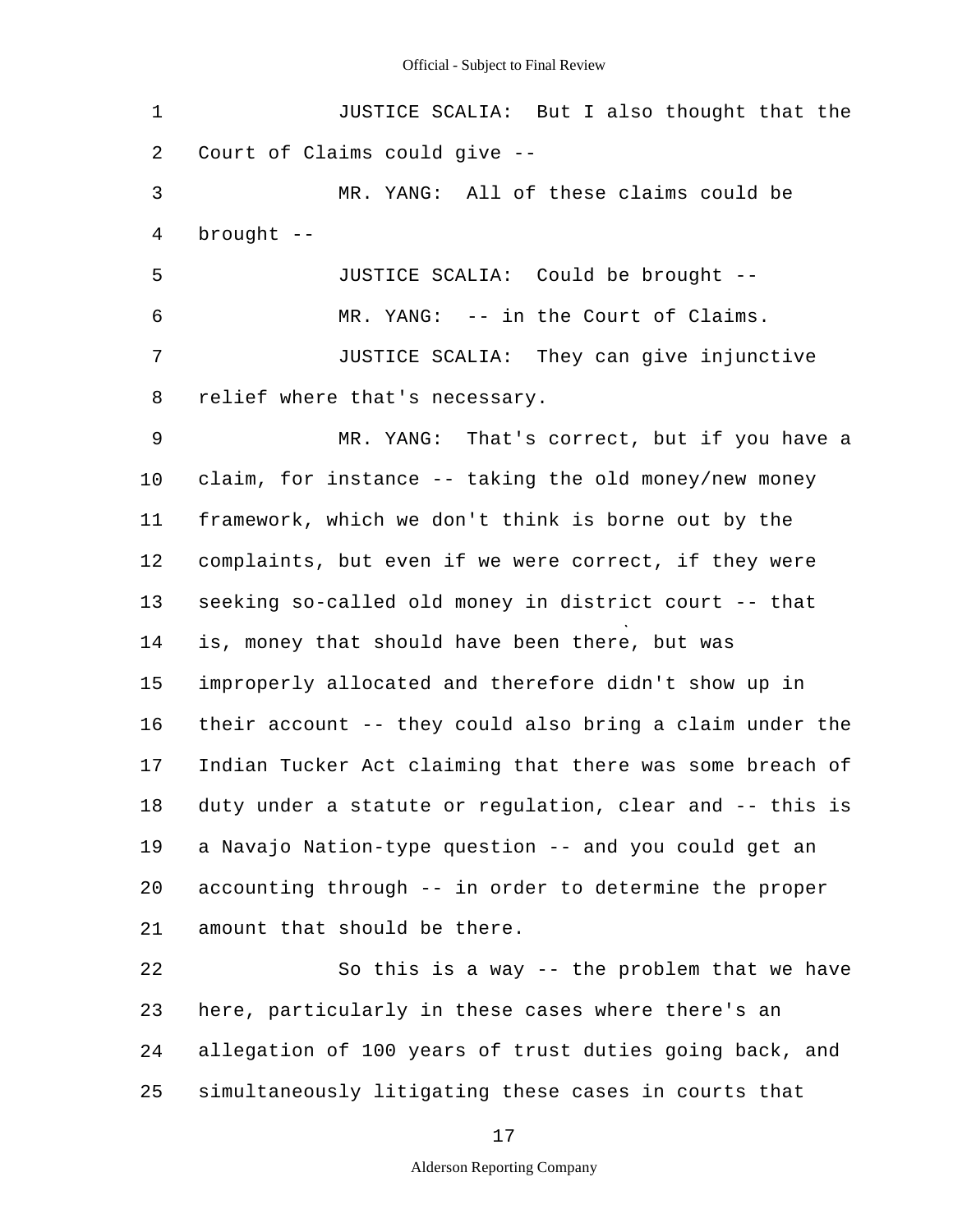1 2 3 4 5 6 7 8 9 10 11 12 13 14 15 16 17 18 19  $20$ 21 22 23 24 25 might have different views on discovery obligations, different views of the law on various point cases. One of the cases that we cite in the appendix to the petition, the Ak-Chin case, the CFC ordered discovery, for instance, that we have to conduct a review of 33,000 boxes of materials from the archives. Although we claim there is an APA case going on in district court, the plaintiffs are seeking discovery there. We are fighting it. But this type of duplicative legislation and burden on the government is precisely what Congress in 1868 said: If you are going to bring suit - JUSTICE BREYER: Is there any instance you've been able to think of where an Indian tribe could have a claim for money of some kind and some other kind of relief that they seek where they couldn't get it all in the Court of Claims? MR. YANG: A declaratory judgment, for instance. Some -- many -- some of these cases arise - JUSTICE BREYER: Declaratory judgment. Is there anything else? MR. YANG: Um -- well, I mean, you wouldn't be able to get injunctive relief. JUSTICE BREYER: No injunctive relief. MR. YANG: Not normally in the Court of

18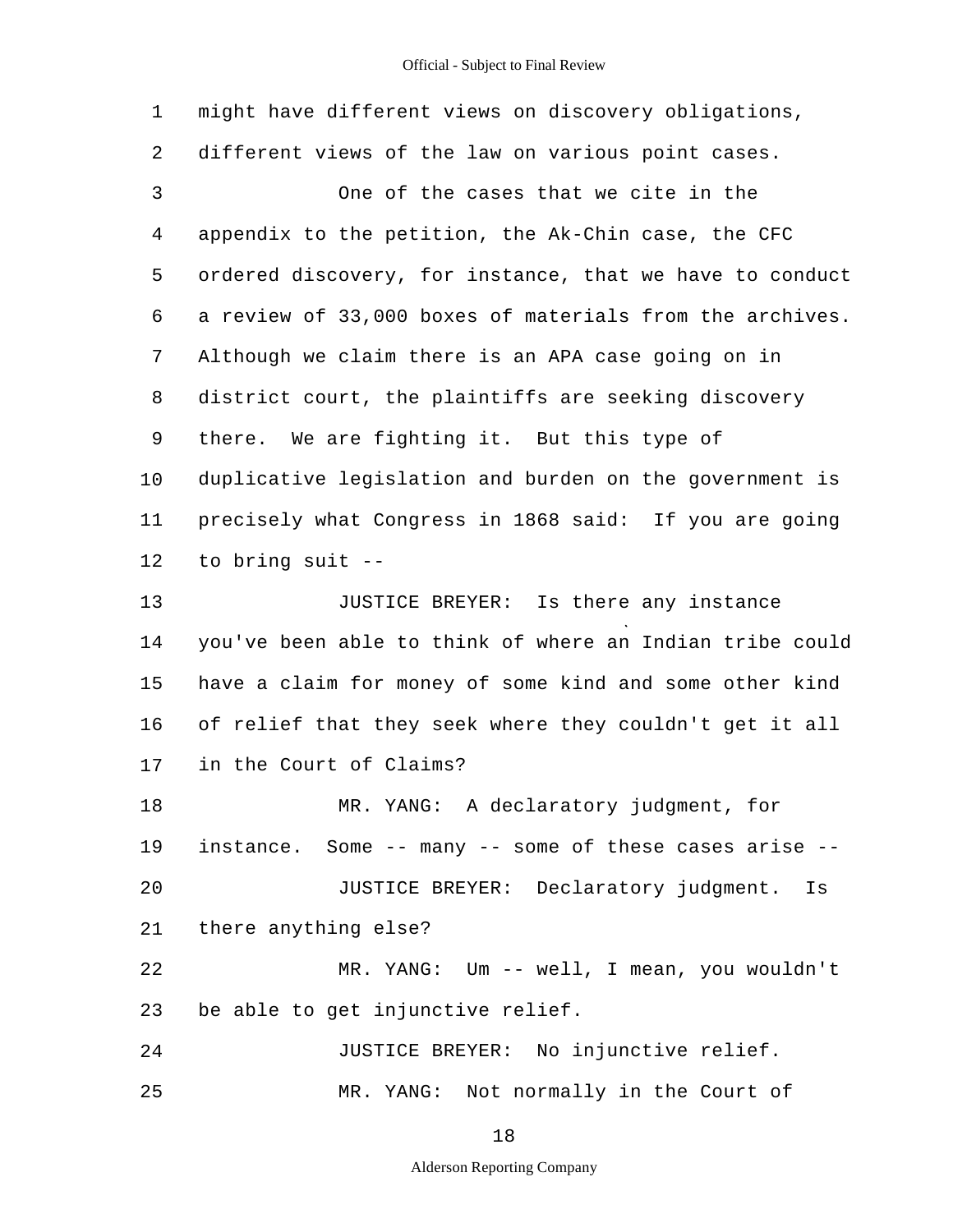1 Claims. There are exceptions.

2 3 4 5 6 7 8 9 10 11 12 13 14 15 16 17 18 19 20 21 22 23 24 25 JUSTICE BREYER: No matter what. Okay. Well, then they have a problem, because they might want -- they might want some money and they want an injunction. So what are they supposed to do? MR. YANG: There is no question that section 1500 may put a plaintiff at a difficult choice. JUSTICE BREYER: That's a big choice. MR. YANG: It's a choice that has existed since 1868, when Congress - JUSTICE GINSBURG: To test that choice it's pretty stark in the Casman case, where Congress said back pay is for the Claims Court, reinstatement for the district court. But your position is that under your reading of Casman -- let's forget about Congress's amendment. Under your reading of the statute, the Casman decision was wrong and the plaintiff had to choose either back pay or reinstatement; there was no way to get both. MR. YANG: That's correct. And I think that was this Court's suggestion at the end of Keene, when the Court recognized that because there are complicated jurisdictional regimes that apply when you sue the government, the Court explained there may well be situations where this precludes a plaintiff from seeking

19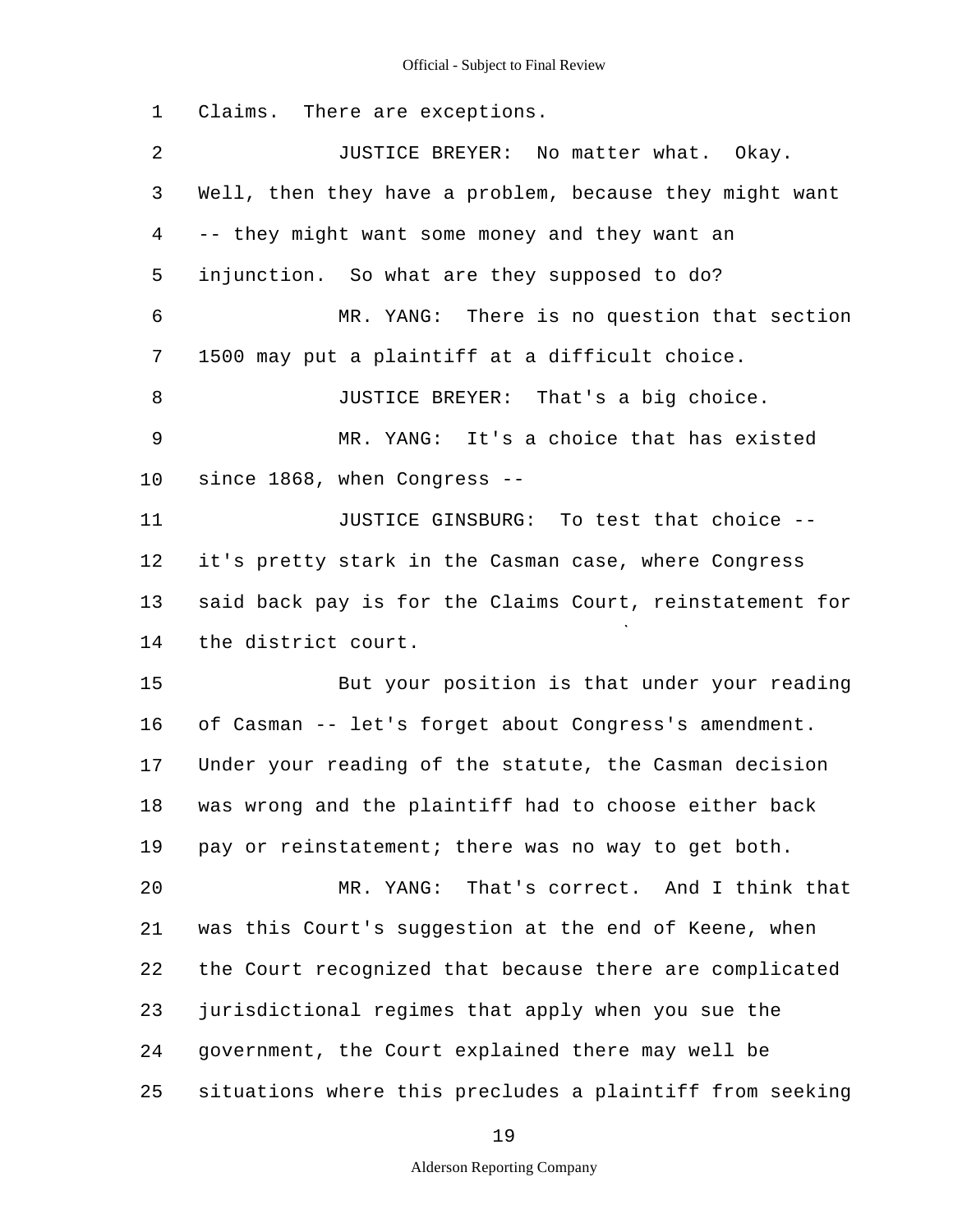1 2 all the relief that you would otherwise be able to get if you could bring suit separately.

3 4 5 6 7 8 9 10 And the Court in Keene said: Look, if there is apparent hardship -- this is following its decision in Corona Coal, which is 1924. If there is a hardship in the statute, it is a question that must be directed to Congress, because Congress is the one that set this up, this jurisdictional limit. And the jurisdictional limit that existed in 1868, remember, was a very difficult choice.

11 12 13 14 15 16 17 JUSTICE BREYER: Your basic point is this: You're just saying it's too bad, go to Congress. But you don't deny the basic point, which is that an Indian tribe may think the Bureau of Indian Affairs has really mismanaged everything and what they would like is some money, and also they want an injunction so they won't do it again.

18 19 20 21 And now your view is, it's true, there is no way they can get that, because they have to go to two different courts, and really in your view they can't go to two different courts, period.

22 MR. YANG: Well, let me qualify --

23 24 25 JUSTICE BREYER: And hardship is definite. It's just you are saying, that's what Congress wanted. MR. YANG: The hardship may be there. The

20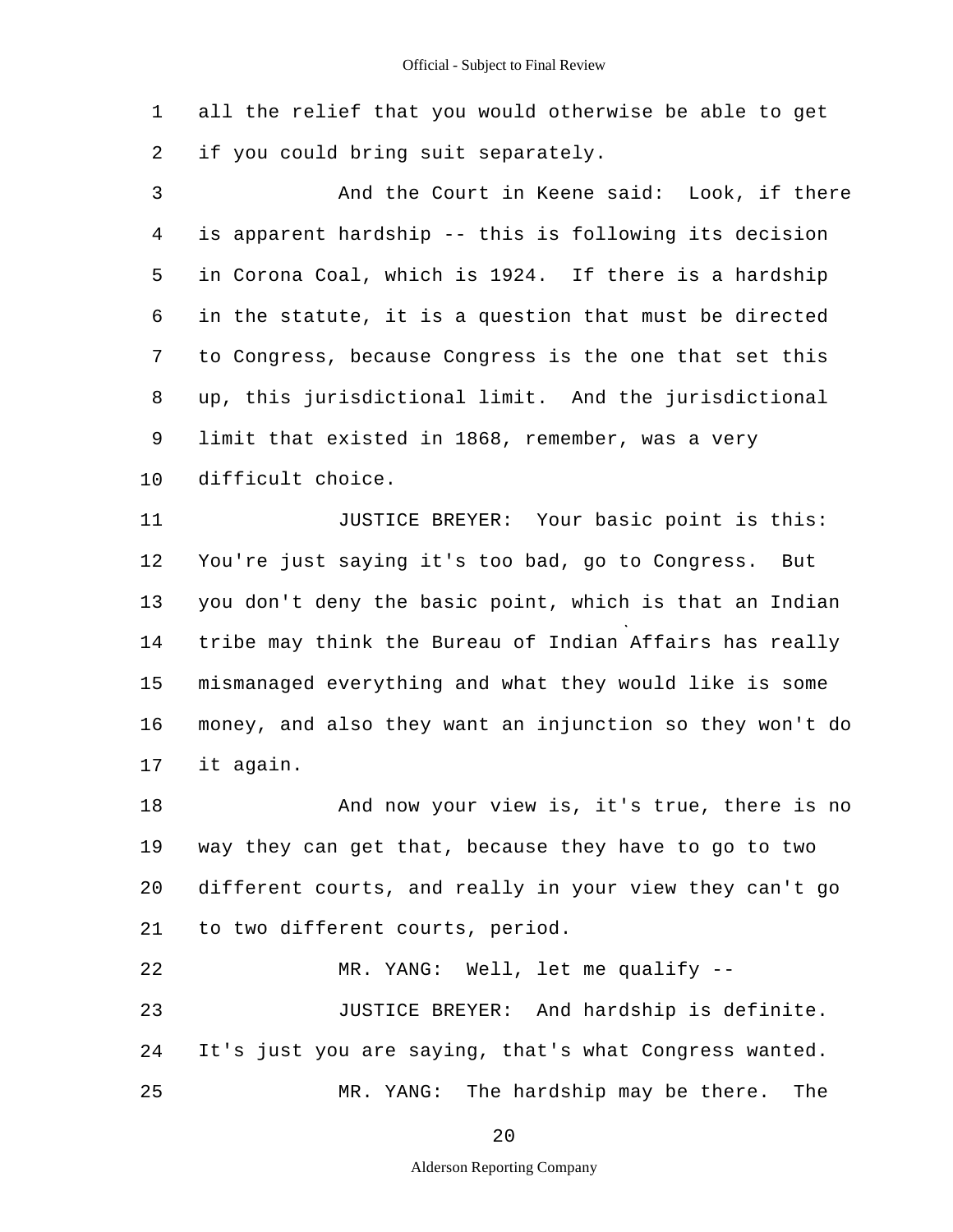1 2 hardship is less now than it was in 1868 because of the language of the statute -

3 4 JUSTICE BREYER: Why isn't it just as bad as what I just said?

5 6 7 8 9 10 11 12 MR. YANG: Because you might be able to bring, for instance, an APA suit that completes before the six-year statute of limitations ends. And frankly, we don't think that that's an unusual thing, for an APA action to be brought promptly, even with an appeal. APA actions, again, if it's limited to the administrative record as they should, you can go straight to a summary judgment-like procedure -

13 14 15 16 JUSTICE SCALIA: You have to extend a case that I didn't agree with when it came out. You have to extend Bowen in order to achieve that. Does the government want to extend Bowen?

17 18 19 20 21 MR. YANG: No, no. I'm not suggesting that that was a proper suit. But what you could do is you could pursue it and it could complete and still be there would still be time to bring a suit in the Court of Federal -

22 23 JUSTICE SCALIA: You could complete it to a denial of recovery?

24 MR. YANG: Perhaps, that's right.

25 We think these suits --

21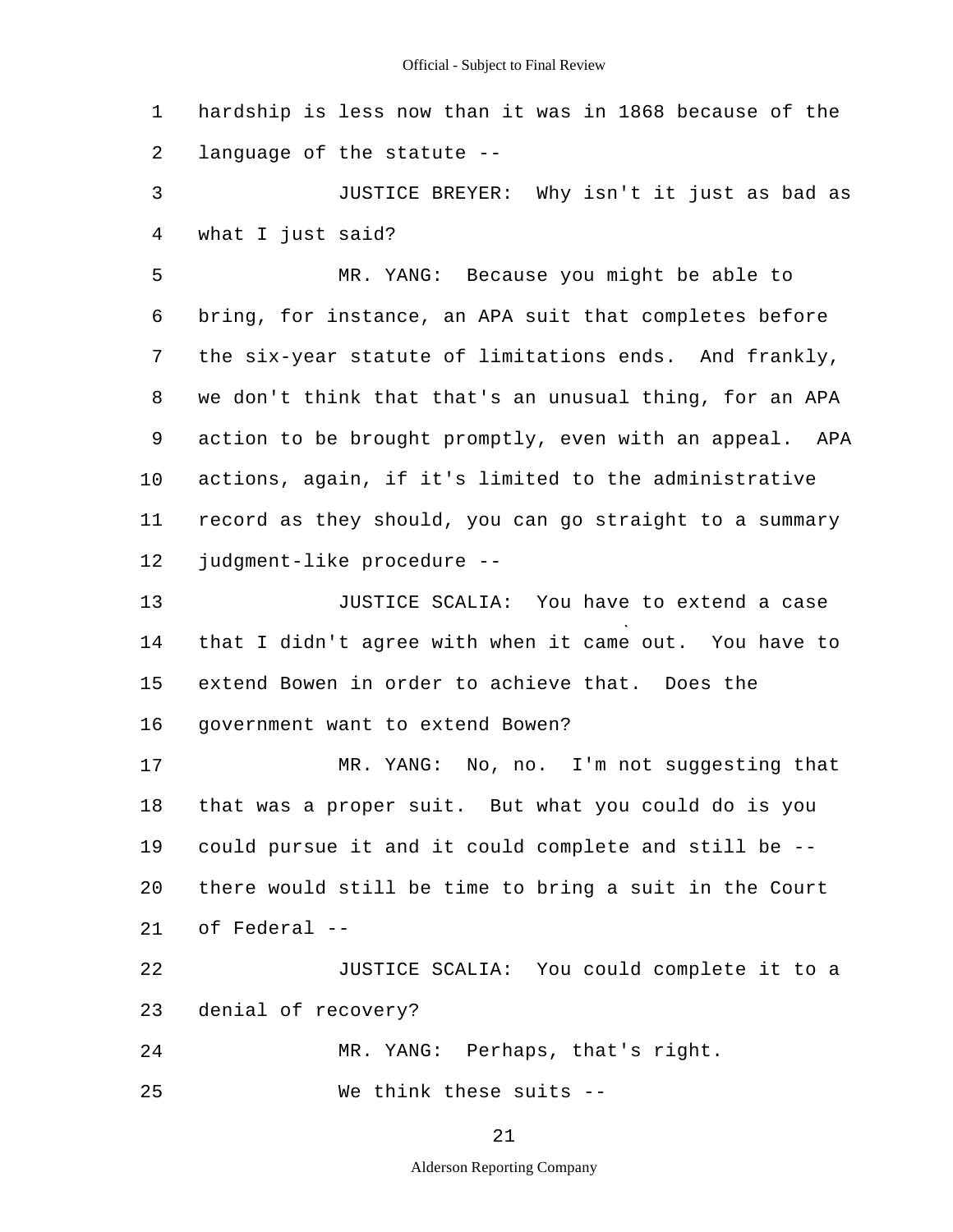| 1       | JUSTICE SCALIA: I don't think that's any                   |
|---------|------------------------------------------------------------|
| 2       | comfort to the Indian tribe, do you?                       |
| 3       | MR. YANG: Well, but that's precisely what                  |
| 4       | they are seeking to do here, and we just disagree          |
| 5       | whether that relief is available in district court.<br>And |
| 6       | the question here is whether you can simultaneously        |
| 7       | pursue it.                                                 |
| 8       | Let me be clear. These cases in our view                   |
| 9       | should almost all be brought normally in the Court of      |
| $10 \,$ | Federal Claims. These cases are seeking money for past     |
| 11      | actions and that's precisely what the Court of Federal     |
| 12      | Claims should address.                                     |
| 13      | However, a number of plaintiffs like to try                |
| 14      | their hand at more than one court and they bring           |
| 15      | simultaneous suits, just as Tucker -- the cotton           |
| 16      | claimants did in the 1860's, where Congress provided for   |
| 17      | a general statute, very broadly worded. It applies to      |
| 18      | any claim for and in respect to which any suit or          |
| 19      | process is pending in any other court against the U.S.     |
| 20      | or any person acting or professing to act as its agents.   |
| 21      | It's a very broad statute.                                 |
| 22      | CHIEF JUSTICE ROBERTS: It's not -- I mean,                 |
| 23      | you are putting a pejorative spin on what they are         |
| 24      | doing, saying, you know, many plaintiffs like to take a    |
|         |                                                            |

25 chance in more than one court. But your response to

22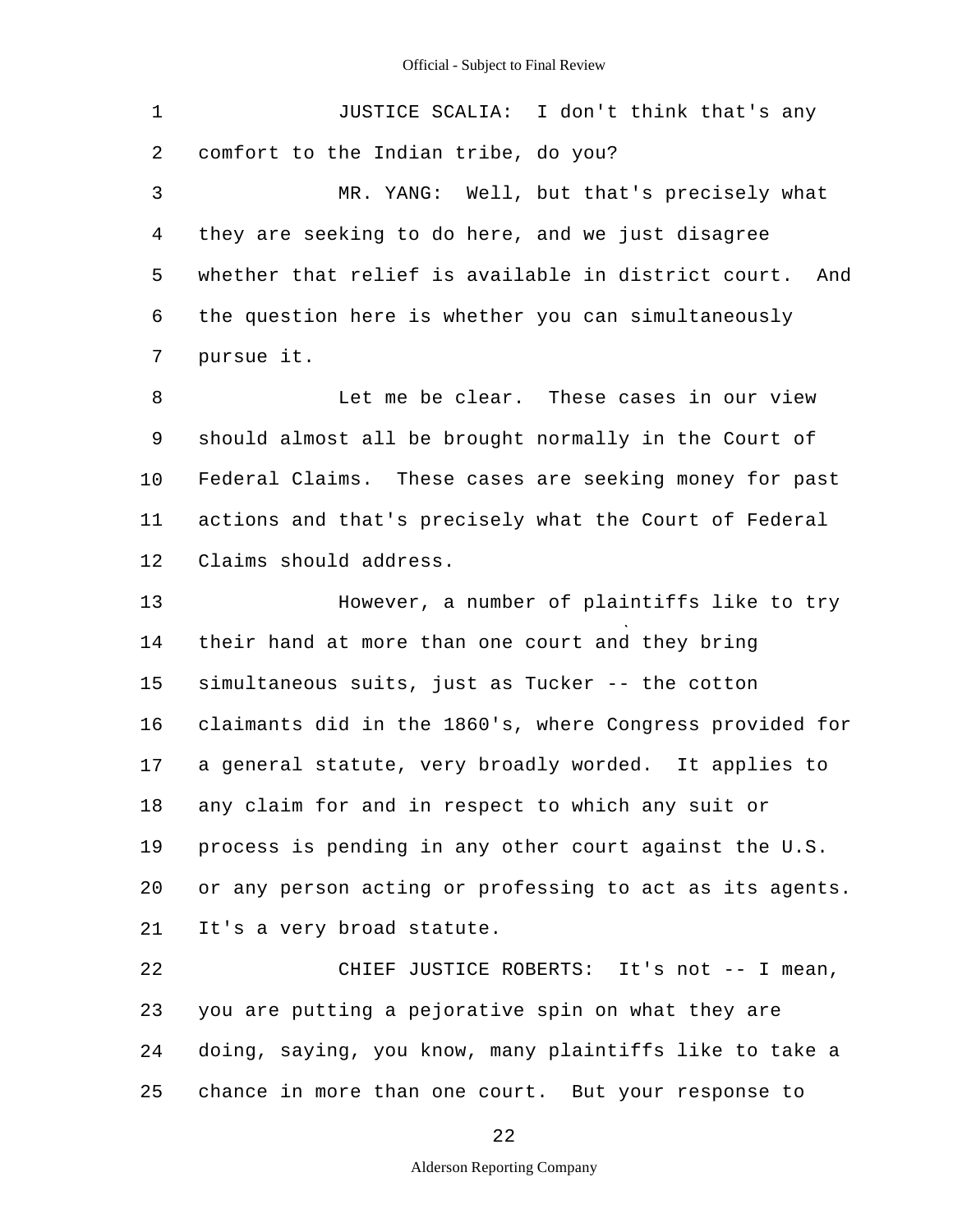1 2 3 4 Justice Breyer suggests that that's a tough choice if you have to choose between injunctive relief or damages. That's not them trying to, you know, get the same -take two bites at the apple.

5 6 7 8 9 10 MR. YANG: In some cases, it's is a tough choice. Casman would have been a very difficult choice. But as this Court suggested in Keene, the question goes to Congress, and when Congress addressed the question it decided relief of that sort should be brought all in the Court of Claims.

11 12 13 14 15 16 17 18 19 20 21 22 23 24 But in this case, this is not a case where we think particular hardship would be had, because the tribe could pursue its claims in the Court of Federal Claims and probably should be doing that if it simply - JUSTICE SOTOMAYOR: So why isn't our rule simply -- what is so wrong with a rule that says if you can bring it in the Court of Claims you have to, but if there's relief that you can't secure there you can have two lawsuits? What is so irrational about that? MR. YANG: Well, that doesn't square - JUSTICE SOTOMAYOR: If there is no double recovery possible. MR. YANG: But that doesn't square even with the history of what Congress is trying to target. The

25 relief that was available in the Court of Claims in the

23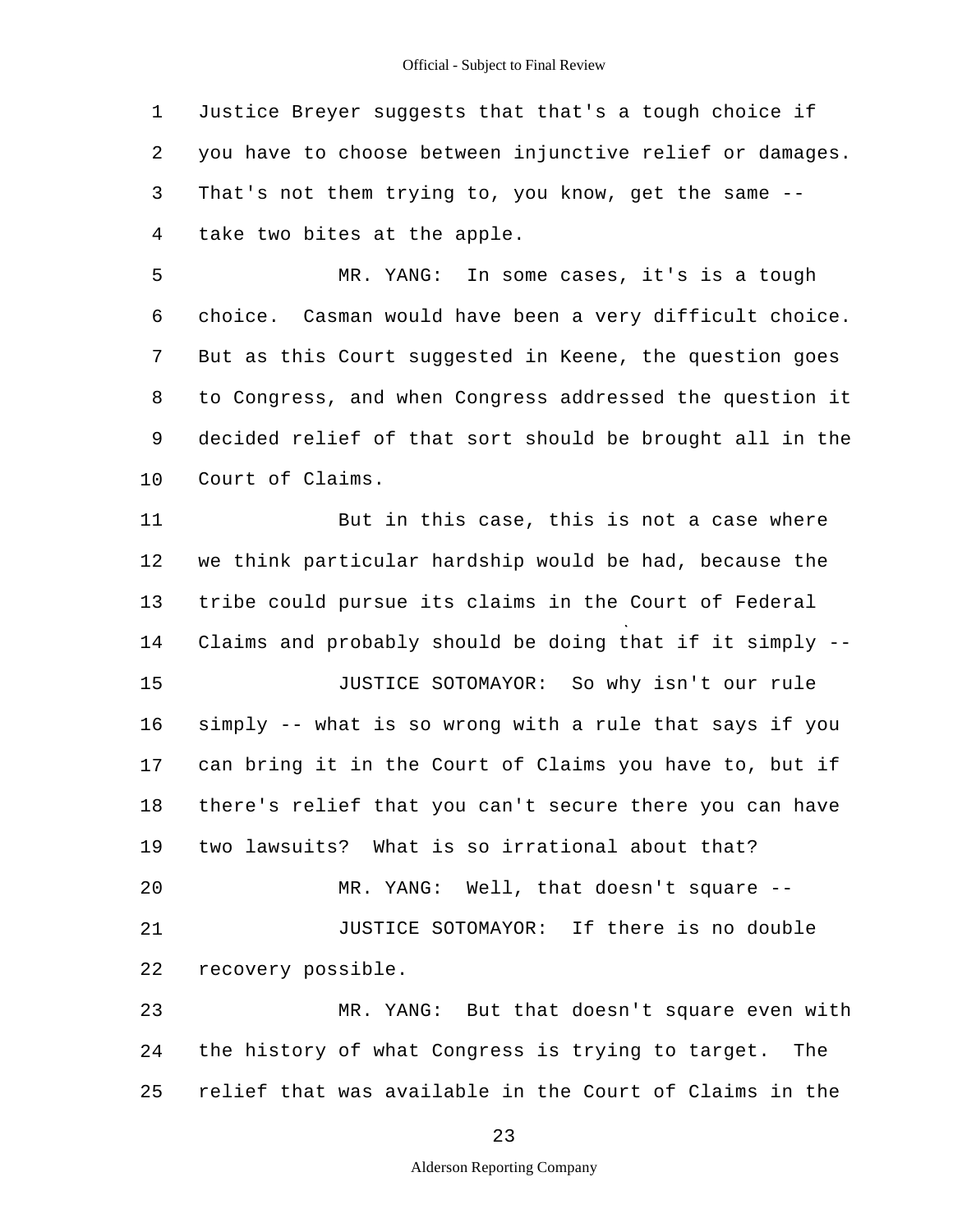1 2 1860's in the Abandoned Property Collection Act was a very limited -

3 4 5 6 7 8 9 10 11 12 13 14 15 16 17 18 19 20 21 22 23 24 25 JUSTICE SOTOMAYOR: We have already gone through that because most of those claims would have had some element of double recovery, that might have precluded a second action. The point that I raised was if there is a chance of potential double recovery, you can't breach, what's wrong with that? MR. YANG: I don't think it squares with the text of the statute, which is broader than, doesn't provide for a claim, it doesn't provide for relief, it doesn't speak to double recovery. If Congress was intending to target that specific problem it could have done so in a much direct manner. Mr. Chief Justice, I would like to reserve the remainder of my time. CHIEF JUSTICE ROBERTS: Thank you, Mr. Yang. Ms. Spinelli. ORAL ARGUMENT OF DANIELLE SPINELLI ON BEHALF OF THE RESPONDENT MS. SPINELLI: Mr. Chief Justice, and may it please the Court: Two suits are for or in respect to the same claim under Section 1500, only if they stem from the same operative facts and seek duplicative relief. And

24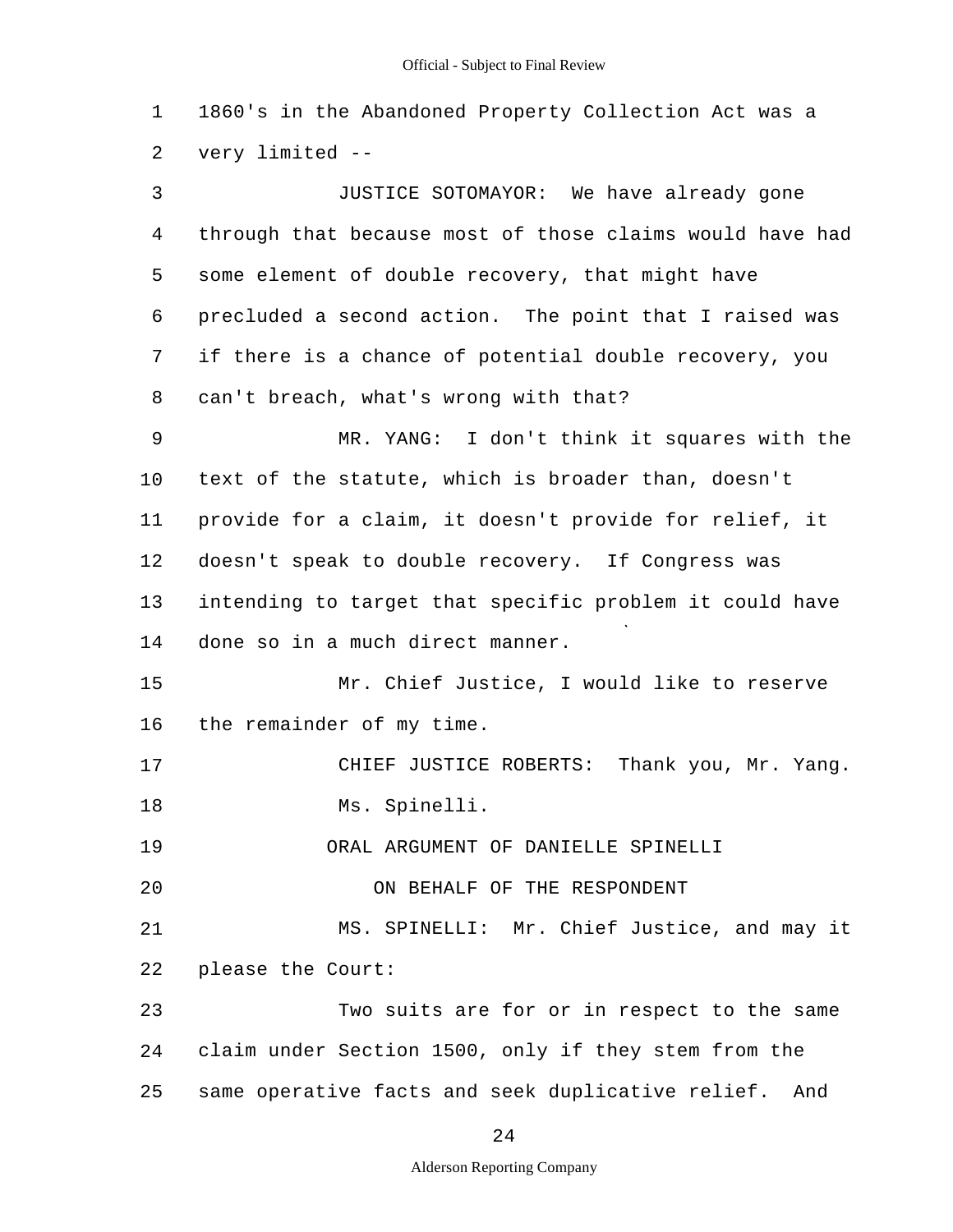1 2 3 4 5 in response to the Government's argument, I would like to explain why that's the best reading of Section 1500's text, as well as the only reading that harmonizes Section 1500 with the overall jurisdictional and remedial scheme.

6 7 8 9 10 Congress has made a broad range of remedies available to Plaintiffs wronged by the Government. And it's directed Plaintiffs to seek certain remedies only in the Court of Federal Claims, and certain remedies only in the district court.

11 12 13 14 15 16 The Government's reading of Section 1500 assumes that Congress intended to penalize Plaintiffs for following that direction by barring them from the only forum where they can obtain money damages. But nothing in the statute's text or history suggests that Congress intended to create such a nonsensical scheme.

17 18 19 20 21 22 23 24 25 JUSTICE SCALIA: Your argument assumes that there is available in the district courts injunctive relief under the Administrative Procedure Act, and that is far from clear, even after Bowen, it's far from clear if you had any business being in the district court anyway. And so in a way we are resolving a very strange question, that is if as is not clear, you have a right to sue in the district courts for an injunction, can that suit proceed because of 1500 when there is a suit

25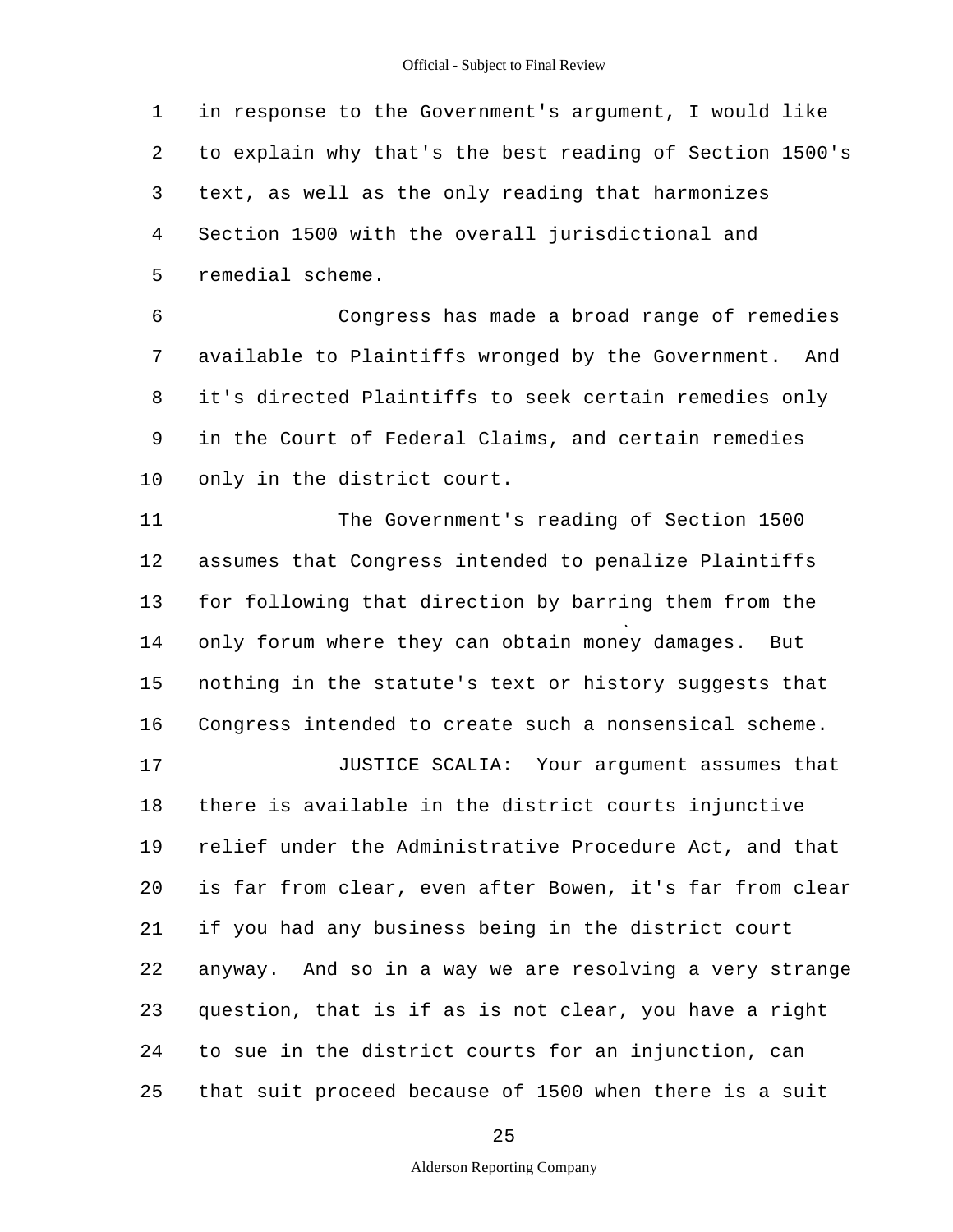1 2 pending in the Court of Claims and that is sort of an abstract question.

3 4 5 6 7 8 9 10 11 12 13 14 MS. SPINELLI: Justice Scalia, it is disputed whether or not the district court has jurisdiction to entertain the Nation's claims there. The Government has a move to dismiss on that ground, that motion is pending. We don't believe that the district court's jurisdiction over the claims raised in the district court is a question that this Court needs to face. Rather, the question here is whether the Court of Federal Claims has jurisdiction over the claims brought in the CFC. And that turns not on whether the district court has jurisdiction, but on whether duplicative relief is sought in both suits.

15 16 17 18 19 20 21 JUSTICE BREYER: The main thrust that I was raising was does this really get the Tribe into trouble? They have to forego one kind of relief for another. So what about injunctive relief, that's what he thought of, and Justice Scalia raises the point, well, they are not going to be entitled to injunctive relief anyway because the APA doesn't provide it, if I understand that

22 23 correctly. So you are giving up the null set. You were giving up the null set.

24 25 MS. SPINELLI: No, not at all, Justice Breyer. First of all, we would contest that we

26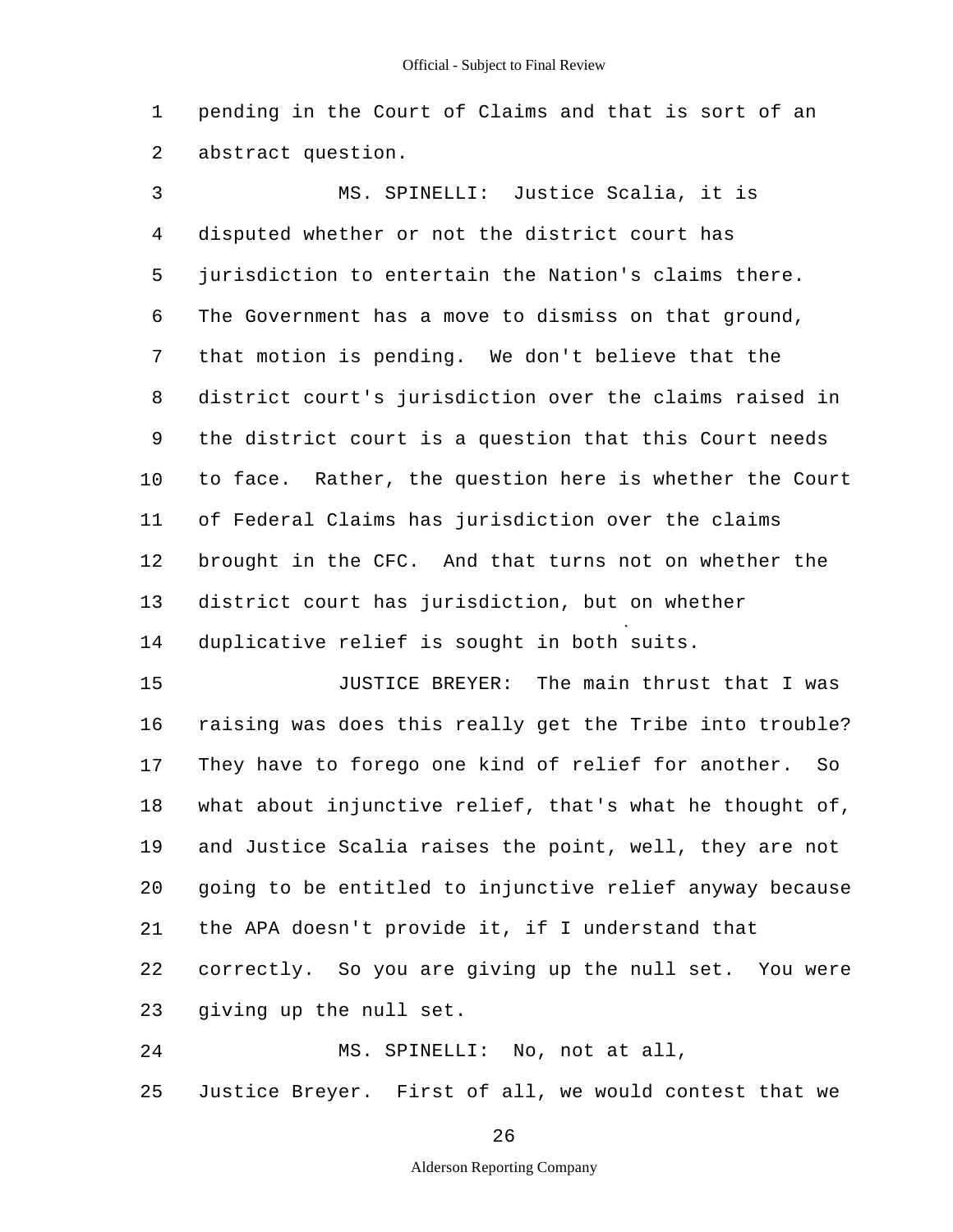1 2 3 4 5 6 7 8 9 10 11 12 13 14 15 16 17 18 19 20 21 22 23 24 25 are not entitled to the relief that the Nation sought in the district court. We believe that the Nation is entitled to that relief. JUSTICE BREYER: But it couldn't get that? MS. SPINELLI: Correct. JUSTICE BREYER: It couldn't get that kind of relief in the Court of Claims? MS. SPINELLI: Correct. JUSTICE BREYER: Yes, it could. MS. SPINELLI: No, no, no. You are right that it could not. The relief that is being sought in the district court is primarily an accounting. An accounting is inherently an equitable remedy, a remedy that under trust law the trustee owes to the beneficiary to provide the beneficiary with all the information necessary for him to protect his rights. JUSTICE KENNEDY: Isn't it well established that part of the jurisdiction of the equity court when it requires an accounting is to give damages for breach of the trustee's duty? That's Hornbook. MS. SPINELLI: That may well be the case, Justice Kennedy, in common law trust suits. That wasn't requested - JUSTICE KENNEDY: No, I'm talking about historically in equity. No. Historically in equity the

27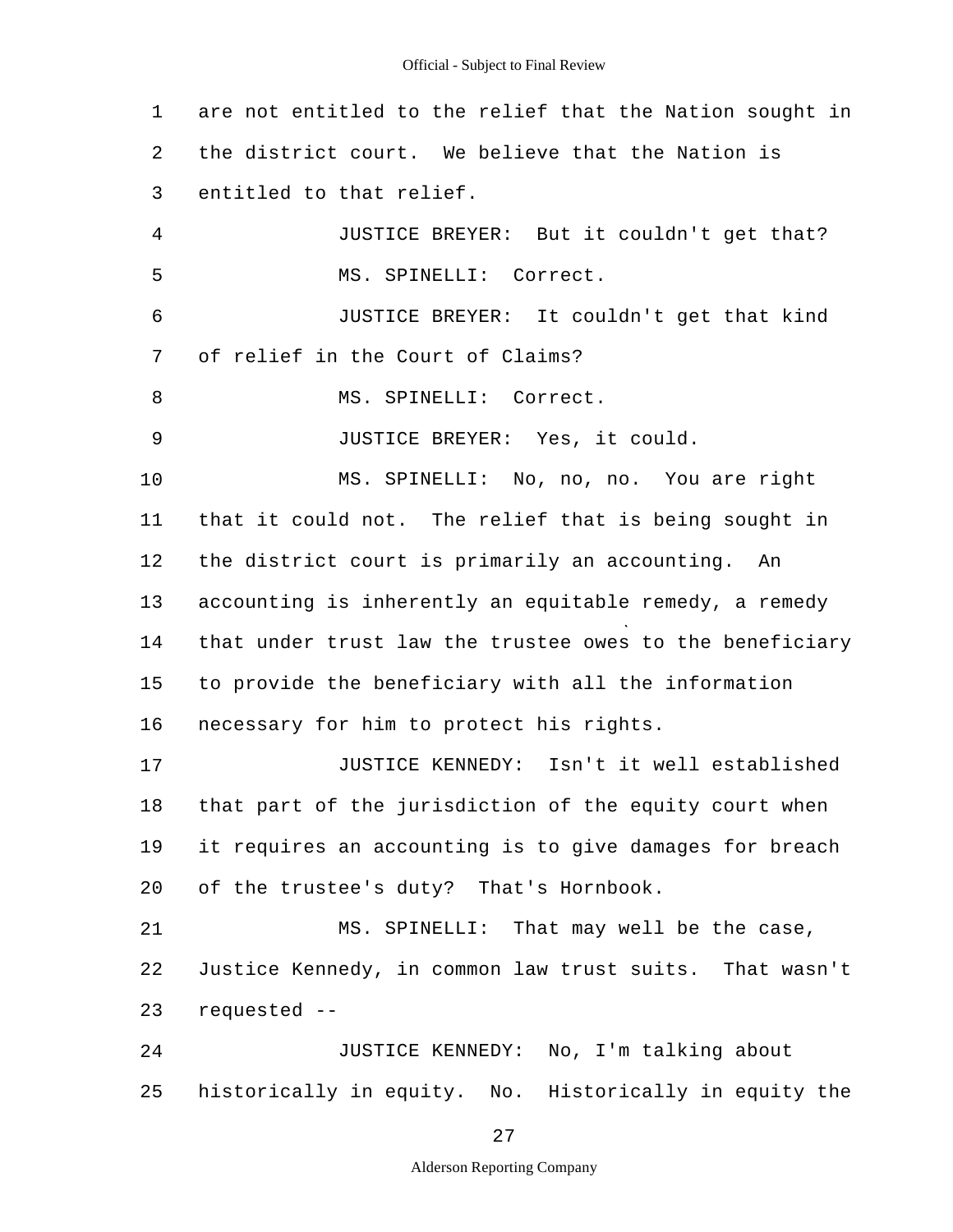| $\mathbf 1$ | trustee who breaches the trustee's duty in the equity    |  |  |  |  |  |
|-------------|----------------------------------------------------------|--|--|--|--|--|
| 2           | court is required to give damages.                       |  |  |  |  |  |
| 3           | MS. SPINELLI: You are correct that                       |  |  |  |  |  |
| 4           | normally, that in the past --                            |  |  |  |  |  |
| 5           | JUSTICE KENNEDY: It's not common law, it's               |  |  |  |  |  |
| 6           | not common law, it's equity. It's old law, it's equity.  |  |  |  |  |  |
| 7           | MS. SPINELLI: Correct. You are correct                   |  |  |  |  |  |
| 8           | that in the days of the divided bench suit for breach of |  |  |  |  |  |
| 9           | trust were brought in equity. I don't think we need to   |  |  |  |  |  |
| 10          | parse that finely here, because the question here is     |  |  |  |  |  |
| 11          | whether or not the Tribe has sought duplicative relief   |  |  |  |  |  |
| 12          | in both courts.                                          |  |  |  |  |  |
| 13          | JUSTICE SCALIA: Isn't that unrealistic?                  |  |  |  |  |  |
| 14          | You don't want an accounting for the sake of having an   |  |  |  |  |  |
| 15          | accounting so that you can put the accounting in your    |  |  |  |  |  |
| 16          | desk. Oh, look it, they stole \$1,000,000,000 from us.   |  |  |  |  |  |
| 17          | You want to get the \$1,000,000,000. If the suits are    |  |  |  |  |  |
| 18          | directed at the same object, and it is fanciful to think |  |  |  |  |  |
| 19          | there is this separate suit for an accounting.<br>The    |  |  |  |  |  |
| 20          | object of that suit is the same thing as the object of   |  |  |  |  |  |
| 21          | the suit in the Court of Claims.                         |  |  |  |  |  |
| 22          | MS. SPINELLI: With respect, Justice Scalia,              |  |  |  |  |  |
| 23          | that is not the case. The accounting has enormous        |  |  |  |  |  |

24 25 benefit entirely apart from any monetary relief that it might ultimately lead to. The Nation, as well as other

28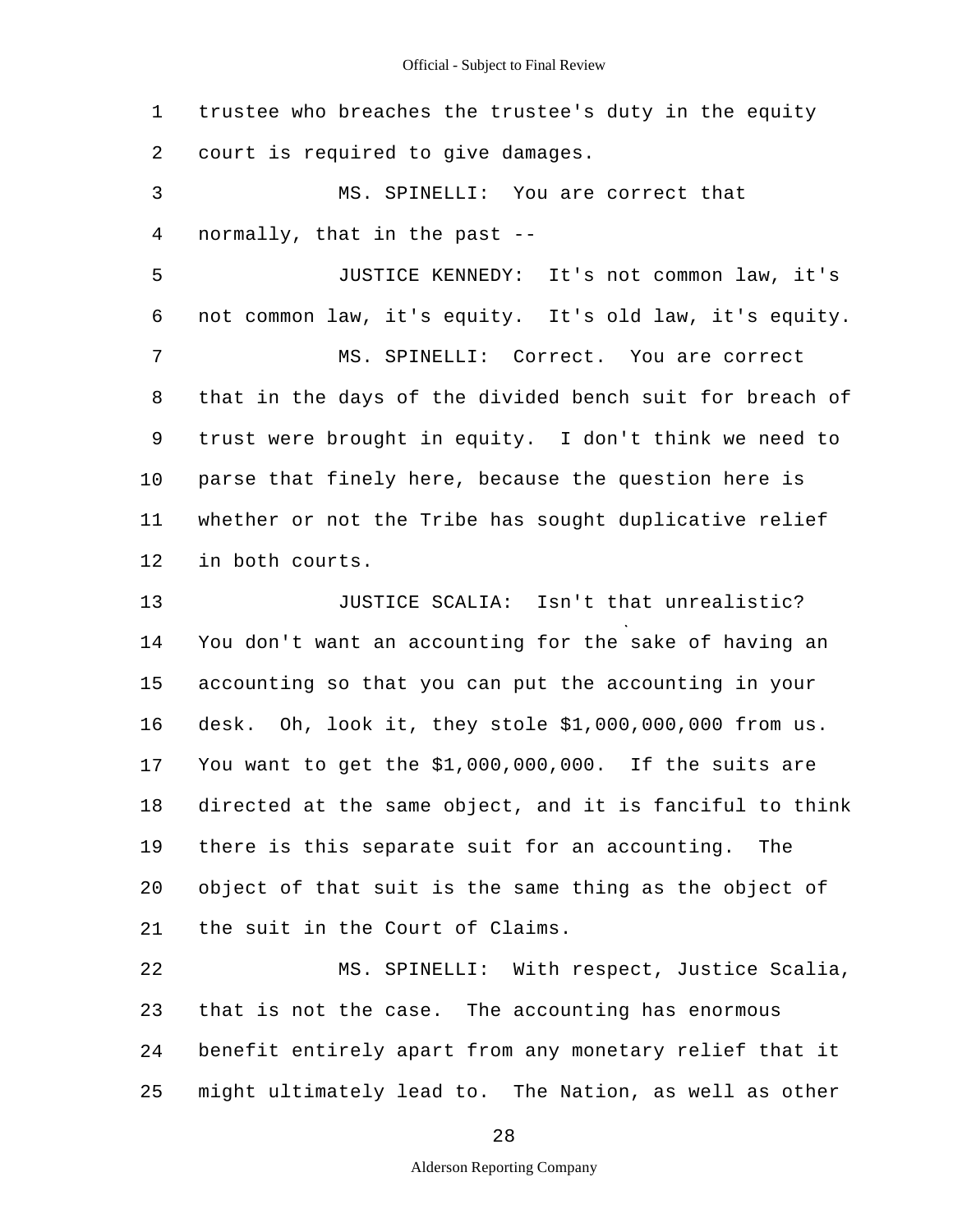1 2 3 4 5 6 7 8 9 10 11 12 13 14 15 16 17 18 19 20 21 22 23 24 tribes who have brought these kinds of suits, lack basic information about what they own, what the metes and bounds of their lands are, what leases have been granted, how long they last, what easements and rights of way have been granted over their land, what the status is of their mineral rights and timber rights. All of this is information that the Tribe needs and that Congress recognized in the Indian Trust Fund Management Reform Act that the Tribe needs in order to exercise its Federally granted right to decide how it's assets are best managed, and the longer that that accounting is delayed, the more the Nation is harmed by the inability to do that, the inability to decide whether certain funds should be withdrawn from trusts held by the United States, the inability to decide whether it should bring claims against third-parties. So there's real value to the accounting that's entirely separate from any monetary relief. And the accounting is not sought in the Court of Federal Claims. The Court of Federal Claims has long held that it lacks jurisdiction to grant that kind of pre-liability historical accounting. Although - CHIEF JUSTICE ROBERTS: Can you get the accounting in conjunction with the claim of damages?

25 Maybe the Court of Federal Claims, you can't go there

29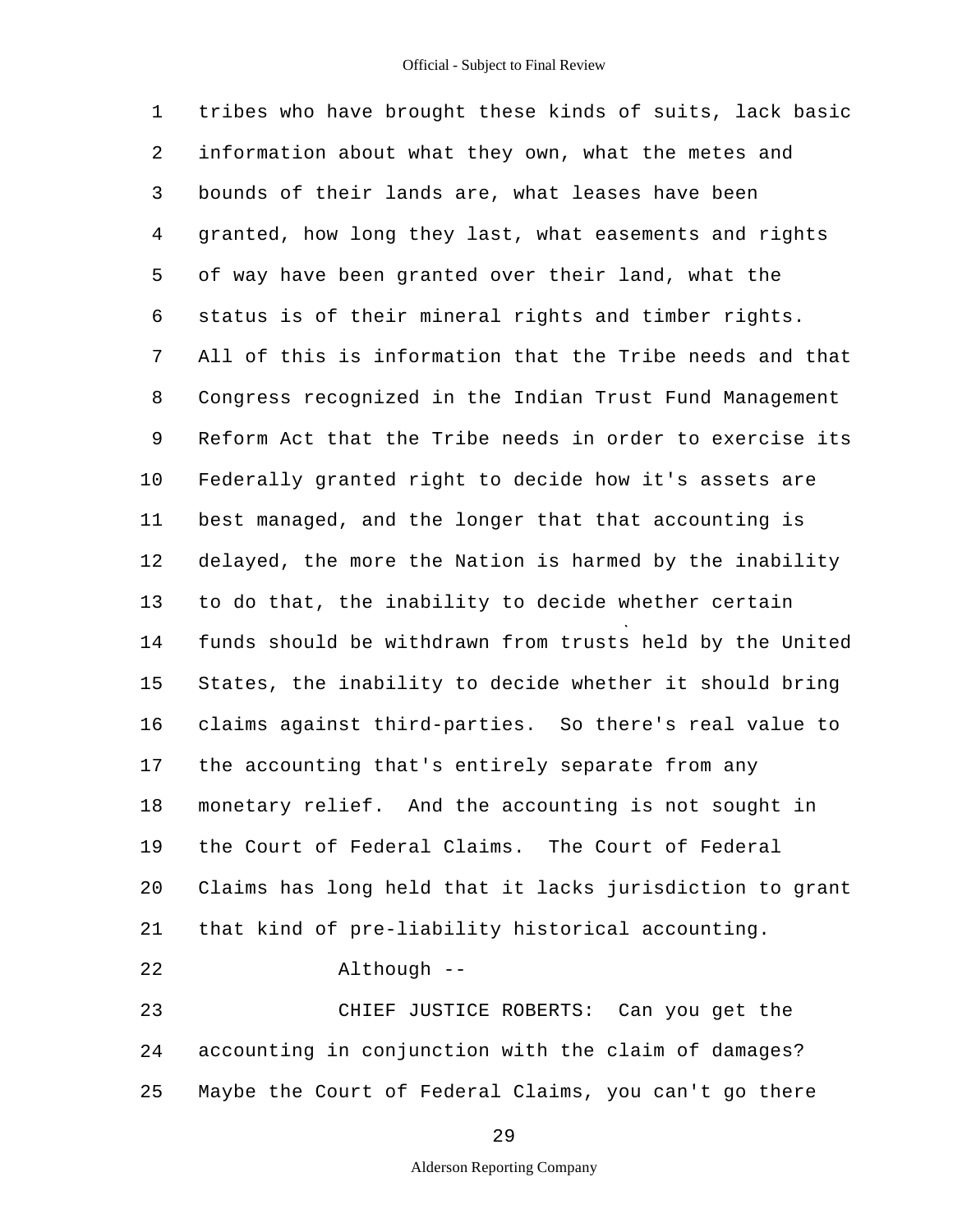1 2 3 4 5 6 and say, look, I want an accounting, but you can say I have been wronged over the century and I would like to find out to what extent, and before you can figure that out you actually have to have an accounting. Can't the Court of Federal Claims get an accounting in that context?

7 8 9 10 11 12 13 14 MS. SPINELLI: The Court of Federal Claims can order something called an accounting in aid of judgment. Despite the similar terminology, they are not at all the same. An accounting of the type that's being sought in the district court is a remedy by itself. It's a remedy that the beneficiary is entitled to once its received or denied, that's a final order that can be appealed.

15 16 17 18 CHIEF JUSTICE ROBERTS: Okay. It's a remedy, but is it terribly different from what the accounting the Court of Federal Claims would order to figure out how much -

19 20 21 22 23 MS. SPINELLI: It is because it requires the trustee to provide all information about the trust that might be relevant to the beneficiary, and it does so without requiring the beneficiary to prove any mismanagement. By contrast -

24 25 JUSTICE SCALIA: Were those accountings available before the Administrative Procedure Act was

30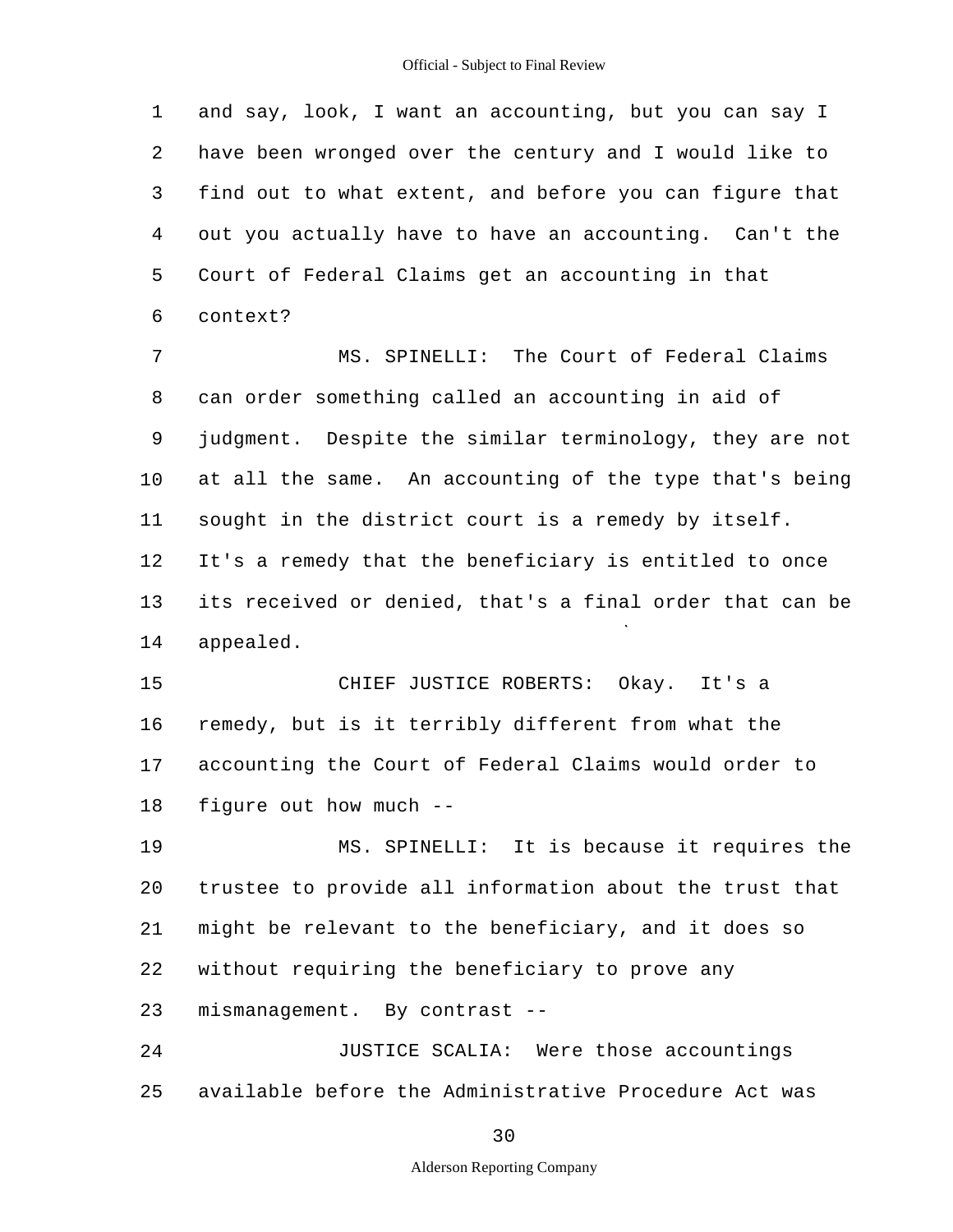1 2 3 4 5 6 7 8 9 10 11 12 13 14 15 16 17 18 19 20 21 22 23 24 25 passed? Is the jurisdictional basis for that the waiver of sovereign immunity that allows you to demand an accounting from the United States? Is that just the APA? MS. SPINELLI: The waiver of sovereign immunity that is being asserted in the district court is the APA, that's correct. JUSTICE KENNEDY: What about this - JUSTICE SCALIA: So you didn't have a right to that before the APA was passed? MS. SPINELLI: In the district court, no. JUSTICE SCALIA: Either in the district court nor in the Court of Claims. So this is not an unthinkable situation, is it? MS. SPINELLI: It's a little bit more complicated - JUSTICE SCALIA: It was thought about for a century, anyway. MS. SPINELLI: It's a little bit more complicated than that because prior to -- prior to the Court of Federal Claims in its current incarnation, certain claims for an accounting could have been brought before the Indian Claims Commission, but -- I mean that's going a little far afield. The -- at any rate Congress has now recognized specifically by statute that

31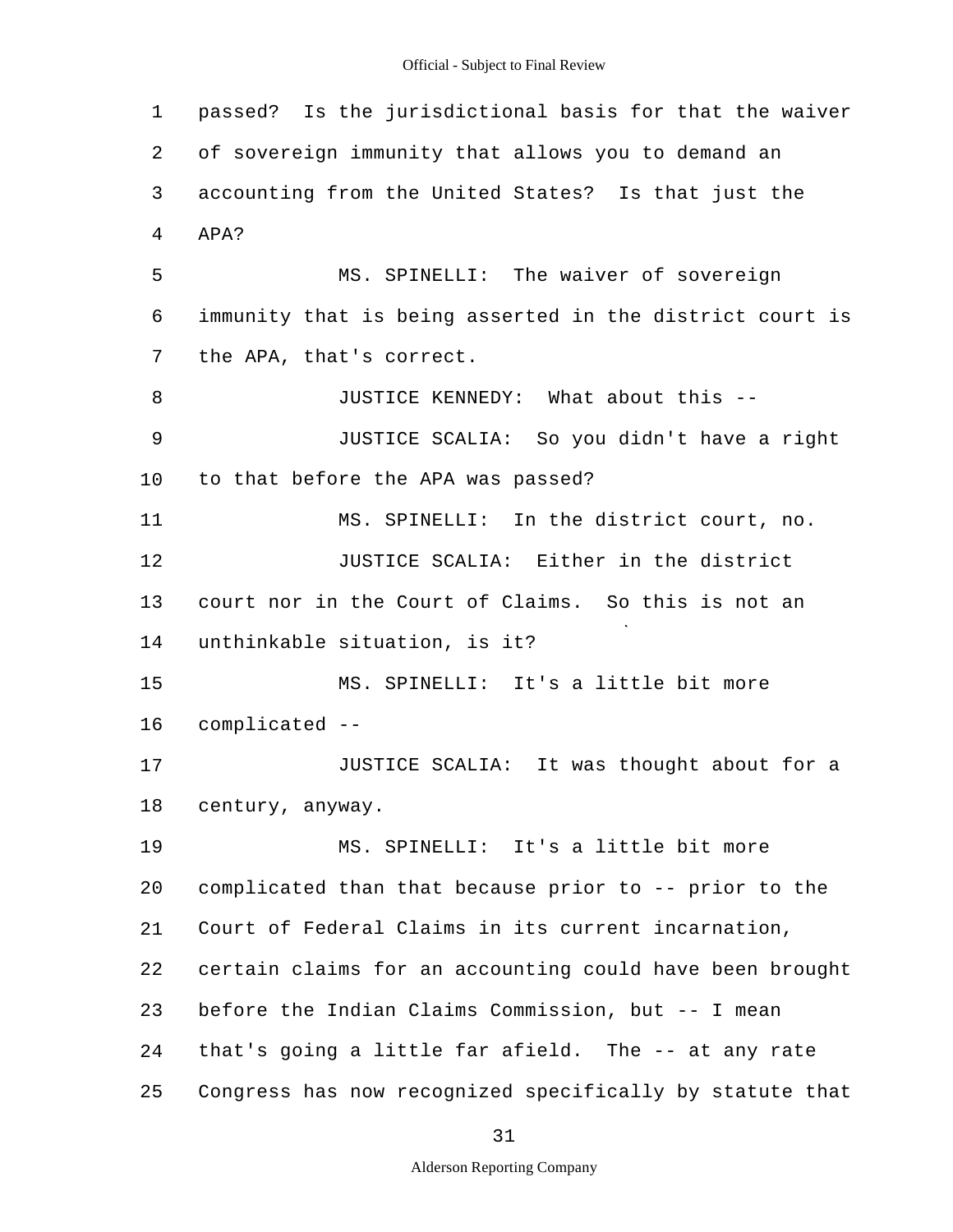1 2 3 4 5 6 7 8 9 10 11 12 13 14 15 16 17 18 19  $20$ 21 22 23 24 25 this is something that Tribes need, and that's the right that the Nation is seeking to enforce in the district court action. JUSTICE SCALIA: Well, why have -- you say Congress has specifically recognized it by statute. You're referring to the APA? MS. SPINELLI: No, I'm referring to the 1994 Indian Trust Fund Management Reform Act, which specifically required the Department of the Interior to provide Tribal beneficiaries with certain statements, certain accountings regarding their - JUSTICE SCALIA: But did not provide for a lawsuit against -- against the government. MS. SPINELLI: They did not -- they did not expressly do so, no. JUSTICE KENNEDY: When you are in the CFC, don't you get -- you aren't you asking for compensation for losses and injuries from the commingling or the misappropriation of assets? MS. SPINELLI: No, Justice Kennedy, in the Court of Federal Claims, as a close reading of the complaint will show, the Nation is requesting four specific kinds of relief. First it's asking for damages from the United States' failure to lease its mineral rights for fair market value. That's count 1. Count 2

32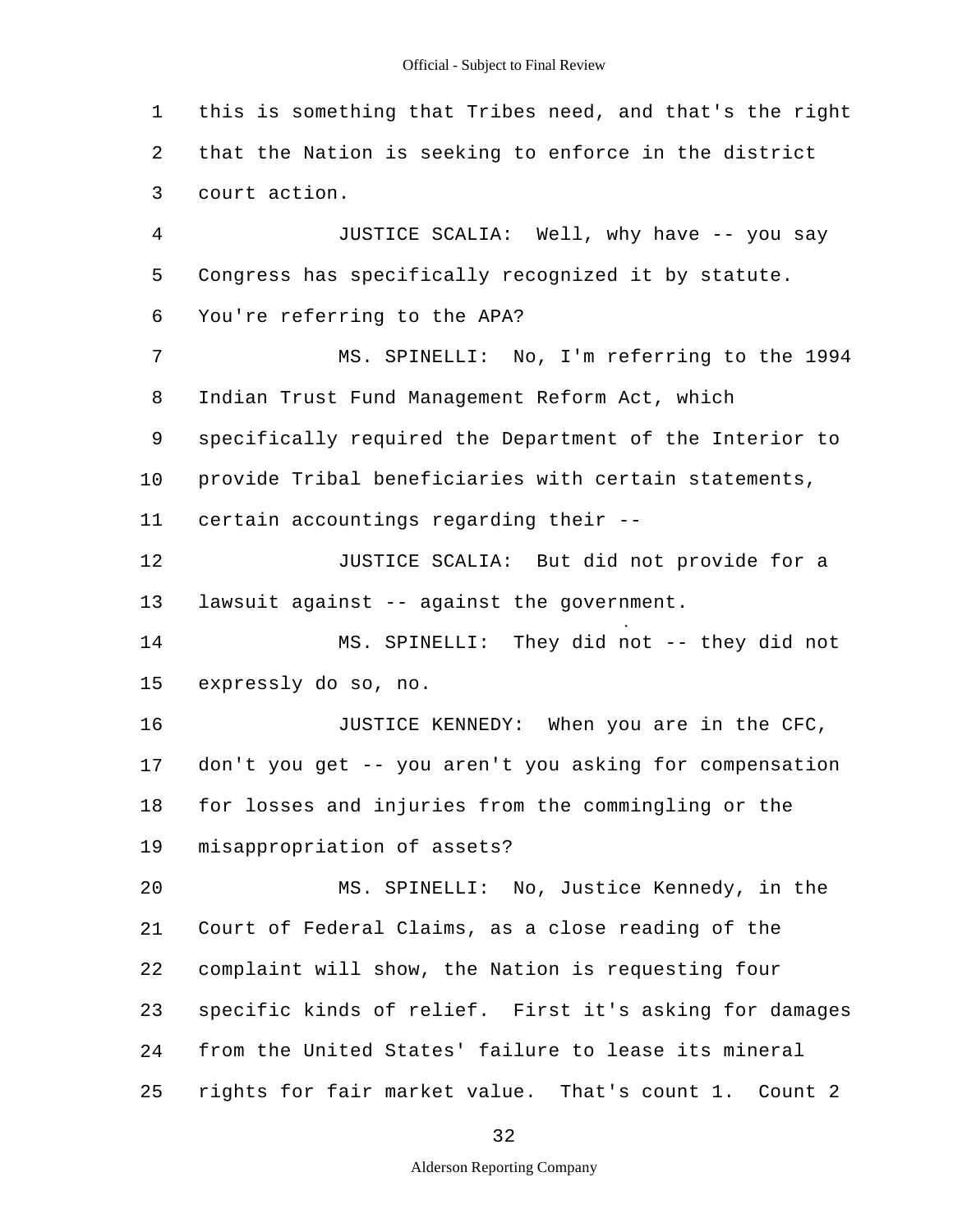1 2 3 4 5 6 is seeking damages from the United States' failure to obtain fair market value for leases of its land. Count 3 is seeking damages from the United States' failure to invest judgment funds in a timely way and to obtain the maximum interest rate; and count 4 asserts a similar claim for damages with respect to the trust fund.

7 8 9 10 11 JUSTICE KENNEDY: But your brief makes the -- seems to make the point that that's all just interest on capital. It's not for lost capital. But even as you described it, it sounds to me that you get damages for loss of capital plus interest.

12 13 14 15 16 17 18 MS. SPINELLI: It's -- it's not just interest, you are correct. I mean, maybe if I give an example this will make things a little bit clearer. Say that the government sold a stand of timber belonging to the Nation for \$20, even though the stand of timber was worth \$40. It then deposited it into the trust account, \$10.

19 20 21 22 The suit in the district court seeks an accounting and a restatement of the accounts and to the extent appropriate and available, equitable restitution of the \$10 that was missing from the account.

23 24 25 The suit in the CFC seeks to recover the \$20 that the United States should have earned, had it acted as a prudent fiduciary when it was selling the stand of

33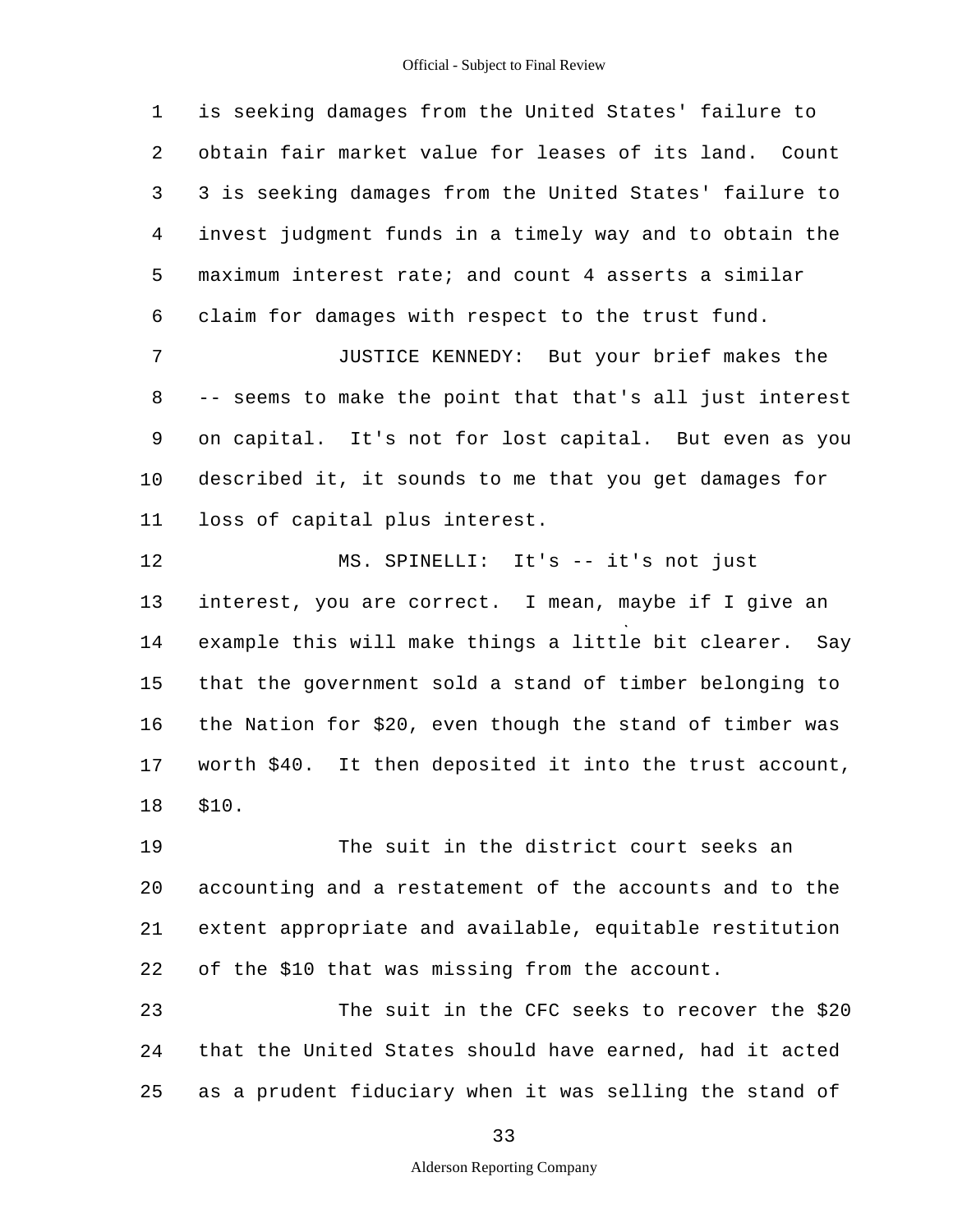1 2 3 4 5 6 7 8 9 10 11 12 13 14 15 16 17 18 19  $20$ 21 22 23 24 25 timber. And the Nation is entitled to both sums of money, but they are different, and because the money sought in the two courts is different, the relief is not duplicative. JUSTICE KENNEDY: My problem is that I read the CFC complaint as including both. I will take a look at it. And I intruded on Justice Breyer's question. JUSTICE BREYER: What I'm trying to work out still in my mind, is if you say, look, Indian Tribe: You have to go to the court of claims, period. Period. You can't go to these other courts, I mean unless you give up the court of claims. Is the Indian Tribe going to really lose something it needs? MS. SPINELLI: Yes. JUSTICE BREYER: I know you think yes. I realize that. (Laughter.) JUSTICE BREYER: And, what I want to ask you about  $--$ MS. SPINELLI: Yes. JUSTICE BREYER: -- is in section 2 - MS. SPINELLI: I apologize. JUSTICE BREYER: -- of 1491 there is a sentence which says, about the court of claims, in any case including the 1505 Tucker Act, the court shall have

34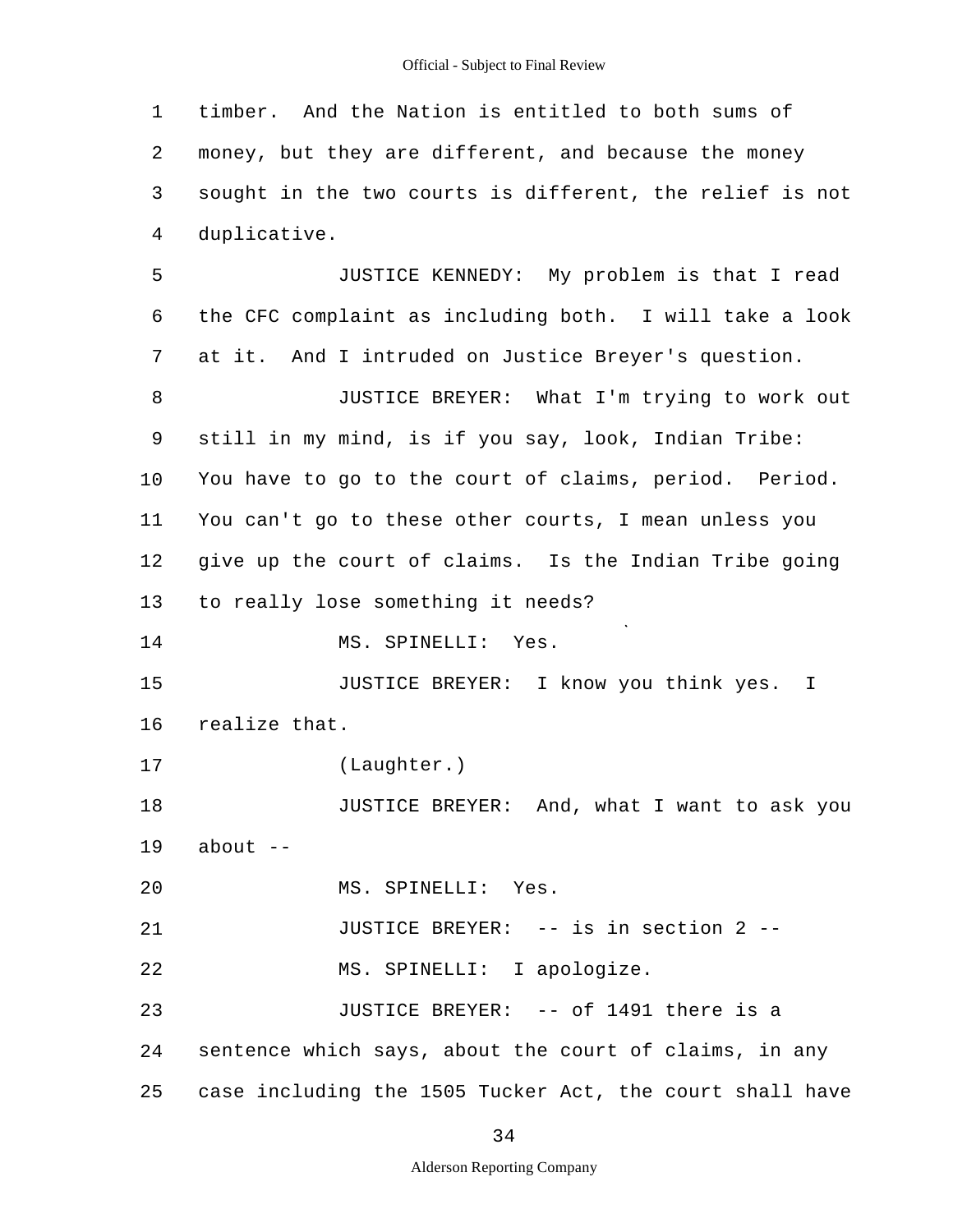1 2 3 4 5 6 7 8 9 10 11 12 13 14 15 16 17 18 19 20 21 22 23 24 25 the power to remand appropriate matters to any administrative or executive body or official with such direction as it is may deem proper and just. Now that seems awfully broad, so I'm thinking now, if they want money, they can get the money from the court of claims. If they want something like an injunction, they could ask the court of claims, tell the executive branch to behave the way we think they have to under the law and there's your authority. MS. SPINELLI: Justice Breyer - JUSTICE BREYER: I'm just quoting. Now what's -- I want to know the response. MS. SPINELLI: Justice Breyer, you're -- you are exactly right about what 1491(a)(2) provides, but it also provides that any such relief can be ordered only as an incident of and collateral to a judgment of a claim of which the Court of Federal Claims otherwise has jurisdiction. JUSTICE BREYER: Well, you want money; that causes the problem. If you don't want any money, you don't have a problem. You Just forget about it. MS. SPINELLI: And notwithstanding this language - JUSTICE BREYER: Yes. MS. SPINELLI: -- the court of claims has

35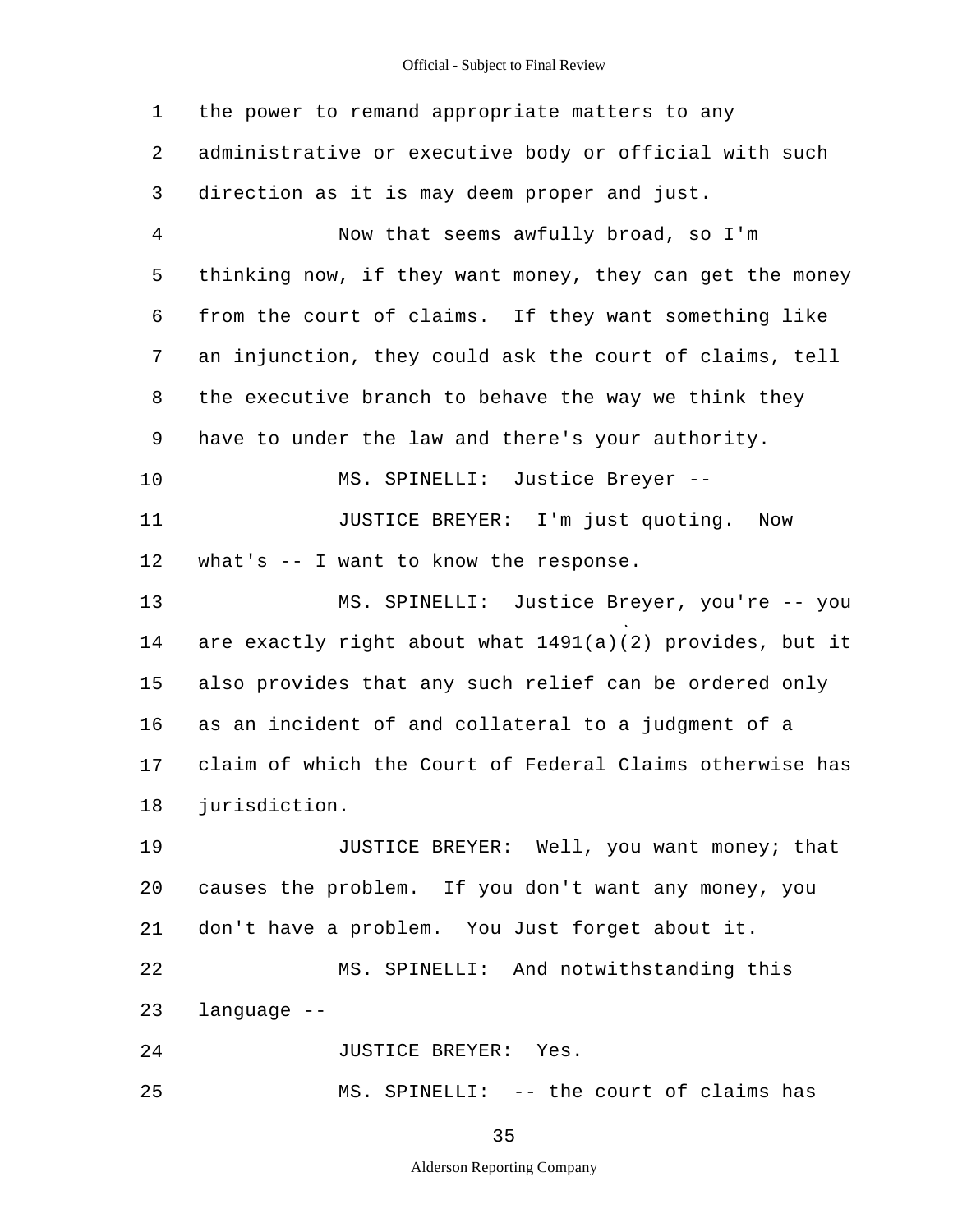1 2 3 4 5 6 7 8 9 10 11 12 13 14 15 16 17 18 19 20 21 22 23 24 25 continued to hold that it lacks jurisdiction to grant an equitable pre-liability accounting. All that it can do is after liability for certain acts of mismanagement has been proven, calculate damages for those specific acts of mismanagement. Now - JUSTICE SOTOMAYOR: I'm not sure I understand. You could not bring in the court of claims the old money claims, and why? That the government mismanaged - MS. SPINELLI: Well, two -- two things, Justice Sotomayor. We believe that the Nation could not bring the old money claims in the Court of Federal Claims because it has held repeatedly that it lacks jurisdiction to grant an equitable accounting. However, I don't believe the answer to that question matters, because the issue here is not - JUSTICE SOTOMAYOR: It does, because why couldn't you simply have said, they owe us that original extra 10 bucks  $- - $10$ , and we want it? What  $- -$  what  $- -$ MS. SPINELLI: Dividing -- well, it is clear that the accounting sought in the district court couldn't have been obtained in the court of claims. And it made sense to seek the old money as the court of appeals called it, in conjunction with the accounting, because the accounting is what should reveal what is

36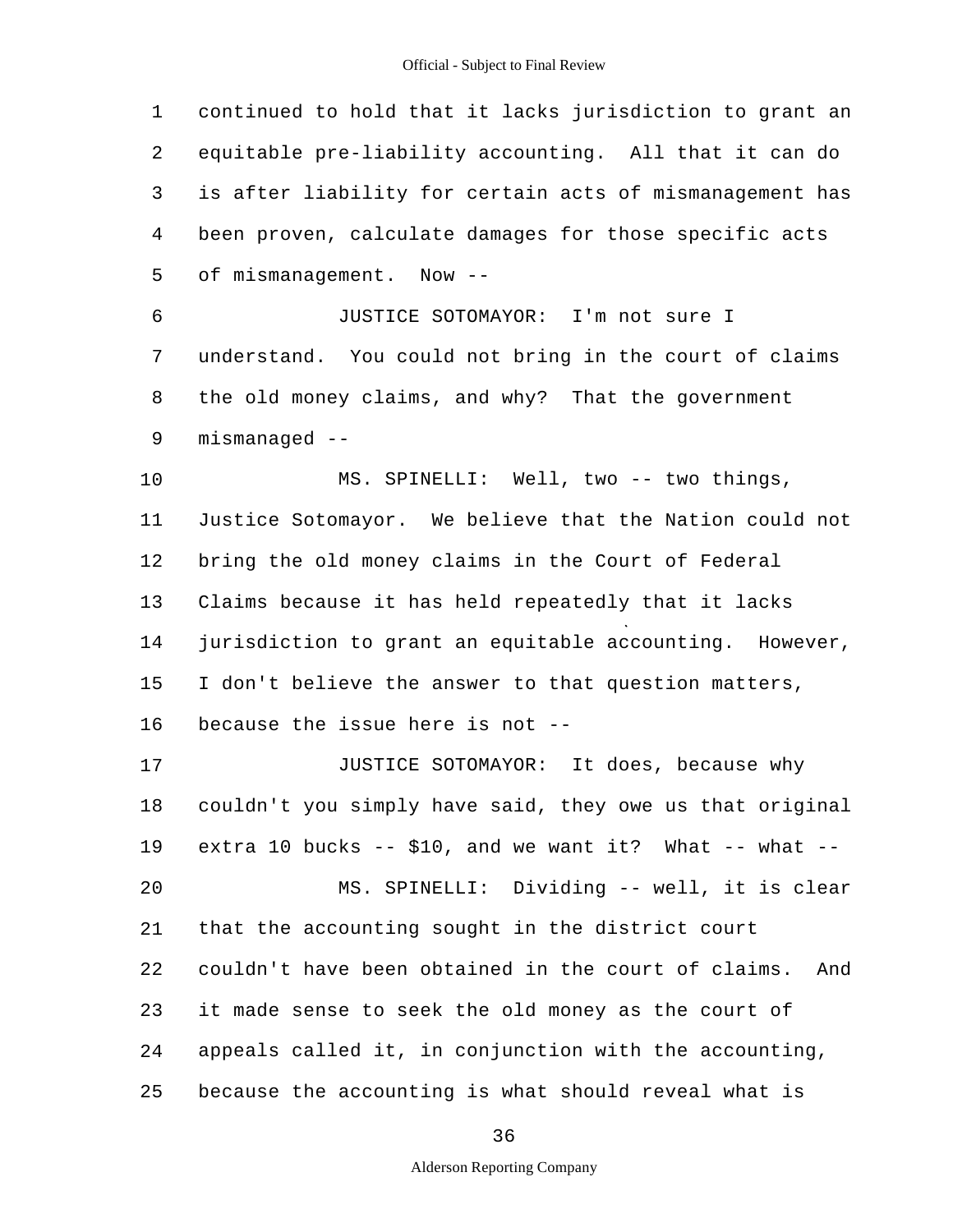1 2 3 missing from the account. And that's the reason, and not for any manipulative or forum-shopping purpose, that the Nation split its complaint the way it did.

4 5 6 7 8 9 10 11 12 13 Now to be sure, there is some fuzziness about the jurisdictional line between the Court of Federal Claims and the district court. There is no doubt about that. The Nation did its best to negotiate that and filed its complaints in good faith. We believe that that question doesn't need to be addressed by this Court, because the only question section 1500 asks is whether the two suits are for or in respect to the same claim, by which we think it means are they for or in respect to the same demand for relief. Here -

14 15 16 17 JUSTICE GINSBURG: The government says the statute is simple. It says you can't have two suits simultaneously, or you can't when the CFC suit is the the second one.

18 19 20 21 22 23 24 25 And Mr. Yang told me that yes, the government thinks that in the Casman case there was a choice, you can sue for reinstatement in the district court, you can sue for back pay in the claims court, but you cannot get both. And when Congress realized that that's what was happening, Congress did not adopt a two -- didn't bless the two-state -- two court solution. Congress said, there will be one lawsuit. It will all

37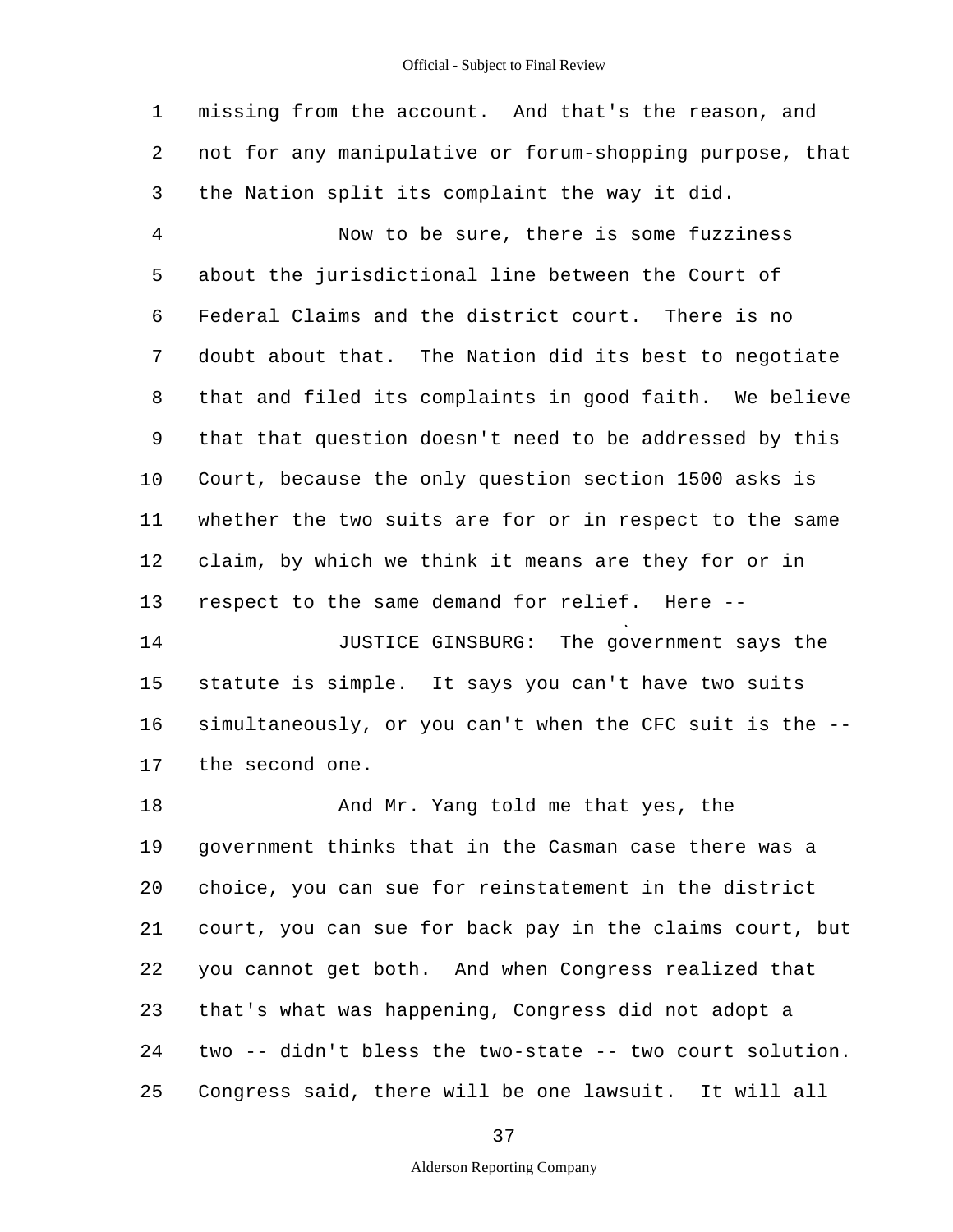1 2 be in the claims court, and they can grant both the back pay and the reinstatement.

3 4 5 6 7 8 9 10 11 12 13 14 15 16 17 18 19 20 21 22 23 24 So the two-suit approach was rejected, I guess, in -- in Congress's response to Casman. MS. SPINELLI: With respect, Justice Ginsburg, I would disagree. I think that action by Congress in the 1972 Remand Act strongly supports the conclusion that Congress has implicitly acquiesced in this construction of section 1500. Congress -- you are right, Congress decided not to say go ahead with your two suits in two different courts. It thought that was too burdensome for the plaintiff; rather it amended the Tucker Act to permit the plaintiff to pursue both remedies in the Court of Federal Claims. But that shows that Congress was well aware of the Casman holding, and it did not make any change to the statute to cast the holding into doubt, that where two remedies are available in two different courts, one can pursue them by bringing simultaneous suits in the two different courts. All that it did is make it easier for plaintiffs in that specific situation to get full relief. Beyond that, in 1982 - JUSTICE SCALIA: Well, excuse me, it didn't

25 make it easier. You -- you had to bring them both in

38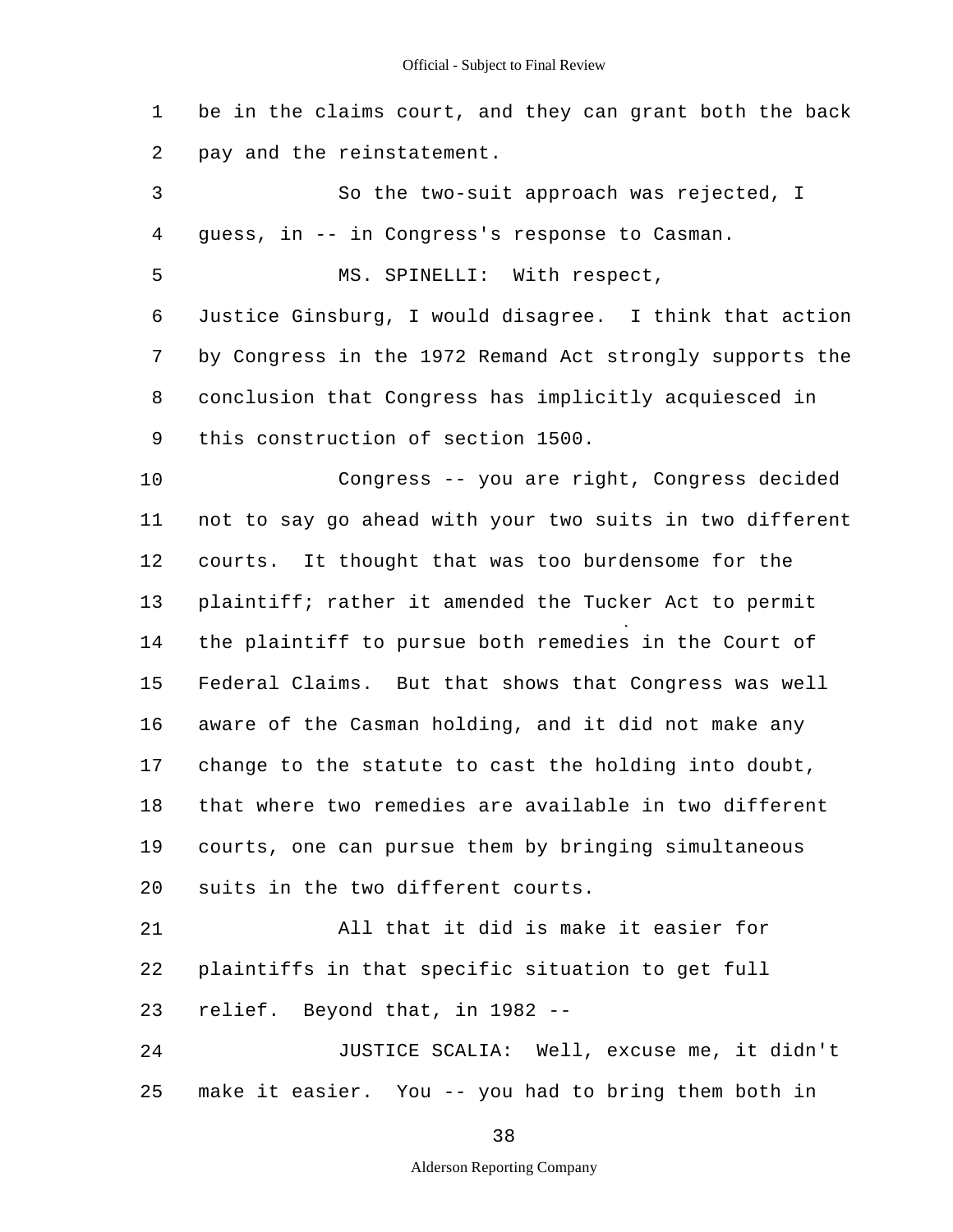1 2 3 4 5 6 7 8 9 10 11 12 13 14 15 16 17 18 19 20 21 22 23 24 25 the court of claims, no? You didn't still have the option of -- of still bringing two different suits, did you? MS. SPINELLI: No, I think after -- after the amendment  $-$ JUSTICE SCALIA: You had to go to the court of claims. MS. SPINELLI: Yes. I mean, other -otherwise that would raise a claim-splitting problem. JUSTICE SCALIA: No, but if they were just making it easier, they -- they would have said, you know, you can do either one. MS. SPINELLI: Well, I mean, clearly the easier path is to have one suit. I don't think any plaintiff wants to be forced to bring two suits to obtain two different remedies, both of which it needs, at double the expense and, you know, double the anxiety. But I think what's significant about the 1972 action is that Congress did absolutely nothing to suggest that it disagreed with the Casman holding. And the same is true in 1982, when Congress completely revamped the entire jurisdictional scheme, changed the jurisdiction of the claims court very much, and yet left section 1500 entirely untouched. And that makes sense. I mean, just to turn to the text for a minute, the key

39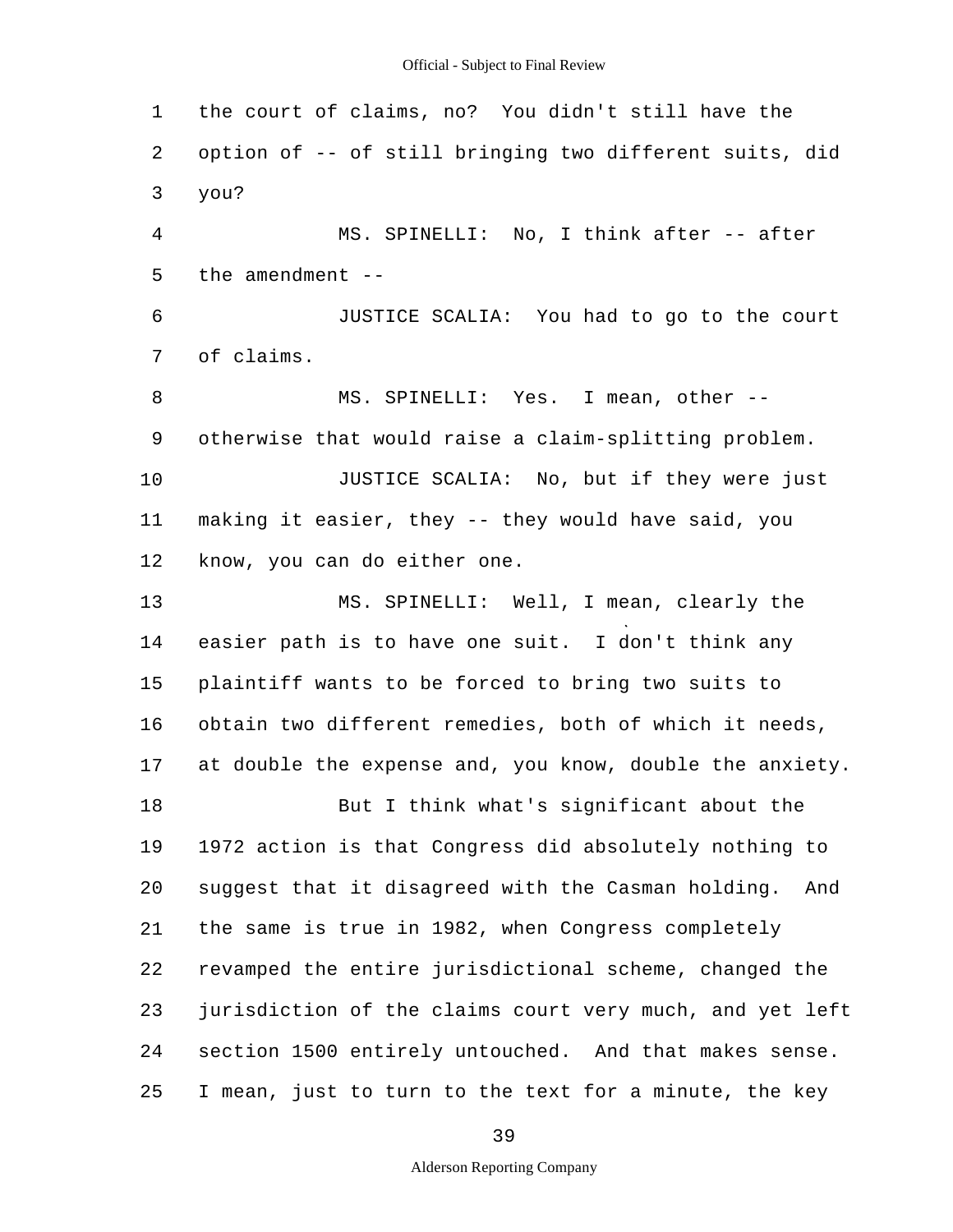1 2 word, as I think this Court said in Keene, is the word "claim."

3 4 5 6 7 8 9 10 11 12 13 14 15 16 17 18 19 20 21 22 23 24 "Claim" can mean a lot of different things. It can sometimes mean the set of operative facts from which a right to relief arises, which I believe is at least implicitly what the government is saying. It can also mean a demand for relief; for instance, in this Court's cases regarding Article 3 standing, it's routinely said that plaintiff has to establish standing separately for each claim, which means for each form of relief sought. The reason that is the correct reading of section 1500 is because of the nature of the jurisdictional scheme. The Court of Federal Claims has always been a court of limited jurisdiction. It can only grant certain remedies, primarily money damages. And the word "claim" in the Tucker Act and its predecessors, from the very beginning, prior to the enactment of section 1500, has been read by this Court to mean a demand for relief. JUSTICE GINSBURG: That would be inconsistent with the definition of "claim" in the federal rules, I think. MS. SPINELLI: Yes, I think the definition

25 of "claim" in the federal rules -- I think that's a

40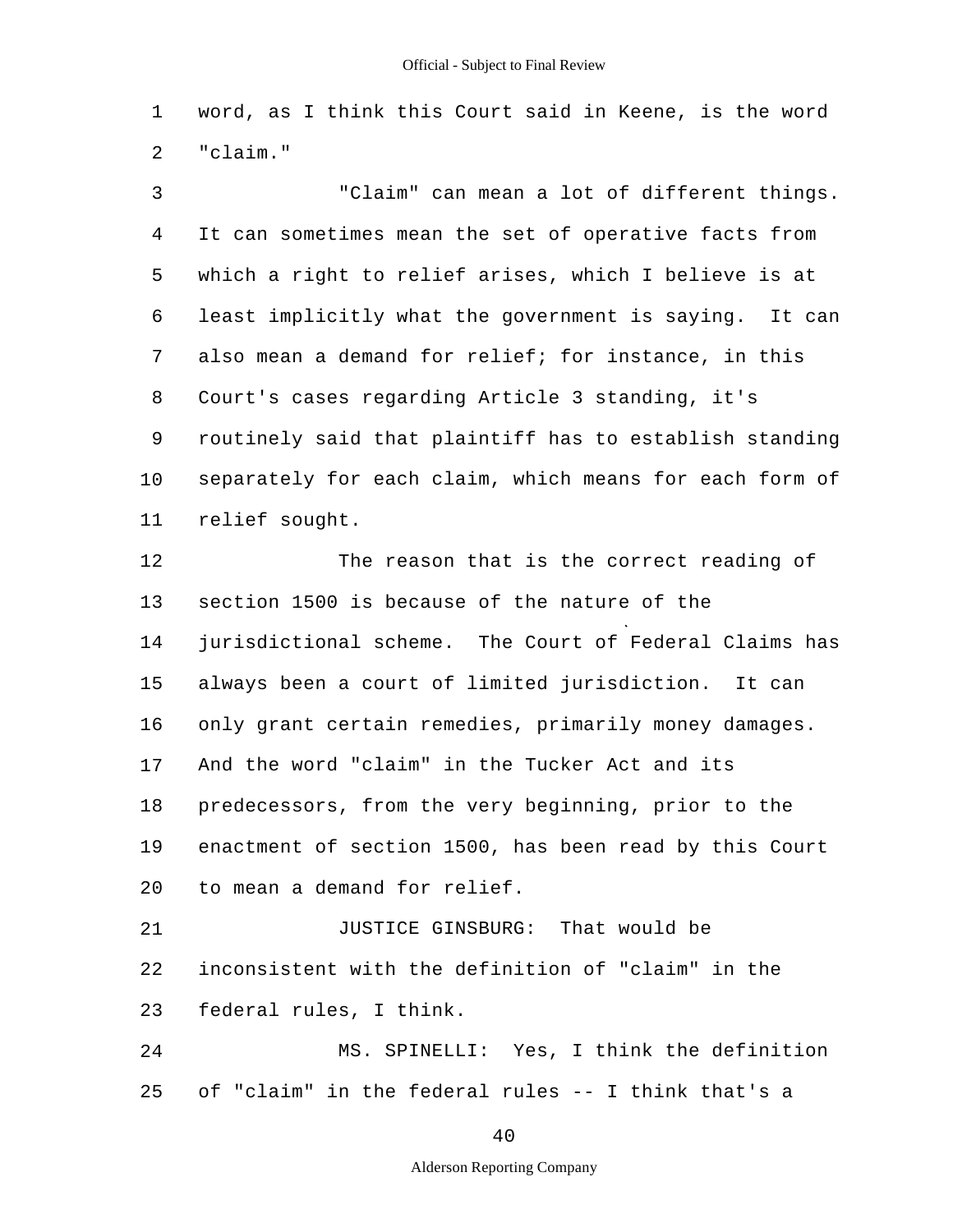1 2 3 4 different definition of "claim." I think what we have here is a narrower definition that was first established in the 19th century through this Court's decisions construing the Tucker Act and its predecessors.

5 6 7 8 Given that the word "claim" in the Tucker Act carries that narrow meaning, it certainly makes sense to construe the word "claim" in section 1500 as having the same meaning.

9 10 11 12 13 14 15 16 JUSTICE SCALIA: If you give it that narrow meaning, however, the government says you are contradicting what was the case with regard to the cotton suits. That, in fact, some of them were asking for funds from this -- money from this common fund, and others were seeking relief against the individuals who had taken the cotton or replanted the cotton. Those are different claims, as you define "claim," anyway.

17 18 MS. SPINELLI: I don't think that is our definition of "claim," but let me explain.

19 20 21 22 23 24 25 We don't dispute that certain cotton claimants, you know, brought writs of conversion of trespass. Some may have brought writs of replevin or detinue seeking the cotton itself back. The relevant fact is that the suit saying "I want my 100 bales of cotton back" and the suit saying "I would like money to compensate me for my loss of 100 bales of cotton" seek

41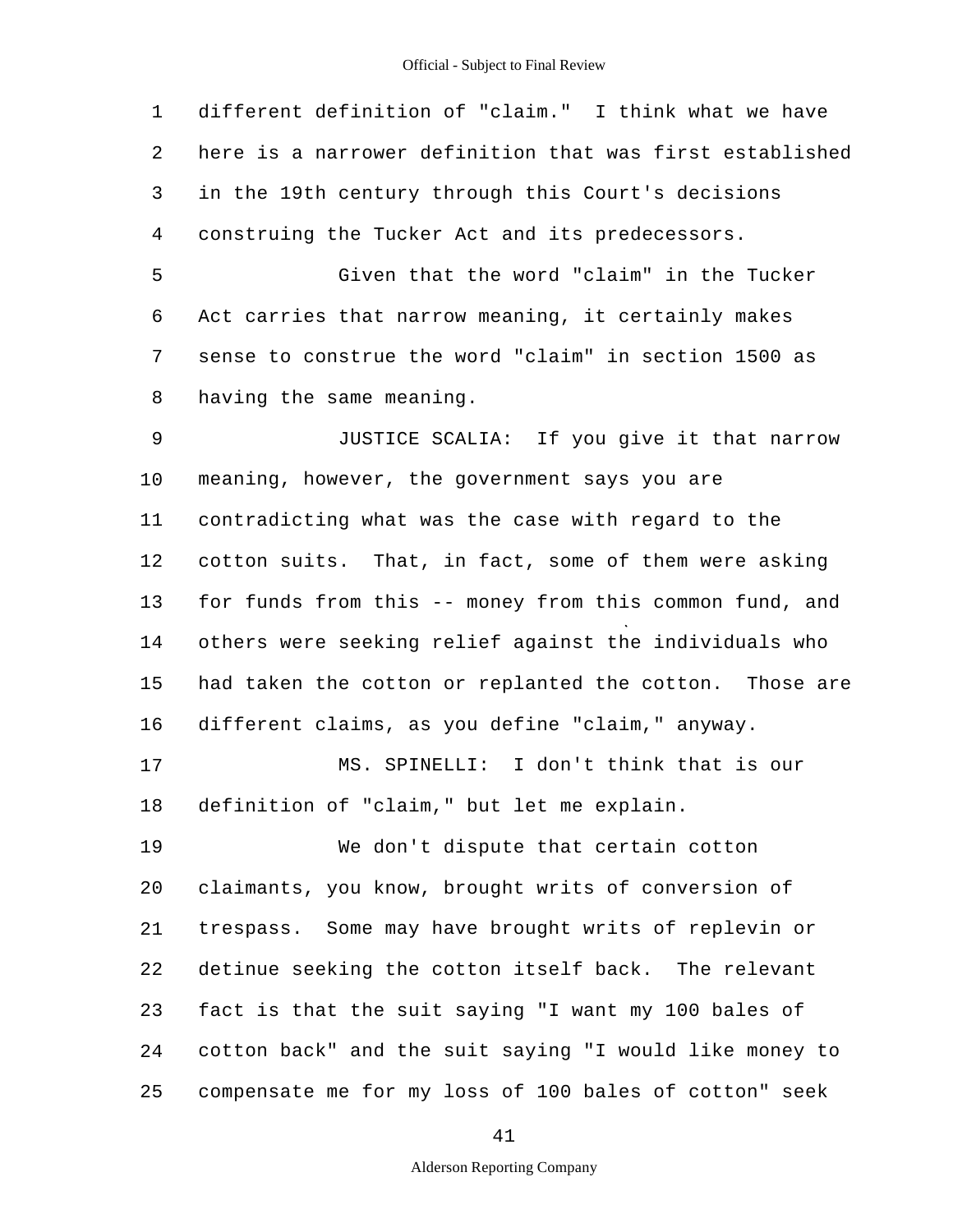1 duplicative relief. And -

2 3 4 5 6 7 8 9 JUSTICE SCALIA: That is different from the word "claim." I mean, if you are hanging the whole thing on the word "claim," you gave me a very plausible alternate definition of "claim." But your case does not follow that. Your case hinges on duplicative relief, which is something quite different. I don't know any definition of "claim" that is synonymous with duplicative relief.

10 11 12 13 14 15 16 MS. SPINELLI: The word "claim" in section 1500 refers to claims over which the Court of Federal Claims has jurisdiction, just as it does in the Tucker Act. There is no express limitation in the Tucker Act on the relief that can be granted. The word "claim" has been read implicitly to incorporate a limitation on the kind of relief that can be granted.

17 18 19 20 21 22 23 24 25 Therefore, in section 1500, a suit for or in respect to a claim in the Court of Federal Claims must mean a suit for or in respect to a demand for relief that the Court of Claims can grant, and where duplicative relief is being sought, that falls within the language of the statute. It falls within the overall jurisdictional scheme which directs plaintiffs to bring suits for different relief in different courts, and it also appears with cotton claimants.

42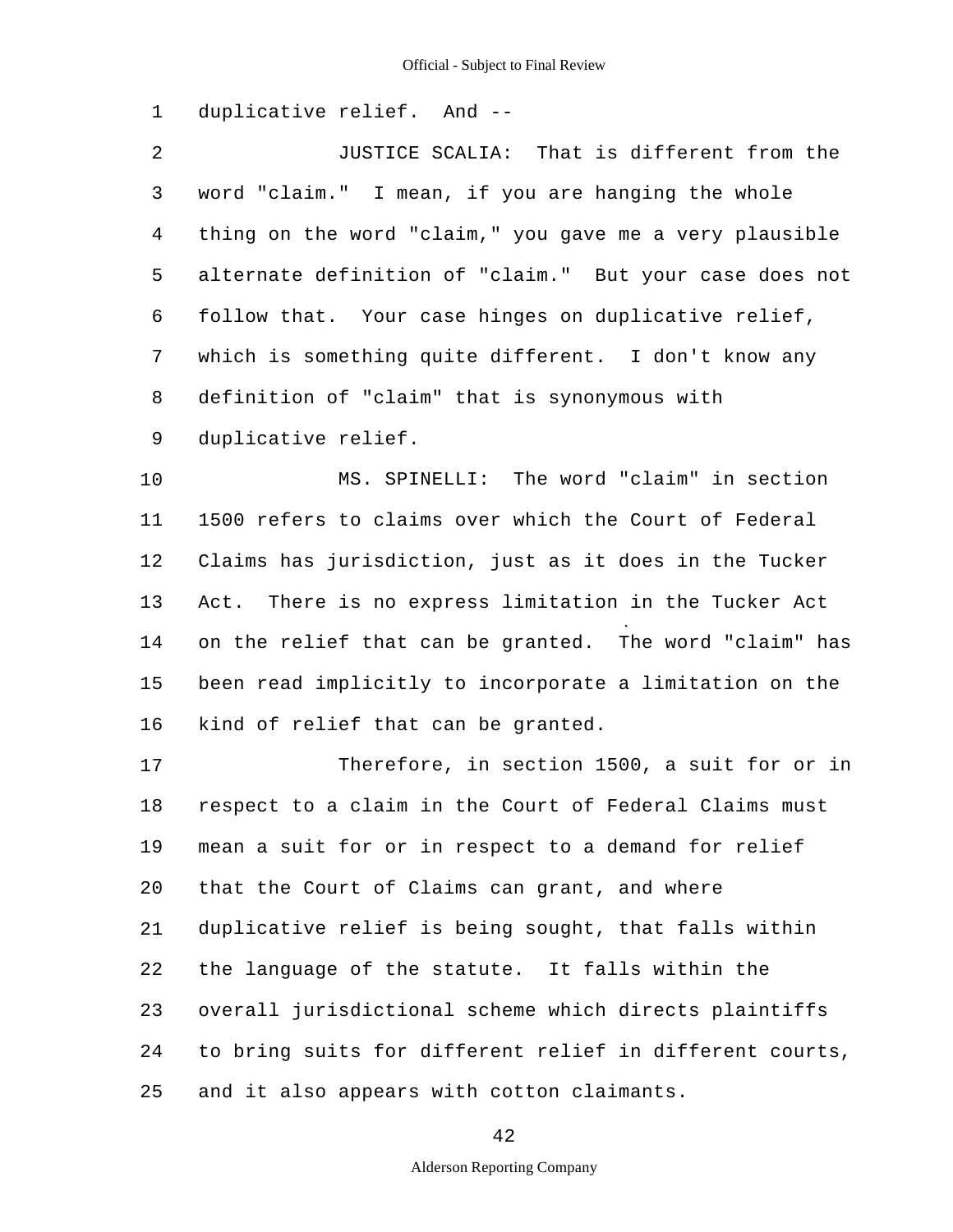1 2 3 4 5 6 7 8 9 10 11 12 13 14 15 16 17 18 19 The cotton claimants were seeking duplicative relief, and that's the concern that Congress aimed at. Congress was not faced in 1868 with a situation in which plaintiffs had been directed to seek different non-duplicative remedies, remedies that weren't substitutes for one another but complimented one another in two different courts. JUSTICE BREYER: I had under the impression that sometimes they sued for some money out of a fund, which would have been partial, and other times they sued for the value of the cotton, and other times they sued for the cotton itself, which in certain circumstances could have been worth a lot more. By the time of suit, it went up. I mean, do we know it was always duplicative in those cotton suits? MS. SPINELLI: I believe we do know it was always duplicative, notwithstanding the fact that the amount that one might recover might differ. JUSTICE BREYER: Well, if the amount

20 21 22 23 24 25 differs, then, why do you suppose the cotton belonged to the Indian Tribe? On the one hand, they want an accounting out of the money ever earned out of this cotton in the past and on the other hand, they want what the cotton is worth in the future on the - MS. SPINELLI: That is not -

43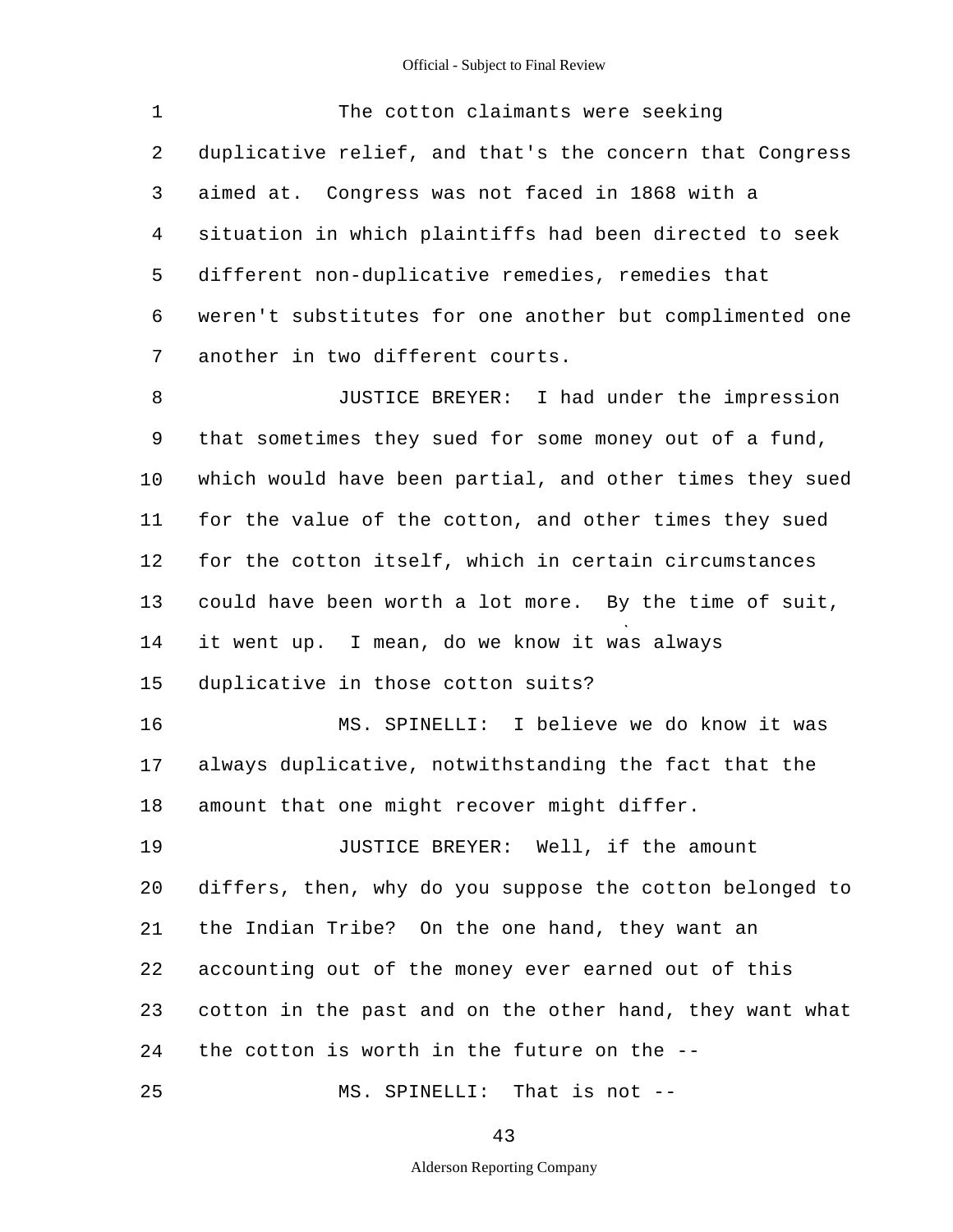1 2 JUSTICE BREYER: That's Justice Scalia's question.

3 4 5 6 7 8 9 10 11 12 MS. SPINELLI: That is not duplicative. What is duplicative is a remedy that is either the same, or a remedy that serves as a substitute for another remedy. And what this Court has said, though, is that even if it's not a completely full substitute -- even if, say, the damages sought in one court are less than the damages sought in another -- if they are duplicative relief for the same injury, they are barred by section 1500. And I think that is completely consistent with the holding in Keene.

13 14 15 16 17 18 19 20 21 22 23 In Keene, the plaintiff was bringing multiple suits against the United States in different courts for duplicative relief, money, and compensation for funds it had paid out to asbestos claimants. And notwithstanding the fact that it brought some of those suits on a contract theory and some of those suits on an equitable tort theory of indemnification, the statute barred those. But Keene was not faced with a situation in which the plaintiffs were forced, as in Casman, to proceed in two different courts to obtain different relief.

24 25 And another particularly good example is an example of a regulatory taking suit, in which if a

44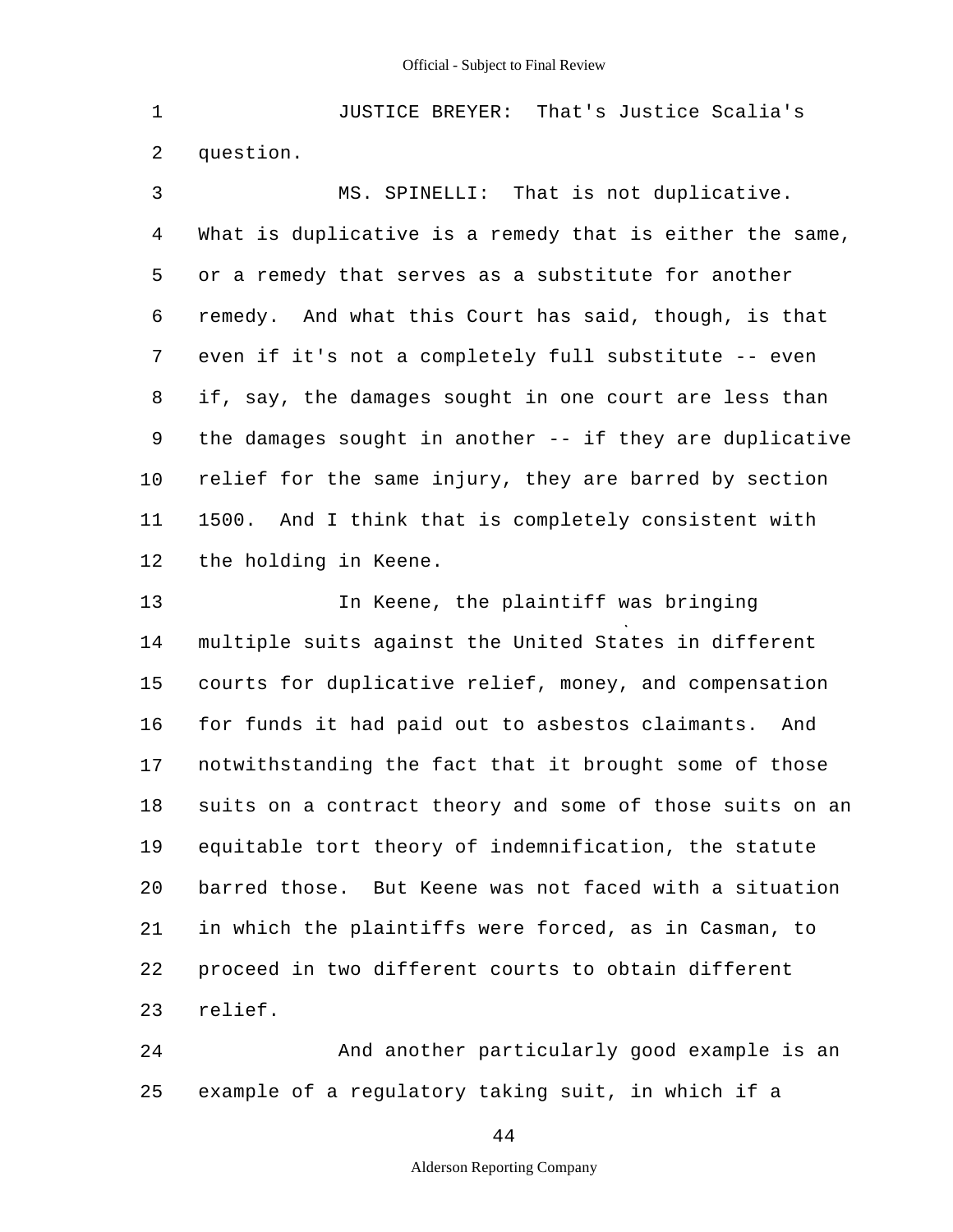| $\mathbf{1}$   | plaintiff wants to challenge the legality of government  |
|----------------|----------------------------------------------------------|
| 2              | regulation affecting his property, he needs to do that   |
| $\mathfrak{Z}$ | in the district court under the APA. And according to    |
| 4              | the government, he cannot bring a suit for just          |
| 5              | compensation in the Court of Federal Claims until that   |
| 6              | district court suit is completed and any appeal is       |
| 7              | completed and any cert petition is completed, by which   |
| 8              | time the six-year statute of limitations on the just     |
| 9              | compensation claim may very well have expired.           |
| 10             | JUSTICE KENNEDY: But in your case -- now,                |
| 11             | let's assume the government prevails. You go to the      |
| 12             | CFC, and you prevail on everything. You get all the      |
| 13             | findings in your favor and so forth. There is some       |
| 14             | relief that you don't get.                               |
| 15             | I take it, unless I am missing something,                |
| 16             | that you could then, after the CFC suit is finished, go  |
| 17             | to district court and say: Now we want this added        |
| $1\,8$         | protection, this added relief.                           |
| 19             | MS. SPINELLI: The reason --                              |
| 20             | JUSTICE KENNEDY: And the statute wouldn't                |
| 21             | have run generally, because if you are seeking the       |
| 22             | injunction, it's only latches bars you, and you are not  |
| 23             | barred by latches because you couldn't have gone sooner. |
| 24             | MS. SPINELLI: There are a couple of reasons              |
| 25             | why that doesn't work, Justice Kennedy. First of all,    |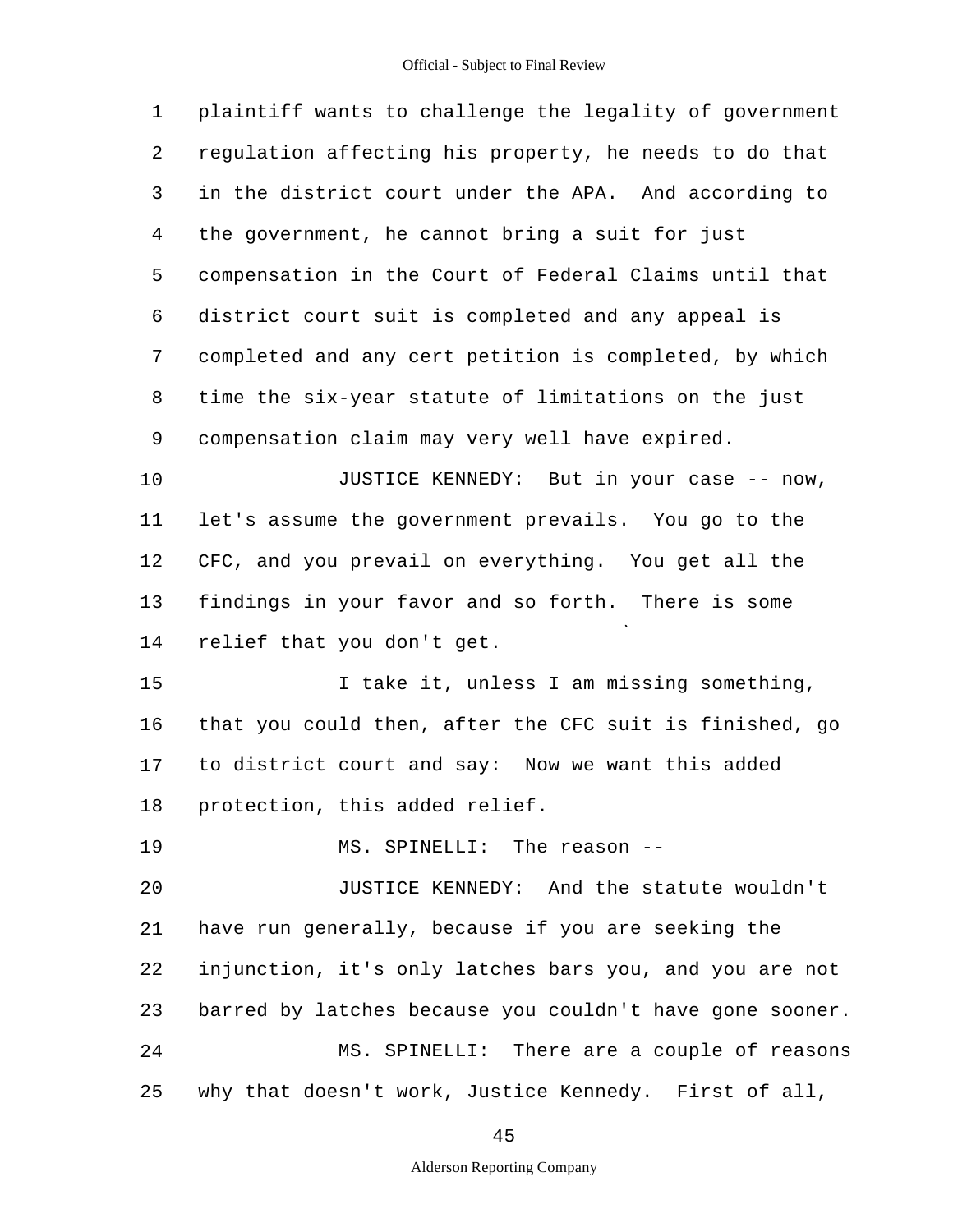1 2 3 4 5 6 7 8 9 10 11 12 13 14 15 16 17 18 19  $20$ 21 22 23 24 25 the Nation needs the accounting now. I mean, it's as if in Casman, Casman had been told, well, you know, first get reinstated -- I'm sorry -- first get your backpay; then go get reinstated. He needs his -- the Nation needs the accounting now, not later. In addition, if it were the case that the accounting uncovered additional mismanagement, this statute of limitations, the six-year statute of limitations might well expire while the district court suit for an accounting is pending, those suits tend to last a very long time. Indeed in the Indian Claims Commission they have been known to last for up to 50 years. And it would force the Nation to run the risk of losing its right to damages. We don't believe that's what Congress had in mind. It doesn't harmonize Section 1500 with the remainder of the statutory scheme. It's not mandated by the history of the statute, and it simply doesn't make sense. Unless there are further questions, we ask for the judgment be affirmed. CHIEF JUSTICE ROBERTS: Thank you, counsel. Mr. Yang, you have four minutes remaining. REBUTTAL ARGUMENT OF ANTHONY YANG ON BEHALF OF THE PETITIONER MR. YANG: Thank you, Mr. Chief Justice. The Tribe is unable to identify a textual

46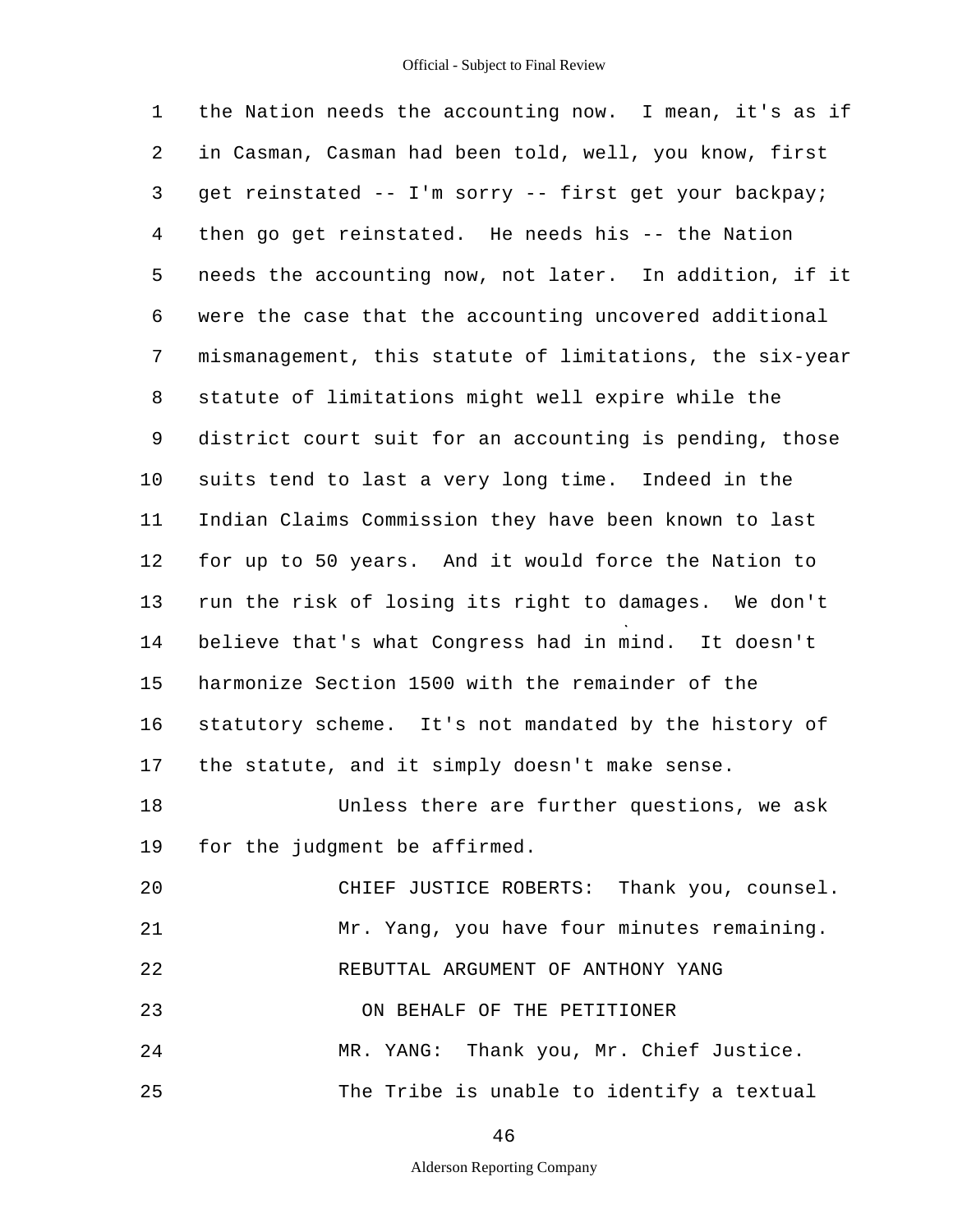1 2 3 4 5 6 7 8 basis for its same relief defense to the court of federal claims. If it's definition of claim is as narrow and circumscribed as it defines, it wouldn't capture the cotton claim. Moreover, putting aside the definition of claim, the statute applies when there is a pending suit or process in another court. That is not only for the claim, but in respect to the claim. That substantially broadens the statute.

9 10 11 12 13 14 15 16 17 18 Two, there are two problems with the same relief test that's as a practical matter. In order to determine whether the same relief is being sought in the other court, which is the relevant question under their test, you have to ask, what relief would be sought in district court. But Rule 54(c) makes clear that the relief which is available in district court is not specified by the complaint, it's whatever develops through the case. So you might not know until the very end whether duplicative relief is being sought.

19 20 21 22 23 24 25 Secondly, if you are going to limit the relief that is available in the district court based on what the court of claims' view is of the district court's jurisdiction to issue relief, you are inviting the court of federal claims and the federal circuit to be opining on the jurisdiction of the district court under the APA, in very complicated cases which involve

47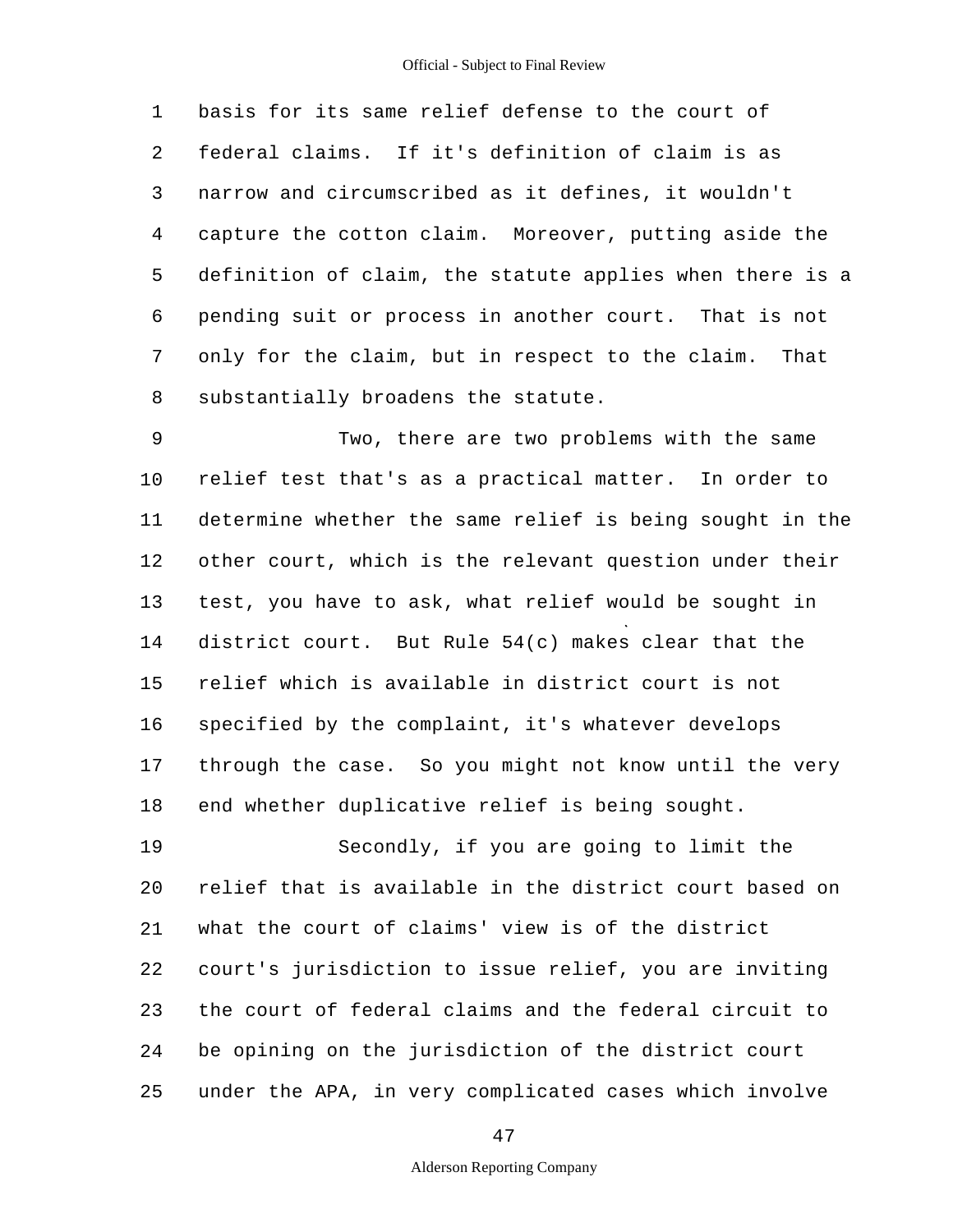1 2 3 questions of Bowen, Utah Wilderness, this is not the way that you would construe normally a jurisdictional statute.

4 5 6 7 8 The specter of 50-year old suits proceeding simultaneously in the court of federal claims in district court certainly would have motivated, or spoken to the Congress that enacted Section 1500's predecessor in 1868.

9 10 11 12 13 CHIEF JUSTICE ROBERTS: Do you agree with your friend that there are differences between the accounting you can get in the district court and the accounting you can get in the court of federal claims as a prelude to monetary damages?

14 15 16 17 18 19 20 21 22 23 24 MR. YANG: I'm not exactly sure the differences that they are pointing to. There are differences in terms of the procedure and what is a relief. The other you would have to show that there was some kind of a breach and you get a full kind of accounting to quantify damages that relate -- in aid of judgment. But at the end of the day, the example, losing \$10 and you collect 20 but only debit -- put 10 on the books, that is a claim which is cognizable in the court of federal claims if they have a money mandating statute of regulations.

25 JUSTICE SCALIA: They don't even know who

48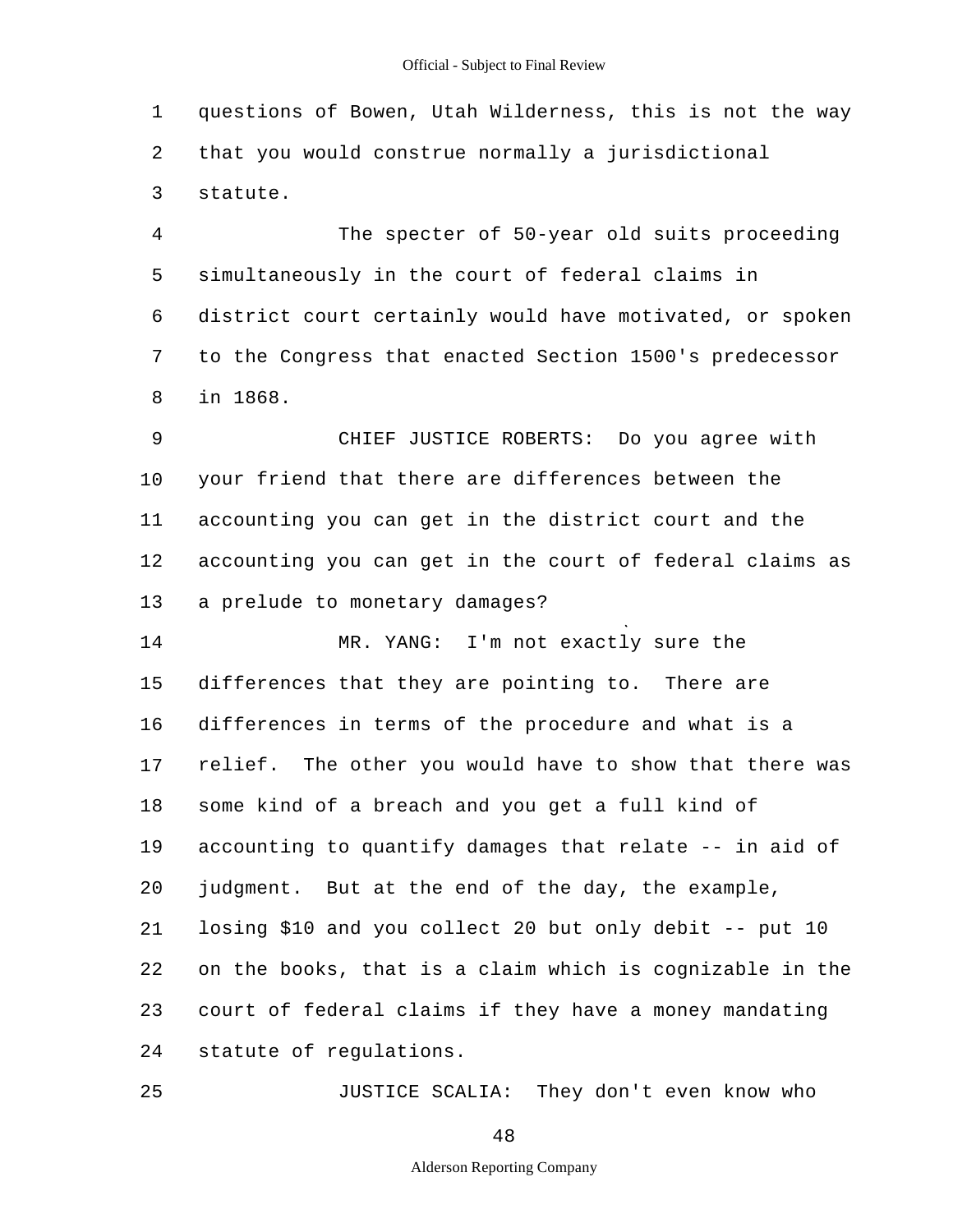1 has hunting leases and -

2 3 4 5 6 7 8 9 10 11 12 13 14 15 16 17 18 19 20 21 22 23 24 25 MR. YANG: That's what discovery -- that's what discovery is for. The Ak-Chin case, for instance. 33,000 boxes of discovery we have to go through in terms of a discovery request in the court of federal claims. This is done -- this is the way cases normally proceed. They do not proceed on dual tracks where the very premise of liability in the court of federal claims is being litigated in district court, or they are seeking to challenge, you know, an accounting. Accounting normally would be, you know, here's an account of your -- your assets, but they're seeking to challenge it. If you went back to equity, for instance. A trustee does, as an equitable matter, have a duty to account when requested. But the cost of the accounting is taken out of the trust corpus. That's not what is going on here. They are trying to seek to use the APA to force something which we don't think is authorized under statute as a secondary means of discovery for the same claims that are at issue in the court of federal claims. That type of duplicative litigation and the burden on the federal courts is precisely what Section 1500 was intended to prevent against, and in the absence of a textual basis for the same relief test that the court of federal claims or federal circuit adopted here

49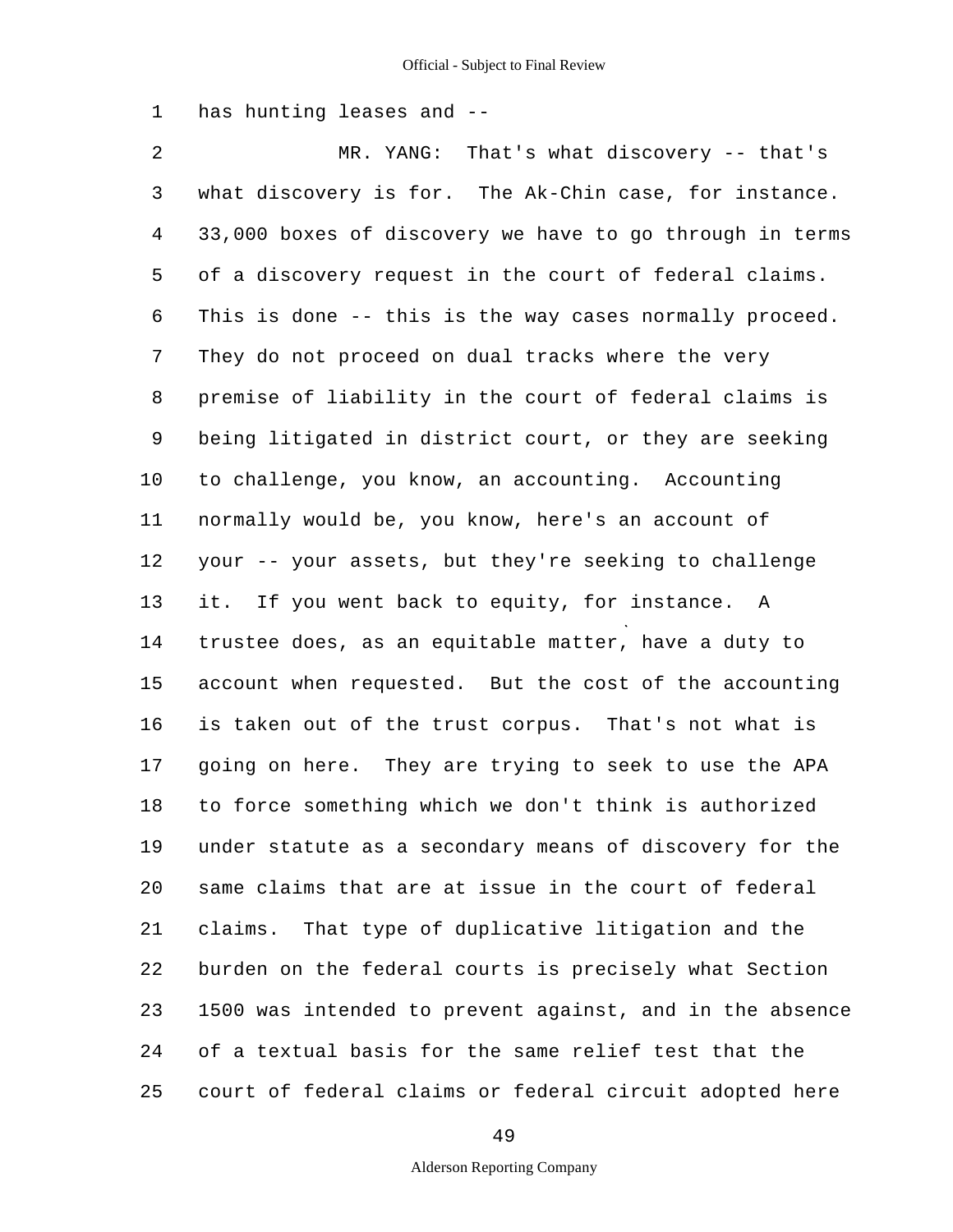1 2 3 4 5 6 7 8 9 10 11 12 13 14 15 16 17 18 19 20 21 22 23 24 I think is fatal to the case. JUSTICE KENNEDY: But the accounting doesn't come out of the trust corpus if there is misfeasance, the trustee has to pay the damages for that? MR. YANG: I can't speak to that, Justice Kennedy, that is possible. I'm just not that versed in equity jurisprudence to be able to give you a definitive answer. JUSTICE GINSBURG: What about the Loveladies situation? MR. YANG: In Loveladies, if I may answer. CHIEF JUSTICE ROBERTS: Sure. MR. YANG: Loveladies involved a district court claim for a declaration that the action wasn't taken. The district court taking declaration which was ultimately disposed of, but at the same time that Loveladies was seeking does assert a claim for just compensation in the court of federal claims. CHIEF JUSTICE ROBERTS: Thank you, Mr. Yang, Ms. Spinelli. The case is submitted. (Whereupon, at 12:05 p.m., the case in the above-entitled matter was submitted.)

25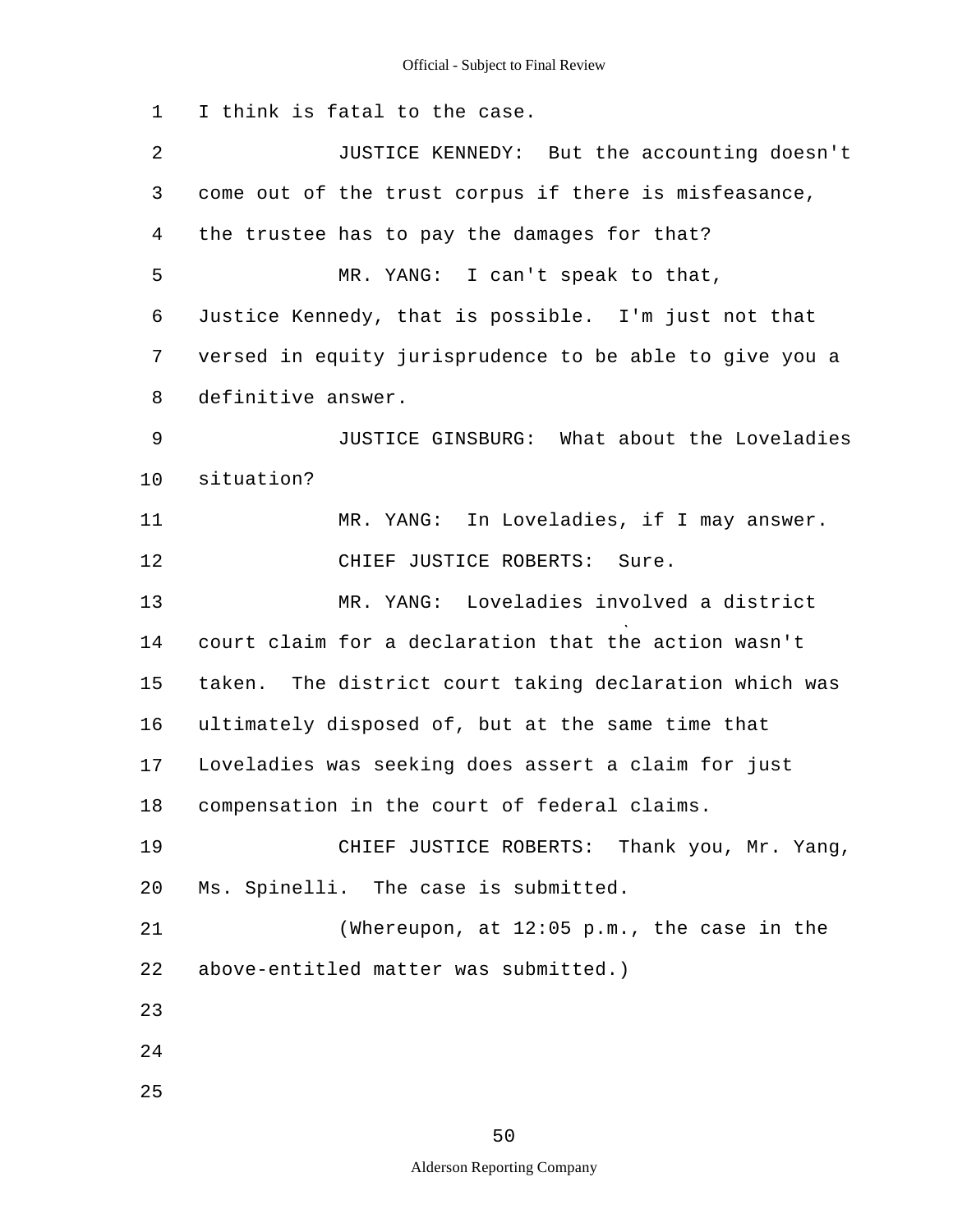|                  | 40:17 41:4,6                         | alternate 42:5                    | archives 18:6         | 17:24 19:13,18                |
|------------------|--------------------------------------|-----------------------------------|-----------------------|-------------------------------|
| $\mathbf{A}$     | 42:13,13                             | amended 38:13                     | argument 1:12         | 37:21 38:1                    |
| Abandoned7:8,8   | acted 33:24                          | amendment                         | 2:2,5,8,3:4,7         | 41:22,24 49:13                |
| 10:2,2,3 24:1    | acting $22:20$                       | 19:16 39:5                        | 24:19 25:1,17         | backpay 46:3                  |
| ability 10:7     | action 12:16 13:2                    | amount 17:21                      | 46:22                 | backward 14:20                |
| able 7:16 18:14  | 21:9 24:6 32:3                       | 43:18,19                          | arises 40:5           | <b>bad</b> 10:20 20:12        |
| 18:23 20:1 21:5  | 38:6 39:19                           | Anderson 5:10                     | arising $6:16$        | 21:3                          |
| 50:7             | 50:14                                | answer9:16                        | 10:14                 | balances 11:8                 |
| above-entitled   | actions $21:10$                      | 36:15 50:8,11                     | <b>Article 40:8</b>   | <b>bales</b> 41:23,25         |
| 1:11 50:22       | 22:11                                | <b>ANTHONY</b> 1:15               | asbestos 44:16        | <b>bank</b> 13:17             |
| absence 49:23    | acts 36:3,4                          | 2:3,9 3:7 46:22                   | aside 9:19 47:4       | banks $14:8$                  |
| absolutely 39:19 | add 13:17                            | anxiety 39:17                     | asked9:4              | bar 3:17 15:5                 |
| abstract 26:2    | added45:17,18                        | anyway 25:22                      | asking $10:18$        | <b>barred</b> 44:10,20        |
| account 14:3     | addition 46:5                        | 26:20 31:18                       | 32:17,23 41:12        | 45:23                         |
| 17:16 33:17,22   | additional 46:6                      | 41:16                             | asks 37:10            | barring $25:13$               |
| 37:1 49:11,15    | address 22:12                        | APA 18:7 21:6,8                   | <b>assert</b> 11:12   | bars 3:23 45:22               |
| accounting 10:18 | addressed 13:13                      | 21:9 26:21 31:4                   | 14:24 50:17           | <b>based</b> 3:14 47:20       |
| 10:25 11:4,12    | 15:2 23:8 37:9                       | 31:7,10 32:6                      | asserted 31:6         |                               |
| 11:16,22 12:1,5  | administrative                       | 45:3 47:25                        | asserting 15:6        | <b>basic</b> 20:11,13<br>29:1 |
| 12:8 13:14,16    | 4:2421:10                            | 49:17                             | asserts $15:17$       | basis $11:12$                 |
| 13:24 14:1,17    |                                      |                                   | 33:5                  | 12:14 31:1 47:1               |
| 17:20 27:12,13   | 25:19 30:25<br>35:2                  | apart $28:24$                     |                       | 49:24                         |
| 27:19 28:14,15   |                                      | <b>APA-type-like</b><br>12:20     | assets $29:10$        |                               |
| 28:15,19,23      | adopt 37:23                          |                                   | 32:19 49:12           | beginning $40:18$             |
| 29:11,17,18,21   | adopted 49:25<br>Affairs 20:14       | <b>APCA</b> 7:9 8:1,18            | <b>Assistant 1:15</b> | <b>behalf</b> 1:16,18         |
| 29:24 30:1,4,5   |                                      | apologize 34:22                   | assume 45:11          | 2:4,7,10 3:8<br>24:20 46:23   |
| 30:8,10,17 31:3  | affirmed46:19<br><b>afield</b> 31:24 | apparent 20:4                     | assumes 25:12         |                               |
| 31:22 33:20      |                                      | appeal 21:9 45:6                  | 25:17                 | behave 35:8                   |
| 36:2, 14, 21, 24 | agency $13:2,2$                      | appealed 30:14                    | <b>Assuming 9:16</b>  | <b>believe</b> 26:7 27:2      |
| 36:25 43:22      | agent 9:1 10:1                       | appeals 36:24<br><b>APPEARANC</b> | auction 7:11          | 36:11,15 37:8                 |
| 46:1,5,6,9       | <b>agents</b> 4:6 22:20              |                                   | August 5:13           | 40:5 43:16                    |
| 48:11,12,19      | age-old 13:4                         | 1:14                              | authority 6:6         | 46:14                         |
| 49:10,10,15      | ago 13:5                             | appears 42:25                     | 14:7 16:11 35:9       | belonged43:20                 |
| 50:2             | agree 21:14 48:9                     | appendix $11:16$                  | authorization 5:7     | belonging 33:15               |
| accountings      | ahead 38:11                          | 18:4                              | authorized 49:18      | bench 28:8                    |
| 30:24 32:11      | aid 30:8 48:19                       | apple 23:4                        | available 22:5        | beneficiaries                 |
| accounts 13:7,18 | aimed 43:3                           | applies 3:18                      | 23:25 25:7,18         | 32:10                         |
| 16:22 33:20      | <b>Ak-Chin</b> 18:4                  | 22:17 47:5                        | 30:25 33:21           | beneficiary                   |
| achieve 21:15    | 49:3                                 | apply 19:23                       | 38:18 47:15,20        | 27:14,15 30:12                |
| acquiesced 38:8  | allegation 17:24                     | approach 38:3                     | aware 38:16           | 30:21,22                      |
| act 7:9 10:3,3   | allegations 12:4                     | appropriate                       | awfully 35:4          | benefit 28:24                 |
| 17:17 22:20      | alleges 11:5                         | 11:23 33:21                       | a.m 1:13 3:2          | best 25:2 29:11               |
| 24:1 25:19 29:9  | 14:23                                | 35:1                              | B                     | 37:7                          |
| 30:25 32:8       | allocated 17:15                      | appropriations                    | <b>back</b> 11:14,15  | <b>Beyond 38:23</b>           |
| 34:25 38:7,13    | allows 31:2                          | 6:10                              | 13:17,20 14:5         | big 19:8                      |
|                  |                                      |                                   |                       |                               |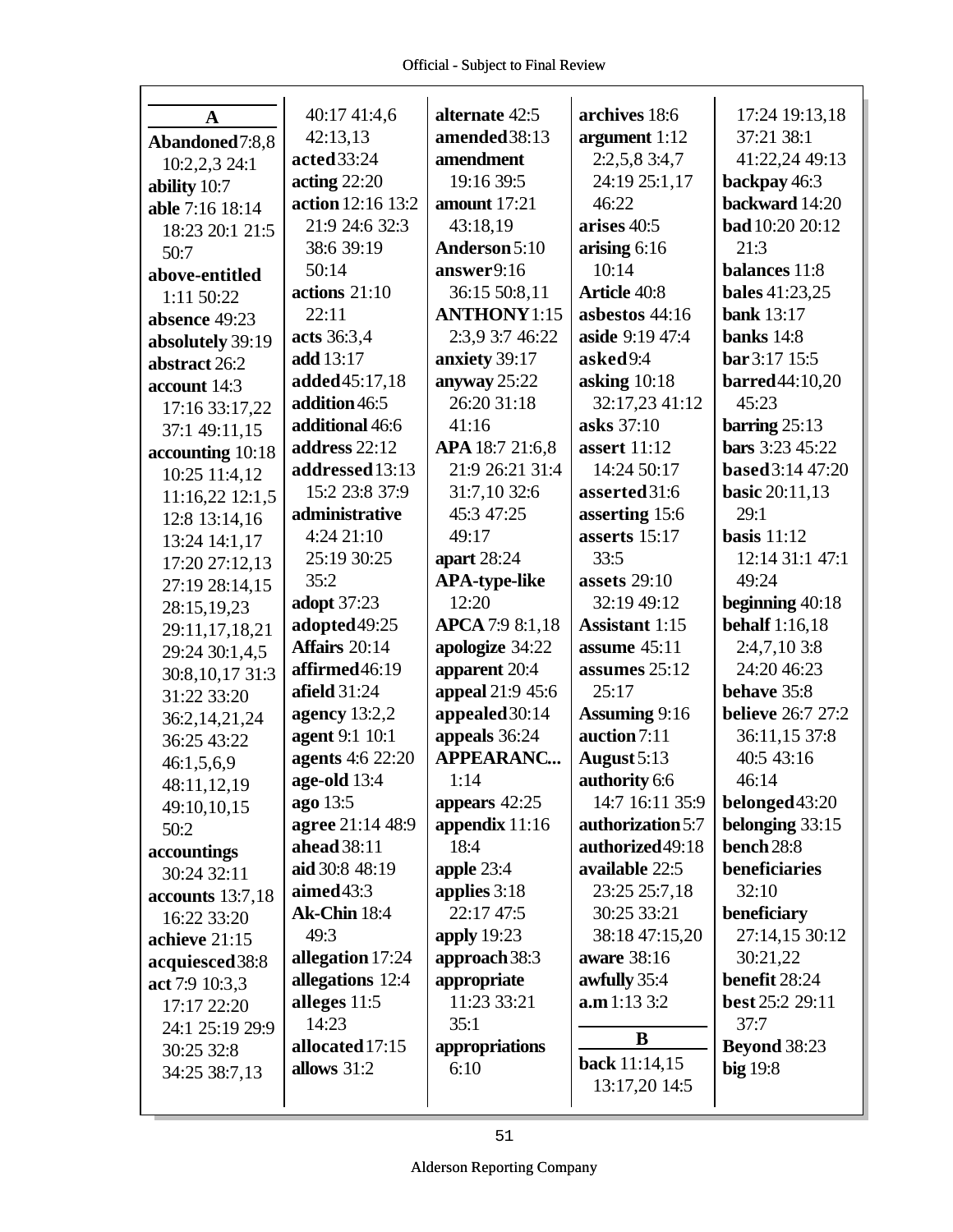| bills $6:10$            | 25:6 35:4           | 18:19 22:8,10       | choose 8:15        | 27:7 28:21             |
|-------------------------|---------------------|---------------------|--------------------|------------------------|
| bit 31:15,19            | broadens 47:8       | 23:5 40:8 47:25     | 19:18 23:2         | 29:16,19,20,25         |
| 33:14                   | broader24:10        | 49:6                | circuit 3:17 13:10 | 30:5,7,17 31:13        |
| <b>bites</b> 23:4       | broadly 3:23        | <b>Casman</b> 19:12 | 47:23 49:25        | 31:21,22,23            |
| <b>bless</b> 37:24      | 22:17               | 19:16,17 23:6       | circumscribed      | 32:21 34:10,12         |
| <b>body</b> 35:2        | brought $4:9$ 10:2  | 37:19 38:4,16       | 47:3               | 34:24 35:6,7,17        |
| <b>books</b> 48:22      | 15:3 17:4,5         | 39:20 44:21         | circumstances      | 35:25 36:7,8,12        |
| <b>borne</b> 17:11      | 21:9 22:9 23:9      | 46:2,2              | 43:12              | 36:13,22 37:6          |
| bounds 29:3             | 26:12 28:9 29:1     | cast 38:17          | cite 18:3          | 37:21 38:1,15          |
| <b>Bowen21:15,16</b>    | 31:22 41:20,21      | causes 35:20        | Civil 5:9,12,20    | 39:1,7,23 40:14        |
| 25:20 48:1              | 44:17               | century 30:2        | 15:24              | 41:16 42:11,12         |
| <b>boxes</b> 18:6 49:4  | <b>bucks</b> 36:19  | 31:18 41:3          | claim 3:25 4:1,2   | 42:18,20 45:5          |
| branch 35:8             | burden $18:10$      | cert 45:7           | 8:4 9:12,20        | 46:11 47:2,21          |
| breach 11:6             | 49:22               | certain 7:17 8:11   | 10:16,21 12:3      | 47:23 48:5,12          |
| 17:17 24:8              | burdensome          | 15:19 25:8,9        | 12:14 15:8,14      | 48:23 49:5,8,20        |
| 27:19 28:8              | 38:12               | 29:13 31:22         | 15:16,18,20,21     | 49:21,25 50:18         |
| 48:18                   | <b>Bureau</b> 20:14 | 32:10,11 36:3       | 17:10,16 18:7      | claim-splitting        |
| breaches 11:6,9         | business 25:21      | 40:16 41:19         | 18:15 22:18        | 39:9                   |
| 28:1                    |                     | 43:12               | 24:11,24 29:24     | <b>Clark</b> 5:23      |
| <b>Breyer</b> 18:13,20  | $\mathbf C$         | certainly 41:6      | 33:6 35:17         | clear 5:12 10:5        |
| 18:24 19:2,8            | C 2:1 3:1 16:13     | 48:6                | 37:12 40:2,3,10    | 15:25 17:18            |
| 20:11,23 21:3           | calculate 36:4      | CFC 3:23,25         | 40:17,22,25        | 22:8 25:20,20          |
| 23:1 26:15,25           | call 7:9 8:2        | 12:4 15:7 18:4      | 41:1,5,7,16,18     | 25:23 36:20            |
| 27:4,6,9 34:8           | called 5:10 30:8    | 26:12 32:16         | 42:3;4,5,8,10      | 47:14                  |
| 34:15,18,21,23          | 36:24               | 33:23 34:6          | 42:14,18 45:9      | clearer 33:14          |
| 35:10,11,13,19          | capital 33:9,9,11   | 37:16 45:12,16      | 47:2,4,5,7,7       | clearly 39:13          |
| 35:24 43:8,19           | capture 47:4        | challenge 11:21     | 48:22 50:14,17     | close 7:4 32:21        |
| 44:1                    | carries 41:6        | 45:1 49:10,12       | claimant 6:23      | <b>Coal 20:5</b>       |
| Breyer's 34:7           | case 3:4 4:9,15     | chance 22:25        | claimants 5:6,7    | <b>Cobell 12:22,25</b> |
| <b>brief</b> 7:17 33:7  | 4:15,175:10         | 24:7                | 22:16 41:20        | cognizable 48:22       |
| bring $5:7,156:13$      | 9:3 10:17 11:4      | change 38:17        | 42:25 43:1         | collateral 35:16       |
| 6:16 8:9,16             | 11:24 13:1          | changed 39:22       | 44:16              | collect 48:21          |
| 10:21 17:16             | 14:11,12 16:2,3     | Chief 3:3,9 6:19    | claiming $17:17$   | collected 12:6         |
| 18:12 20:2 21:6         | 18:4,7 19:12        | 10:13 11:11         | claims 3:12 4:11   | <b>Collection 7:9</b>  |
| 21:20 22:14             | 21:13 23:11,11      | 12:7,13 13:14       | $4:14$ 5:8 6:2,14  | 10:3,3 24:1            |
| 23:17 29:15             | 27:21 28:23         | 13:20 14:4,15       | 8:9 10:19 11:3     | come 50:3              |
| 36:7,12 38:25           | 34:25 37:19         | 22:22 24:15,17      | 12:2, 16, 17, 25   | comes 14:16,18         |
| 39:15 42:24             | $41:11\,42:5,6$     | 24:21 29:23         | 13:10 15:6,6       | 16:3                   |
| 45:4                    | 45:10 46:6          | 30:15 46:20,24      | 16:16 17:2,3,6     | comfort 22:2           |
| bringing $8:19$         | 47:17 49:3 50:1     | 48:9 50:12,19       | 18:17 19:1,13      | coming $14:3$          |
| 38:19 39:2              | 50:20,21            | choice 6:1 8:24     | 22:10,12 23:10     | commingling            |
| 44:13                   | cases 4:13 5:4      | 19:7,8,9,11         | 23:13,14,17,25     | 32:18                  |
| <b>broad</b> $10:11,14$ | 6:21 8:10,12,20     | 20:10 23:1,6,6      | 24:4 25:9 26:1     | <b>Commission</b>      |
| 12:25 22:21             | 8:24 10:25          | 37:20               | 26:5,8,11,11       | 31:23 46:11            |
|                         | 17:23,25 18:2,3     |                     |                    |                        |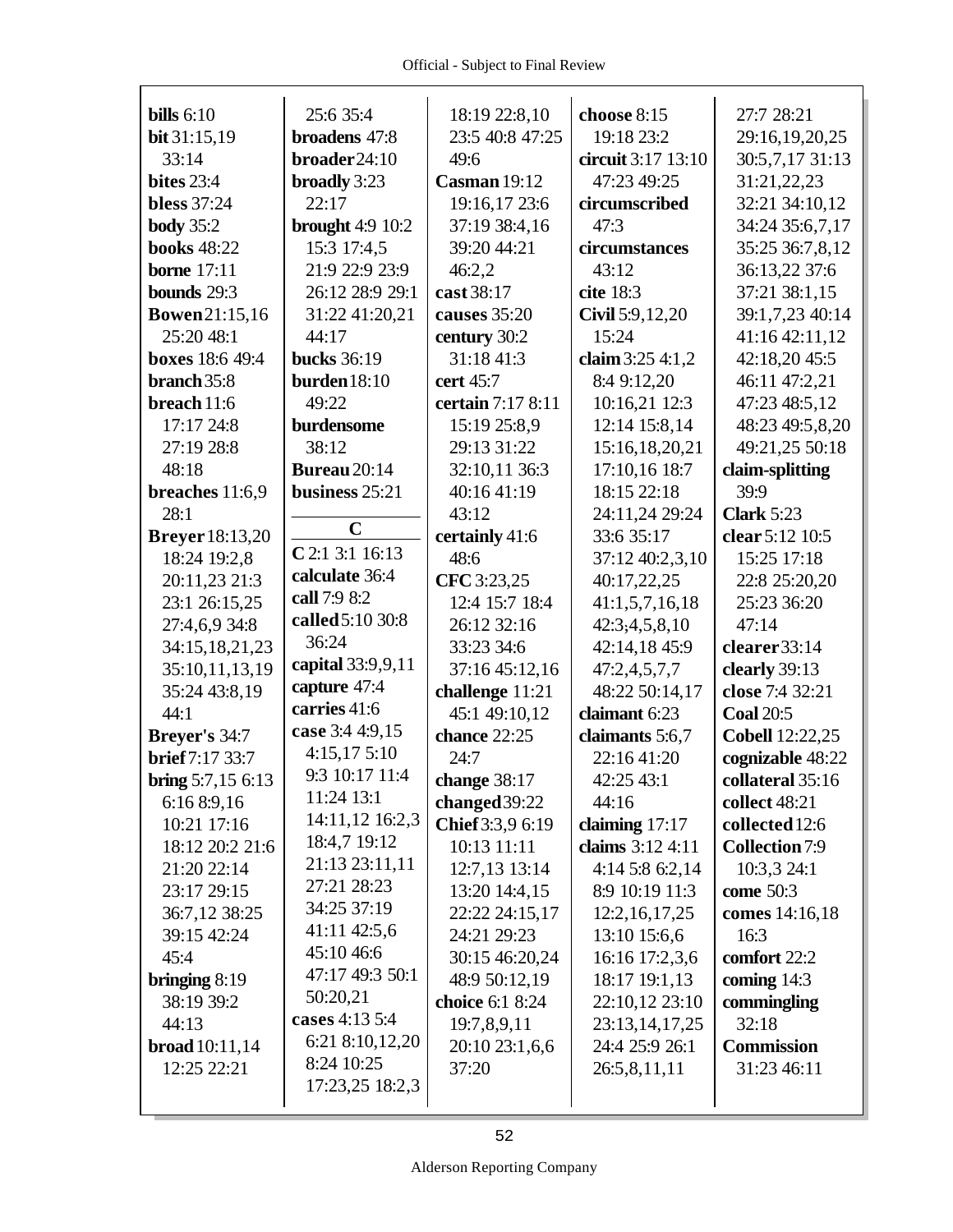| common $27:22$   | 25:6, 12, 16 29:8 | 42:25 43:1,11     | 45:3,5,6,17     | decision 5:22    |
|------------------|-------------------|-------------------|-----------------|------------------|
| 28:5,641:13      | 31:25 32:5        | 43:12,15,20,23    | 46:9 47:1,6,12  | 11:24 19:17      |
| compensate       | 37:22,23,25       | 43:24 47:4        | 47:14,15,20,21  | 20:4             |
| 41:25            | 38:7,8,10,10      | counsel 46:20     | 47:23,24 48:5,6 | decisions 13:4   |
| compensated 8:4  | 38:15 39:19,21    | count 32:25,25    | 48:11,12,23     | 41:3             |
| compensation     | 43:2,3 46:14      | 33:2,5            | 49:5,8,9,20,25  | declaration      |
| 32:17 44:15      | 48:7              | counts 11:14      | 50:14,15,18     | 50:14,15         |
| 45:5,9 50:18     | Congress's        | couple 45:24      | courts 17:25    | declaratory      |
| compensatory     | 19:16 38:4        | court 1:1,12 3:10 | 20:20,21 25:18  | 18:18,20         |
| 16:17            | conjunction       | 3:11,12,14,25     | 25:24 28:12     | deem 35:3        |
| complaint 12:4   | 29:24 36:24       | 4:10,11,14,15     | 34:3,11 38:12   | deemed 3:21      |
| 14:23,24 16:1,7  | consistent 44:11  | 4:17 5:7,10 6:2   | 38:19,20 42:24  | Defendant 9:6    |
| 16:21 32:22      | construction      | 6:3,6,14,14,18    | 43:7 44:15,22   | defense 47:1     |
| 34:6 37:3 47:16  | 38:9              | 7:16 8:9,10,21    | 49:22           | define $41:16$   |
| complaints 11:1  | construe 41:7     | 9:3,5 11:3,18     | court's 5:22    | defines 47:3     |
| 11:1 12:22       | 48:2              | 12:1,2,16,21      | 11:24 19:21     | definite 20:23   |
| 17:12 37:8       | construed8:21     | 13:2,10,11        | 26:8 40:8 41:3  | definition 40:22 |
| complete 21:19   | construing 41:4   | 14:11 15:1,3,4    | 47:22           | 40:24 41:1,2,18  |
| 21:22            | contest 16:21     | 16:12,16,16,21    | create 25:16    | 42:5,8 47:2,5    |
| completed 45:6,7 | 26:25             | 17:2,6,13 18:8    | critical 3:19   | definitive 50:8  |
| 45:7             | context 30:6      | 18:17,25 19:13    | cross-purposes  | delayed 29:12    |
| completely 39:21 | continued 36:1    | 19:14,22,24       | 14:16,22        | demand 31:2      |
| 44:7,11          | contract 44:18    | 20:3 21:20 22:5   | current 31:21   | 37:13 40:7,20    |
| completes 21:6   | contradicting     | 22:9,11,14,19     |                 | 42:19            |
| complicated      | 41:11             | 22:25 23:7,10     | D               | denial $21:23$   |
| 19:22 31:16,20   | contrast 30:23    | 23:13,17,25       | $D$ 3:1         | denied 30:13     |
| 47:25            | control 4:17,21   | 24:22 25:9,10     | damaged 7:13    | deny 20:13       |
| complimented     | 14:23             | 25:21 26:1,4,9    | damages 9:25    | Department 1:16  |
| 43:6             | conversion 41:20  | 26:9,10,13 27:2   | 14:19 16:6,8,17 | 32:9             |
| comply $11:17$   | Corona 20:5       | 27:7,12,18 28:2   | 23:2 25:14      | deposited 14:6   |
| concern 43:2     | corpus $49:16$    | 28:21 29:19,19    | 27:19 28:2      | 33:17            |
| concerned5:6     | 50:3              | 29:25 30:5,7,11   | 29:24 32:23     | deposits 14:8    |
| 6:23             | correct 4:12      | 30:17 31:6,11     | 33:1,3,6,10     | deprives 3:12    |
| conclusion 38:8  | 14:25 17:9,12     | 31:13,13,21       | 36:4 40:16 44:8 | described 33:10  |
| conduct 18:5     | 19:20 27:5,8      | 32:3,21 33:19     | 44:9 46:13      | desk 28:16       |
| confiscated9:17  | 28:3,7,7 31:7     | 34:10,12,24,25    | 48:13,19 50:4   | Despite 30:9     |
| Congress 5:2,5   | 33:13 40:12       | 35:6,7,17,25      | <b>DANIELLE</b> | destroyed7:13    |
| 5:14,16,20,24    | correctly 26:22   | 36:7,12,21,22     | 1:18 2:6 24:19  | determine 17:20  |
| 6:4,8,14,23      | cost 49:15        | 36:23 37:5,6,10   | day 13:6 48:20  | 47:11            |
| 8:12,16,23       | cotton 5:6,6 6:21 | 37:21,21,24       | days 28:8       | determined       |
| 16:11 18:11      | 7:12,12 8:10,12   | 38:1,14 39:1,6    | debit 48:21     | 11:18            |
| 19:10,12 20:7,7  | 9:17 10:4 22:15   | 39:23 40:1,14     | decide 29:10,13 | detinue $41:22$  |
| 20:12,24 22:16   | 41:12,15,15,19    | 40:15,19 42:11    | 29:15           | develops $47:16$ |
| 23:8,8,24 24:12  | 41:22,24,25       | 42:18,20 44:6,8   | decided 23:9    | differ $43:18$   |
|                  |                   |                   | 38:10           |                  |
|                  |                   |                   |                 |                  |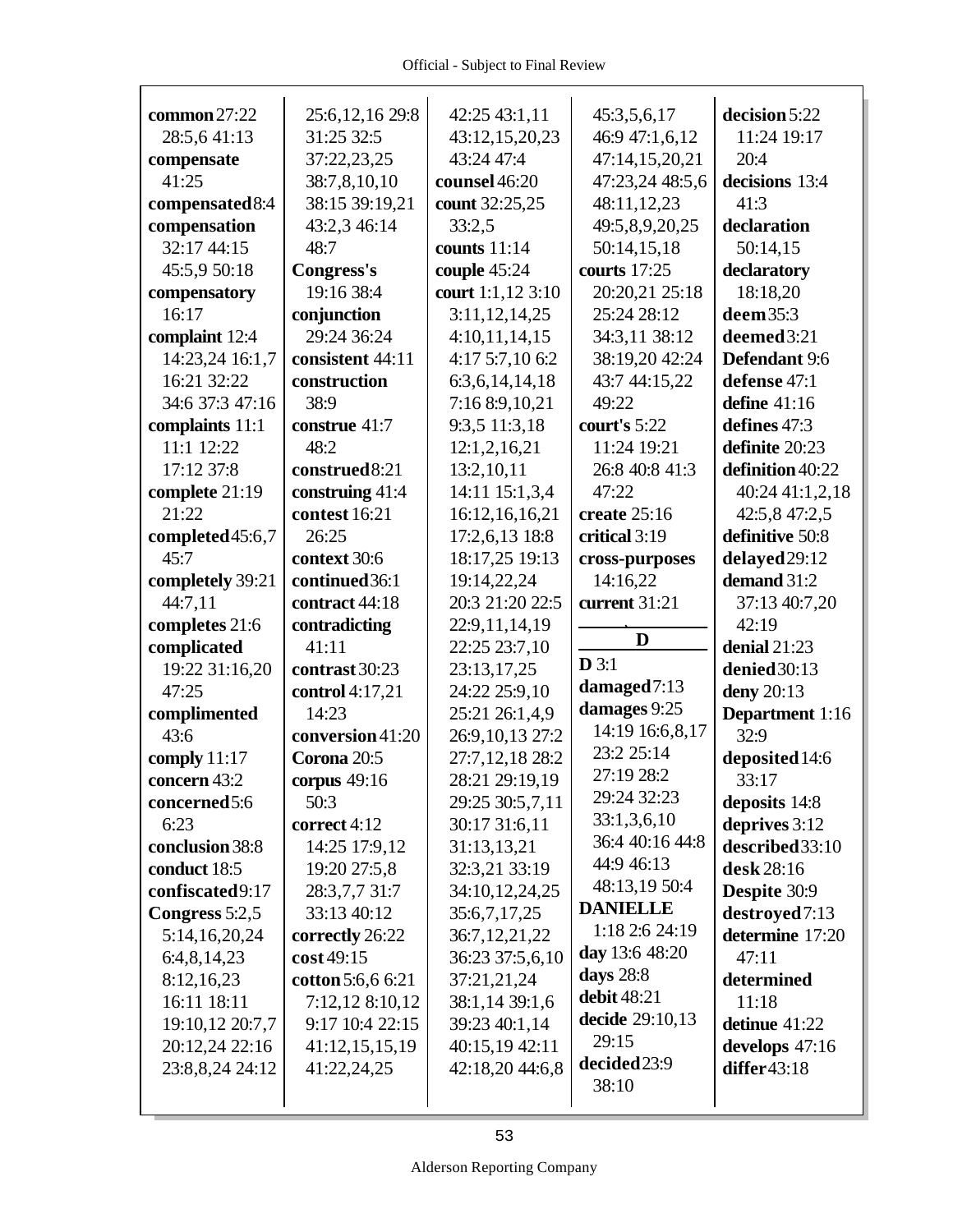| difference 13:19          | 4:17 8:9 11:3    | 49:14                          | 28:9 49:13 50:7        | facts 3:15 6:17      |
|---------------------------|------------------|--------------------------------|------------------------|----------------------|
| 13:22                     | 12:1,21 13:10    | D.C 1:8,16,18                  | erred 3:17             | 10:15,17 13:12       |
| differences               | 14:11 15:3,4     | 12:23                          | <b>ESQ</b> 1:15,18 2:3 | 24:25 40:4           |
| 48:10,15,16               | 16:20 17:13      |                                | 2:6,9                  | failed 15:19         |
| <b>different</b> 4:2 6:24 | 18:8 19:14 22:5  | E                              | essence 6:12           | failing 11:7         |
| 7:2,20,24 8:7             | 25:10,18,21,24   | E2:13:1,1                      | essentially 5:3        | failure 11:6         |
| 8:25 9:10 10:23           | 26:4,8,9,13      | earlier <sub>6:9</sub>         | 11:21                  | 15:11,18,21          |
| 12:17,18 14:10            | 27:2,12 30:11    | earned 33:24                   | establish 16:7         | 32:24 33:1,3         |
| 16:19 18:1,2              | 31:6,11,12 32:2  | 43:22                          | 40:9                   | fair 32:25 33:2      |
| 20:20,21 30:16            | 33:19 36:21      | easements 29:4                 | established            | faith $37:8$         |
| 34:2,3 38:11,18           | 37:6,20 45:3,6   | easier 38:21,25                | 27:17 41:2             | falls 42:21,22       |
| 38:20 39:2,16             | 45:17 46:9       | 39:11,14                       | exactly 35:14          | fanciful 28:18       |
| 40:3 41:1,16              | 47:14,15,20,21   | either 19:18                   | 48:14                  | far 11:8 16:8        |
| 42:2,7,24,24              | 47:24 48:6,11    | 31:12 39:12                    | example 33:14          | 25:20,20 31:24       |
| 43:5,7 44:14,22           | 49:9 50:13,15    | 44:4                           | 44:24,25 48:20         | fatal 50:1           |
| 44:22                     | divided 28:8     | elect 4:7 5:17 6:1             | exceptions 19:1        | favor 45:13          |
| differs $43:20$           | Dividing 36:20   | element 15:20                  | excess 16:9            | federal 3:12,17      |
| difficult 19:7            | doctrines 7:18   | 15:20 24:5                     | excuse 38:24           | $4:11,14$ 6:2,7      |
| 20:10 23:6                | doing 5:4 8:13   | embodying 9:12                 | executive 35:2,8       | 6:16 12:2 13:9       |
| direct $24:14$            | 10:19 22:24      | enacted 5:2,14                 | exercise 4:21          | 13:10 21:21          |
| directed 20:6             | 23:14            | 5:20 8:17 48:7                 | 29:9                   | 22:10,11 23:13       |
| 25:8 28:18 43:4           | dollar 16:6      | enacting 5:25                  | exercised6:9           | 25:9 26:11           |
| direction 9:22            | double 10:8      | enactment 6:10                 | existed 19:9 20:9      | 29:19,19,25          |
| 25:13 35:3                | 23:21 24:5,7,12  | 40:19                          | existence 9:24         | 30:5,7,17 31:21      |
| directly 4:24             | 39:17,17         | ends 21:7                      | expense 39:17          | 32:21 35:17          |
| directs 42:23             | double-recove    | enforce 32:2                   | expire 46:8            | 36:12 37:6           |
| disagree 22:4             | 6:24             | enormous 28:23                 | expired45:9            | 38:15 40:14,23       |
| 38:6                      | doubt 37:7 38:17 | ensuring 6:23                  | explain 9:23 25:2      | 40:25 42:11,18       |
| disagreed 39:20           | draw 10:17       | enters $9:5,5$                 | 41:18                  | 45:5 47:2,23,23      |
| discovery 18:1,5          | draws 15:15      | entertain 26:5                 | explained7:17          | 48:5, 12, 23 49:5    |
| 18:8 49:2,3,4,5           | <b>dual</b> 49:7 | entire 39:22                   | 19:24                  | 49:8,20,22,25        |
| 49:19                     | duplication 7:23 | entirely 28:24                 | express $42:13$        | 49:25 50:18          |
| discussed 5:22            | duplicative 4:5  | 29:17 39:24                    | expressly 32:15        | Federally 29:10      |
| disgorgement              | 8:14,22 18:10    | entitled 11:21,22              | extend 21:13,15        | fiduciary 11:18      |
| 16:23                     | 24:25 26:14      | 12:10 16:15,16<br>26:20 27:1,3 | 21:16                  | 33:25                |
| dismiss 26:6              | 28:11 34:4 42:1  | 30:12 34:1                     | extent 30:3            | <b>fighting</b> 18:9 |
| dismissed 15:2            | 42:6,9,21 43:2   | entitlement 16:8               | 33:21                  | figure $30:3,18$     |
| disposed 50:16            | 43:15,17 44:3,4  | equitable 3:22                 | extra 36:19            | filed 5:17 37:8      |
| dispute $41:19$           | 44:9,15 47:18    | 11:22 12:9                     | F                      | final $4:1030:13$    |
| disputed 26:4             | 49:21            | 16:23 27:13                    | face 26:10             | find 30:3            |
| distinction 3:19          | duties 11:18     | 33:21 36:2,14                  | faced 43:3 44:20       | findings $45:13$     |
| 10:18 15:15               | 17:24            | 44:19 49:14                    | fact 9:11 41:12        | finely $28:10$       |
| distributing $6:15$       | duty 13:3 17:18  | equity 27:18,25                | 41:23 43:17            | finished 45:16       |
| district $4:10,15$        | 27:20 28:1       | 27:25 28:1,6,6                 | 44:17                  | first $4:15\,26:25$  |
|                           |                  |                                |                        |                      |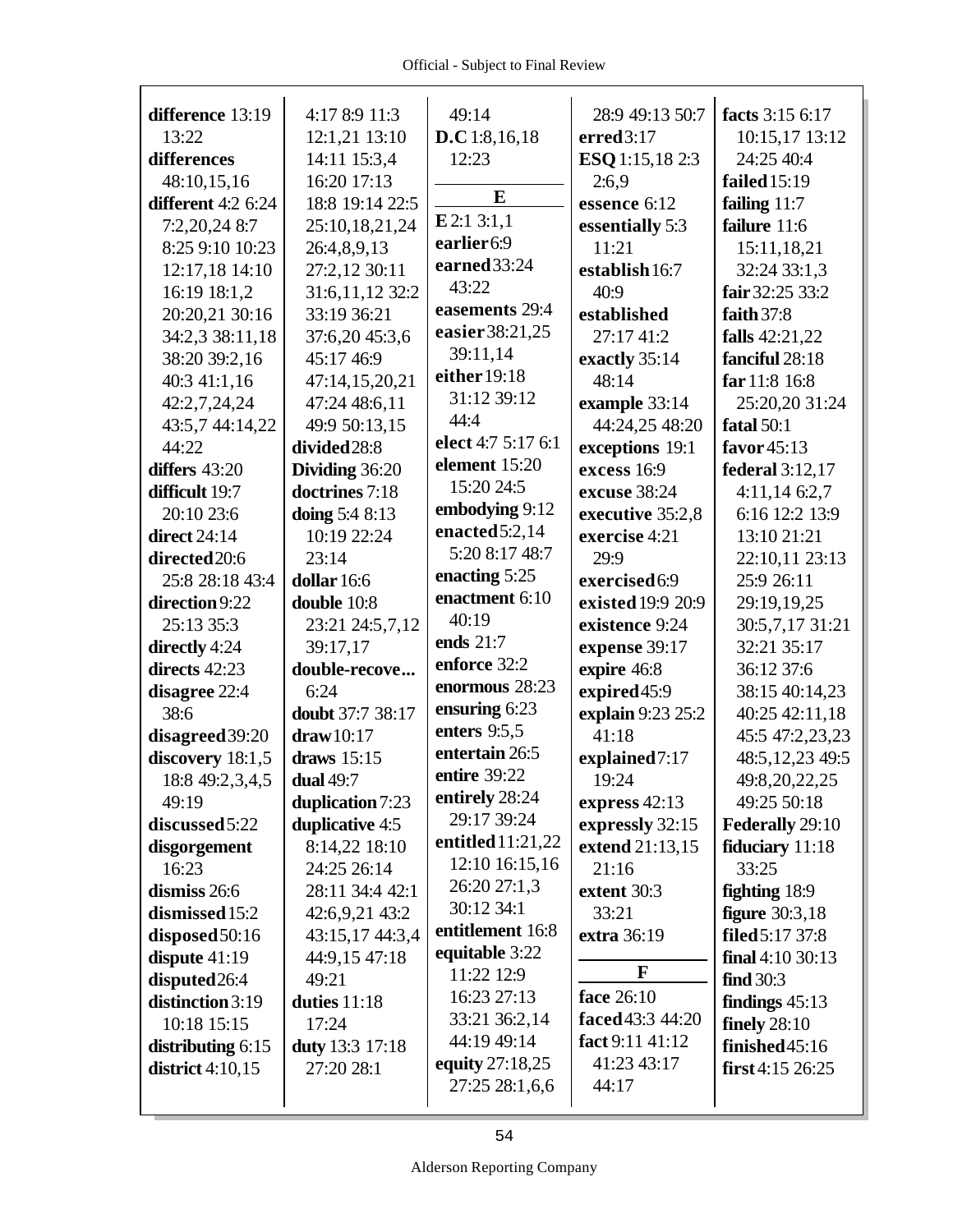| 32:23 41:2          | general 1:15      | grant 29:20 36:1   | 40:6 42:15        | 17:10 18:5,13           |
|---------------------|-------------------|--------------------|-------------------|-------------------------|
| 45:25 46:2,3        | 22:17             | 36:14 38:1         | important 15:24   | 18:19 21:6 40:7         |
| fisc 6:16 7:15      | generally 45:21   | 40:16 42:20        | impose 13:4       | 49:3,13                 |
| fleshed 13:24       | getting 7:3       | granted $15:14,22$ | impression 43:8   | instances 8:11          |
| follow42:6          | Ginsburg $4:8,16$ | 29:4,5,10 42:14    | improperly 15:3   | intended4:4             |
| following 20:4      | 7:21 8:6 9:15     | 42:16              | 17:15             | 25:12,16 49:23          |
| 25:13               | 16:10,14 19:11    | greater 11:8       | inability 29:12   | intending 24:13         |
| <b>force</b> 46:12  | 37:14 38:6        | ground 26:6        | 29:13,15          | interest 33:5,8         |
| 49:18               | 40:21 50:9        | guess 38:4         | incarnation       | 33:11,13                |
| forced5:17          | give 7:18 13:16   |                    | 31:21             | Interior 32:9           |
| 39:15 44:21         | 17:2,7 27:19      | $\mathbf H$        | incident 35:16    | intruded 34:7           |
| forcing $4:68:13$   | 28:2 33:13        | hand 22:14 43:21   | including 11:6    | invest 11:7 33:4        |
| 8:23                | 34:12 41:9 50:7   | 43:23              | 34:6,25           | invested 14:7           |
| forego 26:17        | given 5:24 41:5   | hands 6:7          | inconsistent      | inviting $47:22$        |
| <b>forget</b> 19:16 | giving 26:22,23   | hanging 42:3       | 40:22             | invoke 12:22            |
| 35:21               | go 4:11,24 9:4    | happening 9:24     | incorporate       | invokes 13:25           |
| form 16:18 40:10    | 12:15 13:17,20    | 37:23              | 42:15             | involve 47:25           |
| forth $45:13$       | 16:18,24 20:12    | hard $6:1$         | indemnification   | involved 50:13          |
| forum 16:18         | 20:19,20 21:11    | hardship 20:4,5    | 44:19             | involves 14:8           |
| 25:14               | 29:25 34:10,11    | 20:23,25 21:1      | Indian $17:17$    | irrational 23:19        |
| forum-shopping      | 38:11 39:6        | 23:12              | 18:14 20:13,14    | <b>issue</b> 8:23 12:25 |
| 37:2                | 45:11,16 46:4     | harmed 29:12       | 22:2 29:8 31:23   | 13:25 14:10             |
| forward 5:5 14:3    | 49:4              | harmonize 46:15    | 32:8 34:9,12      | 15:7 16:2,3             |
| 14:4,5,18           | goes 11:20 14:20  | harmonizes 25:3    | 43:21 46:11       | 36:16 47:22             |
| four 32:22 46:21    | 23:7              | hear $3:3$         | individual 9:9    | 49:20                   |
| framework 17:11     | going 4:17 5:5    | held 3:11 29:14    | 10:1              | <b>issues</b> 14:16     |
| frankly 21:7        | 6:13 8:15 12:23   | 29:20 36:13        | individuals 41:14 | 16:25                   |
| <b>friend</b> 48:10 | 14:3,4,5,5,18     | highest 11:8       | information       |                         |
| full 38:22 44:7     | 17:24 18:7,11     | hinges $42:6$      | 27:15 29:2,7      | $\mathbf{J}$            |
| 48:18               | 26:20 31:24       | historical 29:21   | 30:20             | <b>judges</b> 13:12,13  |
| <b>fully</b> 13:23  | 34:12 47:19       | historically       | inherently 27:13  | judgment 4:10           |
| function 6:8        | 49:17             | 27:25,25           | initially 16:1    | 4:259:5,10              |
| fund 7:16 13:8,15   | good 4:13 37:8    | history 23:24      | injunction 19:5   | 16:5 18:18,20           |
| 13:16 29:8 32:8     | 44:24             | 25:15 46:16        | 20:16 25:24       | 30:9 33:4 35:16         |
| 33:6 41:13 43:9     | government 4:5    | <b>hold</b> 36:1   | 35:7 45:22        | 46:19 48:20             |
| funds 29:14 33:4    | 4:23 6:7 8:3 9:7  | holding $3:17$     | injunctive 16:8   | judgment-like           |
| 41:13 44:16         | 14:2 18:10        | 38:16,17 39:20     | 17:7 18:23,24     | 21:12                   |
| further $12:14$     | 19:24 21:16       | 44:12              | 23:2 25:18        | <b>June 5:14</b>        |
| 46:18               | 25:7 26:6 32:13   | Hornbook 27:20     | 26:18,20          | jurisdiction 3:13       |
| future 43:24        | 33:15 36:8        | hunting $49:1$     | injuries 32:18    | 3:24 26:5,8,11          |
| fuzziness 37:4      | 37:14,19 40:6     |                    | injury $44:10$    | 26:13 27:18             |
|                     | 41:10 45:1,4,11   | 1                  | instance 8:25     | 29:20 35:18             |
| G                   | Government's      | identify 46:25     | 9:23,25 12:22     | 36:1,14 39:23           |
| G3:1                | 25:1,11           | immunity $31:2,6$  | 15:1 16:6,21      | 40:15 42:12             |
| game 5:18 6:4       |                   | implicitly 38:8    |                   | 47:22,24                |
|                     |                   |                    |                   |                         |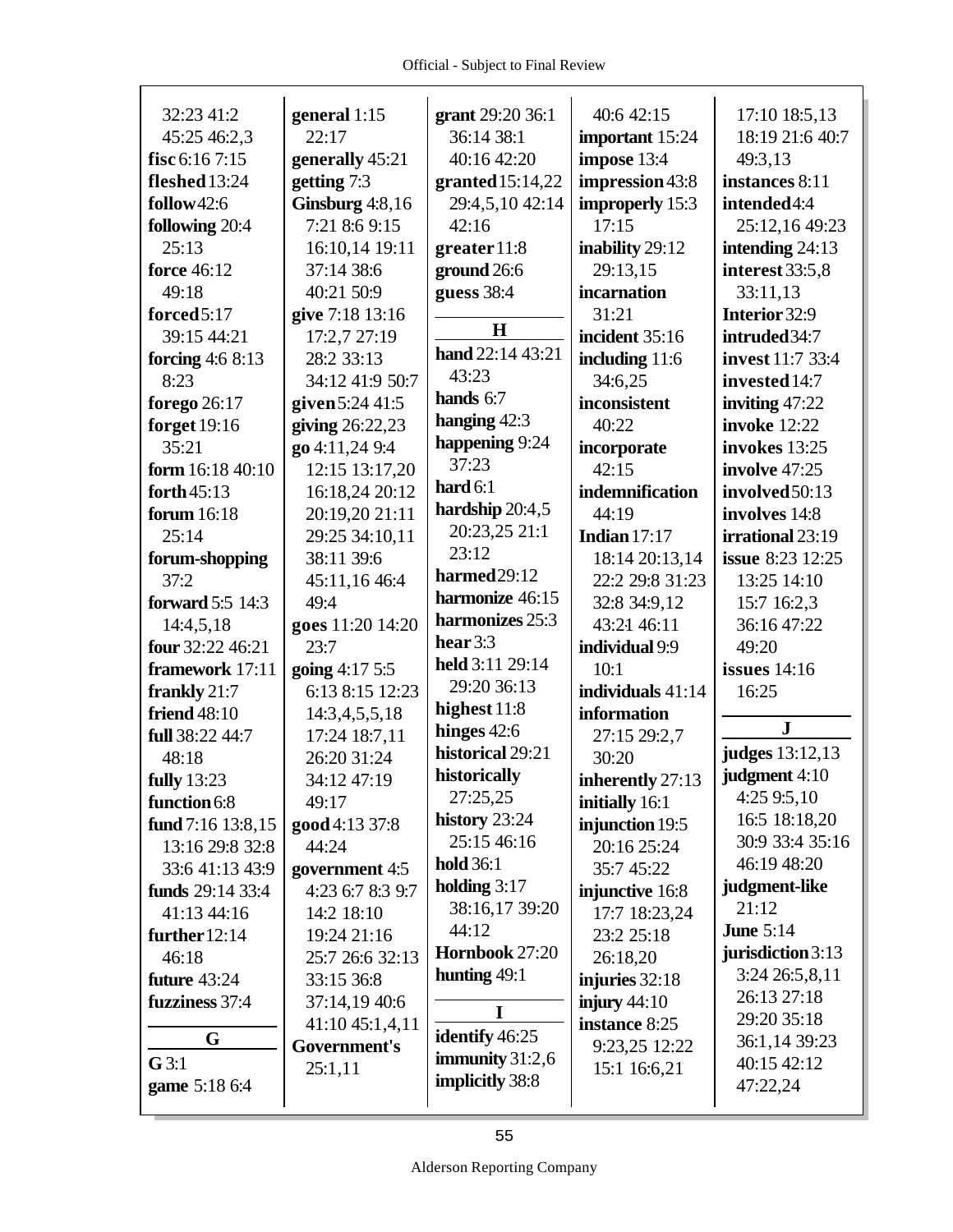| jurisdictional          | <b>Keene</b> 3:11 15:1 | 37:25                    | 50:11,13,17           | misappropriati       |
|-------------------------|------------------------|--------------------------|-----------------------|----------------------|
| 15:5 19:23 20:8         | 19:21 20:3 23:7        | lawsuits 23:19           | M                     | 32:19                |
| 20:8 25:4 31:1          | 40:1 44:12,13          | lead 28:25               | main 26:15            | misfeasance          |
| 37:5 39:22              | 44:20                  | <b>lease</b> 32:24       |                       | 50:3                 |
| 40:14 42:23             | <b>Kennedy</b> 15:8,13 | leases 29:3 33:2         | making 39:11          | mismanaged           |
| 48:2                    | 27:17,22,24            | 49:1                     | managed 29:11         | 20:15 36:9           |
| jurisdictions 7:3       | 28:5 31:8 32:16        | leaving 9:19             | <b>Management</b>     | mismanagement        |
| jurisprudence           | 32:20 33:7 34:5        | left 3:15 39:23          | 29:8 32:8             | 10:22 30:23          |
| 50:7                    | 45:10,20,25            | legal $3:21$             | mandated46:16         | 36:3,5 46:7          |
| <b>Justice</b> 1:16 3:3 | 50:2,6                 | legality 45:1            | mandating 48:23       | missing $33:22$      |
| 3:9 4:8,16 6:19         | key 39:25              | legislation 18:10        | manipulative          | 37:1 45:15           |
| 6:21 7:1,21,22          | <b>keys</b> 15:23      | <b>let's</b> 19:16 45:11 | 37:2                  | <b>Mitchell 5:23</b> |
| 8:6 9:15 10:13          | kind 18:15,15          | liability 36:3 49:8      | manner <sub>5:1</sub> | 8:21                 |
| 11:11 12:7,13           | 26:17 27:6             | light $11:23$            | 24:14                 | mode 7:24            |
| 13:14,20 14:4           | 29:21 42:16            | limit 20:8,9 47:19       | market 32:25          | modeled 12:24        |
| 14:15 15:8,13           | 48:18,18               | limitation 42:13         | 33:2                  | <b>Monday</b> 1:9    |
| 16:10,14 17:1,5         | kinds 29:1 32:23       | 42:15                    | materials 18:6        | monetary 7:19        |
| 17:7 18:13,20           | kitchen 11:2           | limitations 4:19         | matter 1:11 19:2      | 16:24 28:24          |
| 18:24 19:2,8,11         | knew 5:3,25 8:12       | 5:9,21 10:7              | 47:10 49:14           | 29:18 48:13          |
| 20:11,23 21:3           | know7:2 8:5            | 21:7 45:8 46:7           | 50:22                 | money 6:15 7:3,8     |
| 21:13,22 22:1           | 10:20 12:8,10          | 46:8                     | matters 35:1          | 9:3,10 10:21         |
| 22:22 23:1,15           | 14:9 22:24 23:3        | limited 6:6 21:10        | 36:15                 | 11:4,7 12:3,5        |
| 23:21 24:3,15           | 34:15 35:12            | 24:2 40:15               | maximum 33:5          | 14:19 17:10,13       |
| 24:17,21 25:17          | 39:12,17 41:20         | <b>line</b> 37:5         | mean 7:22,25 8:7      | 17:14 18:15          |
| 26:3,15,19,25           | 42:7 43:14,16          | litigated 49:9           | 9:8 10:9 15:1         | 19:4 20:16           |
| 27:4,6,9,17,22          | 46:2 47:17             | litigating 17:25         | 15:12 18:22           | 22:10 25:14          |
| 27:24 28:5,13           | 48:25 49:10,11         | litigation 12:23         | 22:22 31:23           | 34:2,2 35:5,5        |
| 28:22 29:23             | known 8:17             | 49:21                    | 33:13 34:11           | 35:19,20 36:8        |
| 30:15,24 31:8,9         | 46:11                  | little 31:15,19,24       | 39:8,13,25 40:3       | 36:12,23 40:16       |
| 31:12,17 32:4           |                        | 33:14                    | 40:4,7,20 42:3        | 41:13,24 43:9        |
| 32:12,16,20             | L                      | $\log 4:17$ 13:5         | 42:19 43:14           | 43:22 44:15          |
| 33:7 34:5,7,8           | lack 29:1              | 29:4,20 46:10            | 46:1                  | 48:23                |
| 34:15,18,21,23          | lacks 29:20 36:1       | longer29:11              | meaning $41:6,8$      | moneys 14:6          |
| 35:10,11,13,19          | 36:13                  | look 20:3 28:16          | 41:10                 | money/new            |
| 35:24 36:6,11           | land 13:18 29:5        | 30:1 34:6,9              | means $37:12$         | 17:10                |
| 36:17 37:14             | 33:2                   | looking 12:2             | 40:10 49:19           | months $8:18$        |
| 38:6,24 39:6,10         | lands $29:3$           | lose 34:13               | mechanism4:18         | motion $26:7$        |
| 40:21 41:9 42:2         | language 21:2          | losing $46:13$           | merely $4:1$          | motivated48:6        |
| 43:8,1944:1,1           | 35:23 42:22            | 48:21                    | metes $29:2$          | move 26:6            |
| 45:10,20,25             | latches 45:22,23       | $loss$ 33:11 41:25       | million $9:7,7$       | multiple 44:14       |
| 46:20,24 48:9           | Laughter $34:17$       | <b>losses</b> 32:18      | mind 34:9 46:14       |                      |
| 48:25 50:2,6,9          | law 18:2 27:14         | lost 7:13 33:9           | mineral 29:6          | N                    |
| 50:12,19                | 27:22 28:5,6,6         | lot 40:3 43:13           | 32:24                 | $N$ 2:1,1 3:1        |
|                         | 35:9                   | Loveladies 50:9          | minute 39:25          | narrow41:6,9         |
| K                       | lawsuit 32:13          |                          | minutes 46:21         | 47:3                 |
|                         |                        |                          |                       |                      |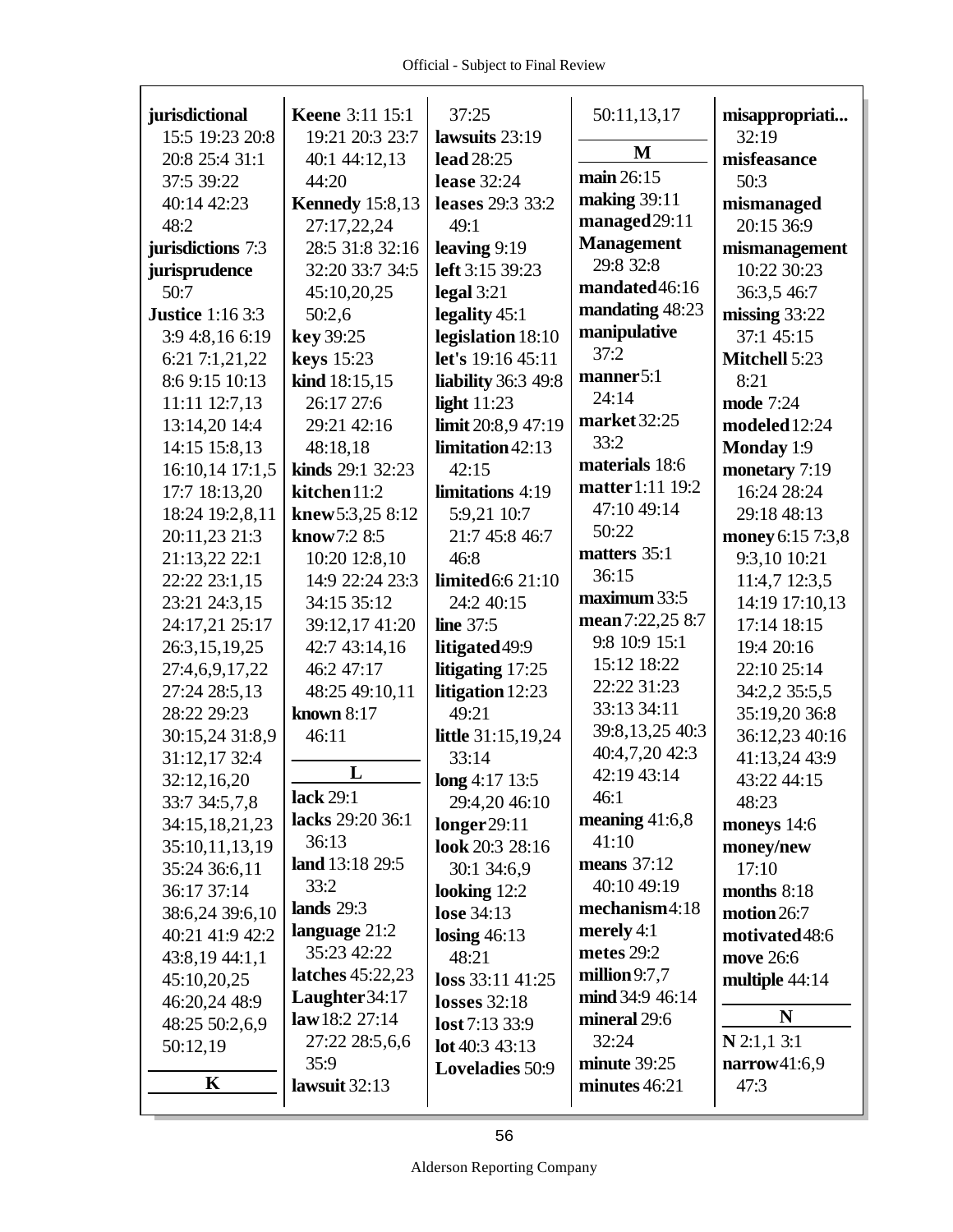| narrower41:2          | object $11:21$            | owes 27:14               | 38:13,14 39:15   | pre-liability      |
|-----------------------|---------------------------|--------------------------|------------------|--------------------|
| narrowly 12:20        | 28:18,20,20               | owner 10:4               | 40:9 44:13 45:1  | 29:21 36:2         |
| <b>Nation 1:6 3:5</b> | obligation 14:1           | <b>O'Odham</b> 1:6 3:5   | plaintiffs 4:6   | primarily 27:12    |
| 27:1,2 28:25          | obligations 18:1          |                          | 5:25 18:8 22:13  | 40:16              |
| 29:12 32:2,22         | obtain 25:14 33:2         | ${\bf P}$                | 22:24 25:7,8,12  | prior 31:20,20     |
| 33:16 34:1            | 33:4 39:16                | P3:1                     | 38:22 42:23      | 40:18              |
| 36:11 37:3,7          | 44:22                     | <b>PAGE 2:2</b>          | 43:4 44:21       | private 6:10       |
| 46:1,4,12             | obtained9:25              | pages 5:11,23            | plaintiff's 3:21 | probably 23:14     |
| Nation's 26:5         | 36:22                     | 11:15                    | plausible 42:4   | problem 10:7       |
| <b>Nation-type</b>    | officer6:3 9:6            | paid 7:14 44:16          | plea 3:21        | 17:22 19:3         |
| 17:19                 | 13:17                     | paragraph 11:19          | please 3:10      | 24:13 34:5         |
| nature $40:13$        | officers 5:22             | parallels 13:9           | 24:22            | 35:20,21 39:9      |
| Navajo 17:19          | official 8:3 35:2         | parse 28:10              | plus 33:11       | problems 47:9      |
| necessary 3:16        | officials 8:20            | part 27:18               | point 5:18 7:22  | procedure 21:12    |
| 15:20 17:8            | oh 14:17 28:16            | partial 43:10            | 18:2 20:11,13    | 25:19 30:25        |
| 27:16                 | okay 4:11 19:2            | particular 3:20          | 24:6 26:19 33:8  | 48:16              |
| need 28:9 32:1        | 30:15                     | 6:5 9:13 15:17           | pointing 48:15   | proceed4:23        |
| 37:9                  | old 11:4 17:10,13         | 23:12                    | position 19:15   | 25:25 44:22        |
| needs 26:9 29:7       | 28:6 36:8,12,23           | particularly 4:22        | possible 4:13    | 49:6,7             |
| 29:9 34:13            | 48:4                      | 8:12 17:23               | 23:22 50:6       | proceeding 48:4    |
| 39:16 45:2 46:1       | once 30:12                | 44:24                    | pot 7:3,6,7 9:2  | proceeds 4:22      |
| 46:4,5                | open 3:15                 | parties 13:23            | potential 24:7   | 7:11,13            |
| negotiate 37:7        | operative 3:14            | passed 31:1,10           | power6:11,15     | process 22:19      |
| net 7:11              | 6:17 10:15                | path 8:13,14             | 35:1             | 47:6               |
| never 16:12           | 13:12 24:25               | 39:14                    | practical 47:10  | professing 22:20   |
| nevertheless          | 40:4                      | pay 9:7 19:13,19         | precise 10:17    | prompt $4:14,25$   |
| 10:9                  | opining 47:24             | 37:21 38:2 50:4          | precisely 18:11  | promptly 4:21      |
| new 12:3              | option 39:2               | pejorative 22:23         | 22:3,11 49:22    | 21:9               |
| nonsensical           | oral 1:11 2:2,5           | penalize 25:12           | precluded 8:7    | proper 17:20       |
| 25:16                 | 3:7 24:19                 | pending $3:13,25$        | 9:20 10:6 24:6   | 21:18 35:3         |
| non-duplicative       | order <sub>6:17</sub> 9:5 | 22:19 26:1,7             | precludes 10:12  | properly 11:7      |
| 43:5                  | 11:17 17:20               | 46:9 47:6                | 19:25            | property 7:8,18    |
| normally 9:12         | 21:15 29:9 30:8           | people 7:2 10:19         | predecessor      | 10:2,3 24:1        |
| 18:25 22:9 28:4       | 30:13,17 47:10            | performed <sub>6:8</sub> | 8:18 48:7        | 45:2               |
| 48:2 49:6,11          | ordered 18:5              | period 20:21             | predecessors     | prospective 14:1   |
| notwithstanding       | 35:15                     | 34:10,10                 | 40:18 41:4       | protect 4:4 27:16  |
| 35:22 43:17           | original 36:18            | permit 38:13             | prelude 48:13    | protection 45:18   |
| 44:17                 | overall 25:4              | person 22:20             | premise 49:8     | <b>prove</b> 30:22 |
| November 1:9          | 42:23                     | petition 11:15           | pretty 19:12     | proven 16:4 36:4   |
| null 26:22,23         | overbroad 14:25           | 18:4 45:7                | prevail 45:12    | provide 14:2       |
| number4:13            | overlap 3:15              | Petitioner 1:4,17        | prevailed 8:1    | 24:11,11 26:21     |
| 22:13                 | 13:11 14:13               | 2:4,10 3:8               | prevails 45:11   | 27:15 30:20        |
|                       | overlapped 15:6           | 46:23                    | prevent 5:4      | 32:10,12           |
| $\mathbf 0$           | owe 36:18                 | plaintiff $3:13,24$      | 49:23            | provided7:9        |
| <b>O</b> 2:1 3:1      |                           | 9:8 19:7,18,25           |                  |                    |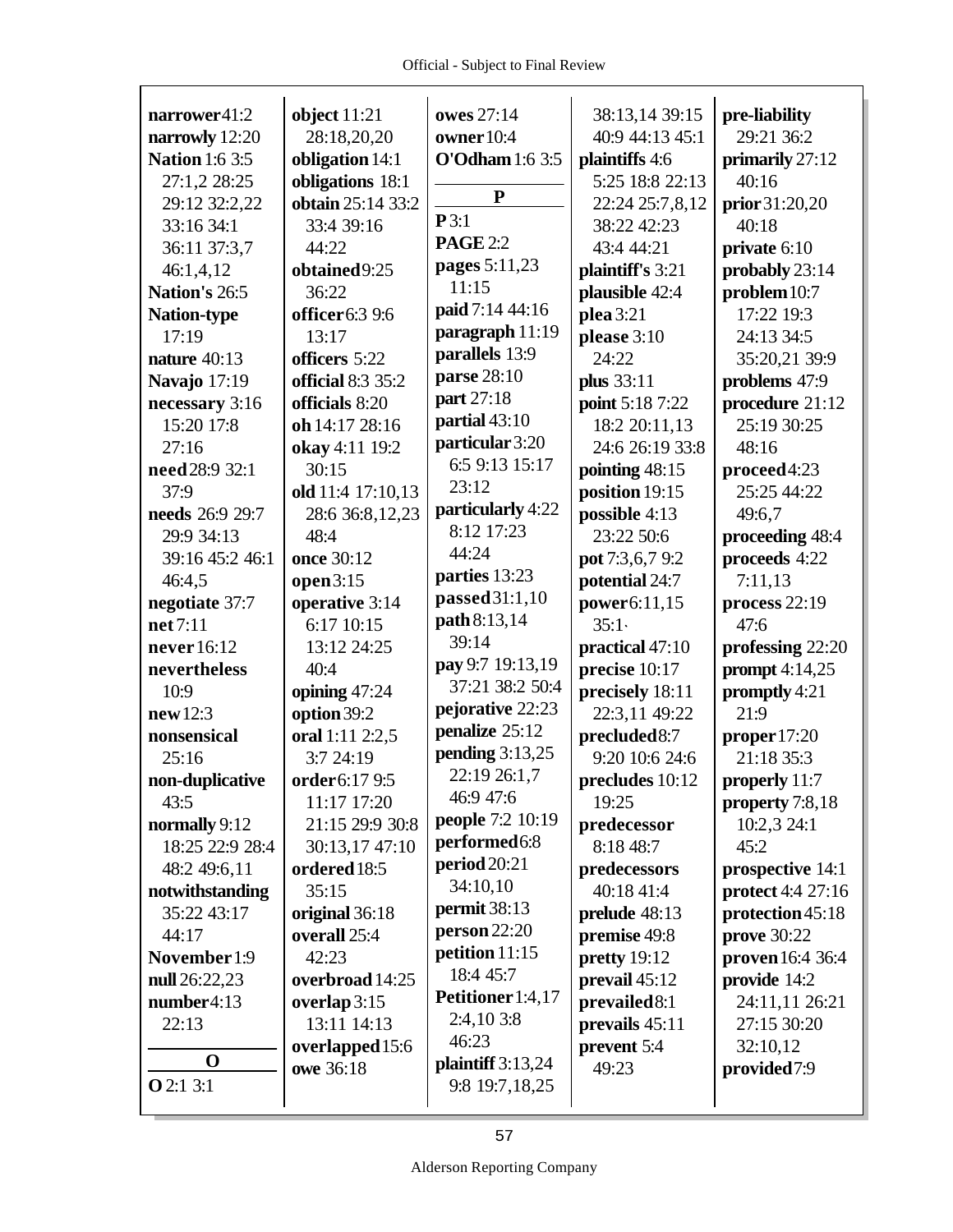| 10:4 22:16       | raised 24:6 26:8        | 41:11             | 47:15,18,20,22           | restatement              |
|------------------|-------------------------|-------------------|--------------------------|--------------------------|
| provides 14:1    | raises $26:19$          | regarding 32:11   | 48:17 49:24              | 16:22 33:20              |
| 35:14,15         | raising $10:19$         | 40:8              | remainder24:16           | restitution 33:21        |
| provision 4:4    | 26:16                   | regimes 19:23     | 46:15                    | resulted7:12             |
| 5:19 15:24       | ran 5:9 8:18,19         | regulation 17:18  | remaining 46:21          | revamped 39:22           |
| prudent 33:25    | range $25:6$            | 45:2              | remand 35:1              | reveal 36:25             |
| purpose 15:25    | rate 31:24 33:5         | regulations       | 38:7                     | revenue 12:5             |
| 37:2             | read 15:8,10            | 48:24             | remedial 25:5            | review 18:6              |
| purposes 5:12    | 34:5 40:19              | regulatory 44:25  | remedies 16:23           | revisit 13:6             |
| purse 6:7        | 42:15                   | reinstated 46:3,4 | 16:24 25:6,8,9           | right $15:15,16$         |
| pursue 21:19     | reading 6:22            | reinstatement     | 38:14,18 39:16           | 21:24 25:23              |
| 22:7 23:13       | 19:15,17 25:2,3         | 19:13,19 37:20    | 40:16 43:5,5             | 27:10 29:10              |
| 38:14,19         | 25:11 32:21             | 38:2              | remedy $6:2,2,3$         | 31:9 32:1 35:14          |
| pursuit 11:2     | 40:12                   | rejected 38:3     | 7:10,10 27:13            | 38:10 40:5               |
| put 5:20 11:7    | real 29:16              | relate 48:19      | 27:13 30:11,12           | 46:13                    |
| 19:7 28:15       | realize 34:16           | related $4:2,7$   | 30:16 44:4,5,6           | rights $14:24$           |
| 48:21            | realized 37:22          | relatively 4:25   | remember 20:9            | 27:16 29:4,6,6           |
| putting 5:25     | really 20:14,20         | relevant 5:11     | repeatedly 36:13         | 32:25                    |
| 22:23 47:4       | 26:16 34:13             | 30:21 41:22       | replanted 41:15          | risk46:13                |
| p.m.50:21        | reason 37:1             | 47:12             | replevin $41:21$         | <b>ROBERTS 3:3</b>       |
|                  | 40:12 45:19             | relief 3:16,19,20 | reply $7:17$             | 6:19 10:13               |
| Q                | reasons 45:24           | 3:21 7:19,24      | request 49:5             | 11:11 12:7,13            |
| qualify 20:22    | <b>REBUTTAL 2:8</b>     | 8:22,24,25 9:10   | requested3:16            | 13:14,20 14:4            |
| quantify 48:19   | 46:22                   | 9:11,13 11:23     | 27:23 49:15              | 14:15 22:22              |
| quarterly 14:2   | received 30:13          | 12:9,18 15:14     | requesting 32:22         | 24:17 29:23              |
| question 3:15    | recognize 4:8 8:8       | 15:16,16,17,21    | required 11:13           | 30:15 46:20              |
| 9:16 14:18,25    | recognized5:16          | 16:1,2,3,4,8,14   | 28:2 32:9                | 48:9 50:12,19            |
| 16:17 17:19      | 5:16 19:22 29:8         | 16:15,18,19       | requires 27:19           | route 9:18,19            |
| 19:6 20:6 22:6   | 31:25 32:5              | 17:8 18:16,23     | 30:19                    | routinely 40:9           |
| 23:7,8 25:23     | record 4:24             | 18:24 20:1 22:5   | requiring 30:22          | rule 15:18,24,25         |
| 26:2,9,10 28:10  | 21:11                   | 23:2,9,18,25      | reserve 24:15            | 23:15,16 47:14           |
| 34:7 36:15 37:9  | recover 33:23           | 24:11,25 25:19    | resolving 25:22          | <b>rules</b> 15:24 40:23 |
| 37:10 44:2       | 43:18                   | 26:14,17,18,20    | <b>respect</b> 4:1 10:16 | 40:25                    |
| 47:12            | recovery 8:14           | 27:1,3,7,11       | 14:6 22:18               | run 45:21 46:13          |
| questions 46:18  | 9:17,18 10:8            | 28:11,24 29:18    | 24:23 28:22              | running $4:18$           |
| 48:1             | 21:23 23:22             | 32:23 34:3        | 33:6 37:11,13            |                          |
| quite 6:22 7:19  | 24:5,7,12               | 35:15 37:13       | 38:5 42:18,19            | S                        |
| 8:7,24 10:11,23  | reduced <sub>7:15</sub> | 38:23 40:5,7,11   | 47:7                     | S 2:1 3:1                |
| 12:24 14:10      | referring $32:6,7$      | 40:20 41:14       | <b>Respondent 1:19</b>   | sake 28:14               |
| 42:7             | refers $42:11$          | 42:1,6,9,14,16    | 2:7 24:20                | sales 7:11               |
| quoting $35:11$  | reflect 13:7            | 42:19,21,24       | response 22:25           | saying 8:8 10:20         |
| $\bf R$          | Reform 29:9             | 43:2 44:10,15     | 25:1 35:12 38:4          | 14:22 20:12,24           |
| $\mathbf{R} 3:1$ | 32:8                    | 44:23 45:14,18    | rest 12:15               | 22:24 40:6               |
| raise 39:9       | regard $3:20$           | 47:1,10,11,13     | restate 13:6             | 41:23,24                 |
|                  |                         |                   |                          | says 9:5 10:15           |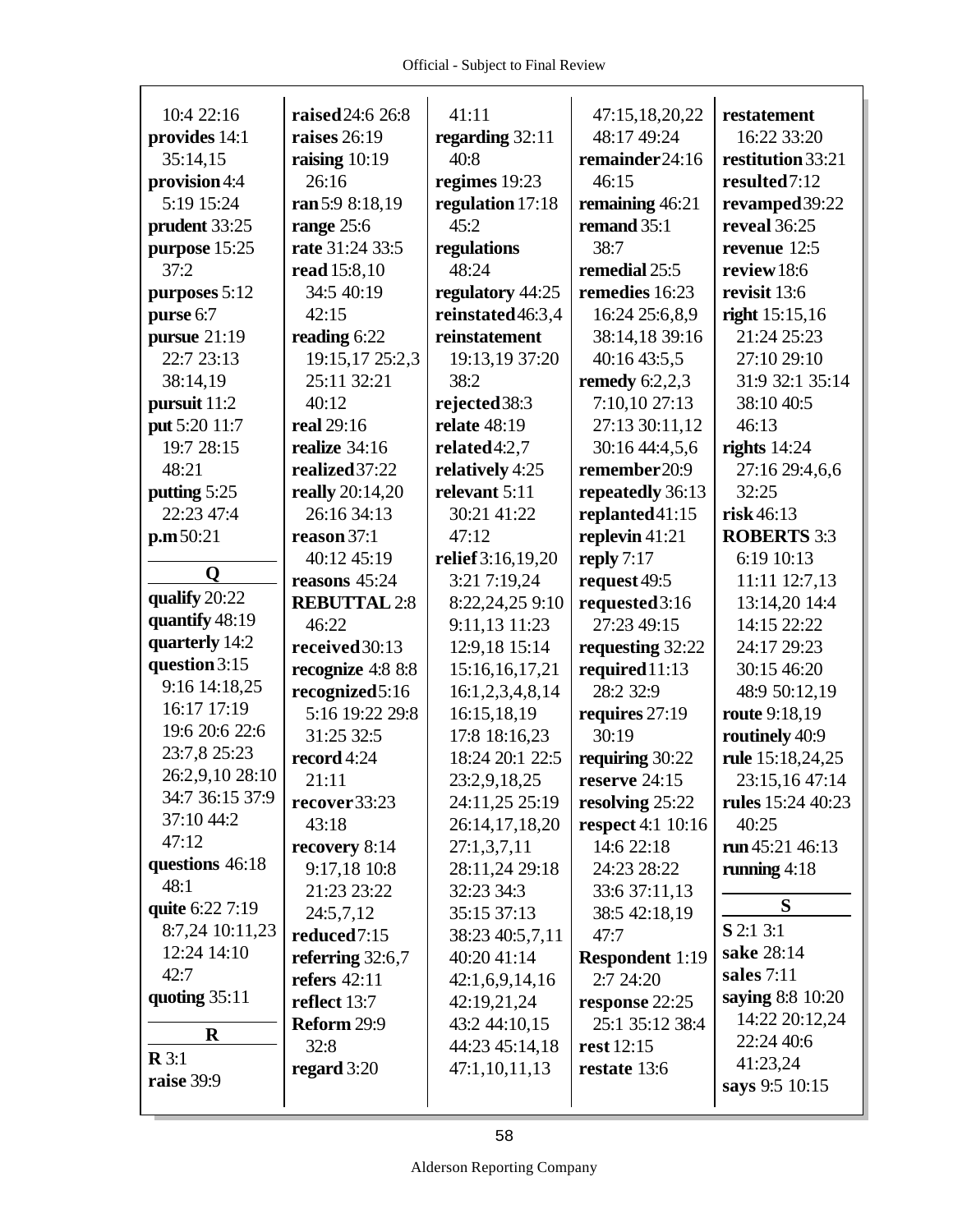| 11:8 13:2 15:21        | 50:17             | sold 33:15               | 35:22,25 36:10    | stop 4:18         |
|------------------------|-------------------|--------------------------|-------------------|-------------------|
| 23:16 34:24            | seeks 11:10,16    | Solicitor 1:15           | 36:20 38:5 39:4   | straight $21:11$  |
| 37:14,15 41:10         | 11:17 14:23       | solution 37:24           | 39:8,13 40:24     | strange 25:22     |
| <b>Scalia</b> 17:1,5,7 | 33:19,23          | sooner45:23              | 41:17 42:10       | strike 12:17      |
| 21:13,22 22:1          | selling $33:25$   | sorry $46:3$             | 43:16,25 44:3     | strings 6:7       |
| 25:17 26:3,19          | sense 11:2 36:23  | sort 23:9 26:1           | 45:19,24 50:20    | strongly 38:7     |
| 28:13,22 30:24         | 39:24 41:7        | Sotomayor 6:21           | split $37:3$      | submission 9:13   |
| 31:9, 12, 17 32:4      | 46:17             | 7:1 23:15,21             | spoken48:6        | 10:9              |
| 32:12 38:24            | sentence 34:24    | 24:3 36:6,11,17          | square 23:20,23   | submits 11:5      |
| 39:6,10 41:9           | separate 28:19    | Sotomayor's              | squares 24:9      | submitted 50:20   |
| 42:2 48:25             | 29:17             | 7:22                     | stand 33:15,16    | 50:22             |
| Scalia's 44:1          | separately 20:2   | sought $26:14$           | 33:25             | substantial 13:11 |
| scheme 25:5,16         | 40:10             | 27:1,11 28:11            | standing 40:8,9   | 14:13             |
| 39:22 40:14            | sequential 4:9    | 29:18 30:11              | stark 19:12       | substantially     |
| 42:23 46:16            | serves 44:5       | 34:3 36:21               | state 15:18,19    | 3:14 7:15 47:8    |
| seasonably 4:14        | set 16:11 20:7    | 40:11 42:21              | 15:21             | substitute 44:5,7 |
| second 5:4 24:6        | 26:22,23 40:4     | 44:8,9 47:11,13          | stated 15:14 16:1 | substitutes 43:6  |
| 37:17                  | show 17:15 32:22  | 47:18                    | statements 14:2   | sue 7:16 8:3 9:19 |
| secondary 49:19        | 48:17             | sounds $33:10$           | 32:10             | 19:23 25:24       |
| Secondly 47:19         | shows 38:15       | sovereign $31:2,5$       | states $1:1,3,12$ | 37:20,21          |
| section 3:11,17        | significant 39:18 | so-called 17:13          | 3:4 4:6 6:12 9:2  | sued 7:16 43:9    |
| 3:23 4:3 5:3,14        | similar 30:9 33:5 | speak 24:12 50:5         | 9:11 11:3 29:15   | 43:10,11          |
| 5:25 6:12 8:17         | simple 6:22 7:1   | special 6:15 7:10        | 31:3 32:24 33:1   | sufficient 15:4   |
| 9:24 15:5,9            | 13:1 37:15        | specialized 6:13         | 33:3,24 44:14     | suggest 39:20     |
| 19:6 24:24 25:2        | simply $7:58:22$  | specie 7:18              | status 29:6       | suggested 23:7    |
| 25:4,11 34:21          | 11:4 12:1,2,10    | specific 12:3            | statute 4:19 5:8  | suggesting 21:17  |
| 37:10 38:9             | 15:5,18 23:14     | 14:7 24:13               | 5:9,13,21 6:5     | suggestion 19:21  |
| 39:24 40:13,19         | 23:16 36:18       | 32:23 36:4               | 8:2,18,19,20      | suggests 23:1     |
| 41:7 42:10,17          | 46:17             | 38:22                    | 10:7,11 13:25     | 25:15             |
| 44:10 46:15            | simultaneous 4:5  | specifically             | 17:18 19:17       | suing $7:2$       |
| 48:7 49:22             | 22:15 38:19       | 11:10 31:25              | 20:6 21:2,7       | suit 3:13,24,25   |
| secure $23:18$         | simultaneously    | 32:5,9                   | 22:17,21 24:10    | $4:1,2,22$ 5:4,7  |
| seek 3:19 7:19         | 17:25 22:6        | specified 47:16          | 31:25 32:5        | 5:16,17 6:13,16   |
| 12:1 13:5 16:22        | 37:16 48:5        | specter 48:4             | 37:15 38:17       | 8:1,7,9,10,16     |
| 16:23 18:16            | single $8:4$      | spin $22:23$             | 42:22 44:19       | 8:20 9:1,2 10:1   |
| 24:25 25:8             | sink $11:2$       | <b>Spinelli</b> 1:18 2:6 | 45:8,20 46:7,8    | 10:2 12:20        |
| 36:23 41:25            | situation 13:3    | 24:18,19,21              | 46:17 47:5,8      | 13:11 18:12       |
| 43:4 49:17             | 31:14 38:22       | 26:3,24 27:5,8           | 48:3,24 49:19     | 20:2 21:6,18,20   |
| seeking 7:5 11:4       | 43:4 44:20        | 27:10,21 28:3,7          | statute's 25:15   | 22:18 25:25,25    |
| 13:4 17:13 18:8        | 50:10             | 28:22 30:7,19            | statutory 5:19    | 28:8, 19, 20, 21  |
| 19:25 22:4,10          | situations 19:25  | 31:5,11,15,19            | 7:10 10:4 14:7    | 33:19,23 37:16    |
| 32:2 33:1,3            | $six-year 21:7$   | 32:7,14,20               | 46:16             | 39:14 41:23,24    |
| 41:14,22 43:1          | 45:8 46:7         | 33:12 34:14,20           | stem $24:24$      | 42:17,19 43:13    |
| 45:21 49:9,12          | slew $11:5$       | 34:22 35:10,13           | stole 28:16       | 44:25 45:4,6,16   |
|                        |                   |                          |                   |                   |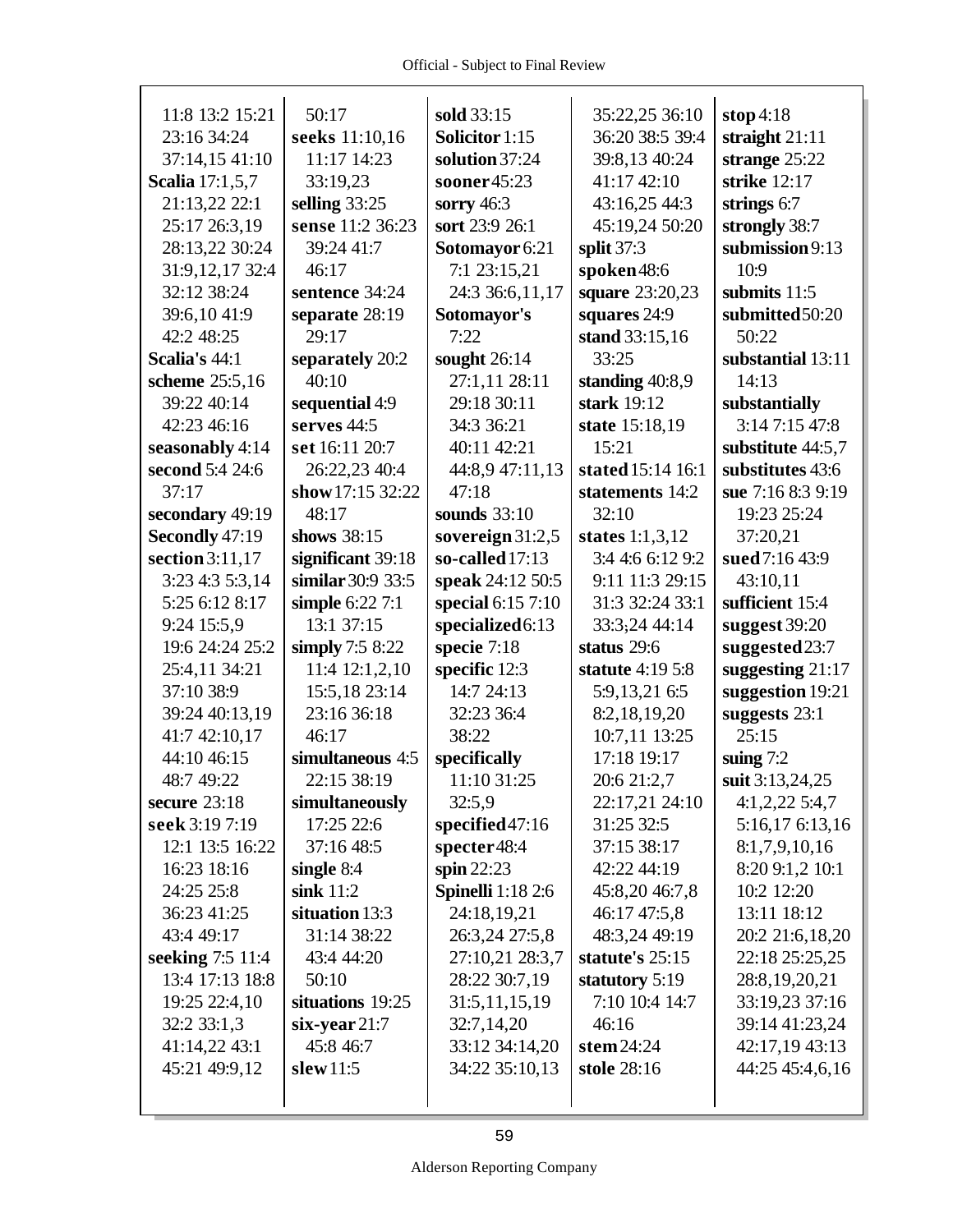| 46:9 47:6             | terribly 30:16         | timely 33:4           | trying $11:25$         | 11:3 29:14 31:3       |
|-----------------------|------------------------|-----------------------|------------------------|-----------------------|
| suits 3:18,18 4:5     | test 10:14 19:11       | times 43:10,11        | 14:12 23:3,24          | 32:24 33:1,3,24       |
| 4:7,9,23,23           | 47:10,13 49:24         | <b>Title 3:12</b>     | 34:8 49:17             | 44:14                 |
| 5:21 6:24 7:5         | text 3:23 10:10        | <b>Tohono</b> 1:6 3:4 | <b>Tucker</b> 17:17    | unrealistic 28:13     |
| 15:2,4 21:25          | 10:11 24:10            | told 37:18 46:2       | 22:15 34:25            | unthinkable           |
| 22:15 24:23           | 25:3,15 39:25          | <b>Tony 9:6,9</b>     | 38:13 40:17            | 31:14                 |
| 26:14 27:22           | textual 46:25          | tort 8:19 44:19       | 41:4,5 42:12,13        | untouched 39:24       |
| 28:17 29:1            | 49:24                  | tough $23:1,5$        | turn 8:2 39:25         | unusual 21:8          |
| 37:11,15 38:11        | <b>Thank 24:17</b>     | tracks 49:7           | turns $10:10$          | use 11:8 49:17        |
| 38:20 39:2,15         | 46:20,24 50:19         | trespass $41:21$      | 26:12                  | <b>Utah 48:1</b>      |
| 41:12 42:24           | <b>theory</b> 44:18,19 | trial 9:14 16:5,7     | two 6:24 7:5 8:18      | <b>U.S</b> 5:10,11,23 |
| 43:15 44:14,18        | thing 21:8 28:20       | <b>Tribal 32:10</b>   | 13:12,12 14:14         | 22:19                 |
| 44:18 46:10           | 42:4                   | tribe $11:5,16,20$    | 14:16 20:19,21         |                       |
| 48:4                  | things 7:20 33:14      | 11:25 12:12           | 23:4,19 24:23          | $\mathbf{V}$          |
| summary 4:24          | 36:10 40:3             | 13:4,25 14:23         | 34:3 36:10,10          | v 1:5 3:4 5:10,23     |
| 16:5 21:11            | think $4:207:22$       | 15:17 18:14           | 37:11,15,24,24         | <b>value</b> 13:18    |
| sums $34:1$           | 9:12 13:7,23           | 20:14 22:2            | 38:11,11,18,18         | 29:16 32:25           |
| supports 38:7         | 14:9,21,24             | 23:13 26:16           | 38:20 39:2,15          | 33:2 43:11            |
| suppose 7:25          | 15:10,12,23            | 28:11 29:7,9          | 39:16 43:7             | various 18:2          |
| 43:20                 | 17:11 18:14            | 34:9,12 43:21         | 44:22 47:9,9           | versed 50:7           |
| supposed 19:5         | 19:20 20:14            | 46:25                 | two-month 5:15         | vested 6:14           |
| <b>Supreme</b> 1:1,12 | 21:8,25 22:1           | tribes 29:1 32:1      | two-state 37:24        | view7:4 14:1,9,9      |
| sure 9:15,23 36:6     | 23:12 24:9 28:9        | tribe's 12:21         | two-suit 38:3          | 14:9 20:18,20         |
| 37:4 48:14            | 28:18 34:15            | 14:9                  | two-year $5:8,21$      | 22:8 47:21            |
| 50:12                 | 35:8 37:12 38:6        | trigger $3:164:3$     | type 8:25 9:13         | views $18:1,2$        |
| synonymous            | 39:4,14,18 40:1        | 15:4                  | 11:2 15:17 18:9        | W                     |
| 42:8                  | 40:23,24,25            | trouble 26:16         | 30:10 49:21            |                       |
|                       | 41:1,17 44:11          | true $9:21$ 10:24     | types 8:24 12:24       | waiver $31:1,5$       |
| T                     | 49:18 50:1             | 10:25 11:8            | 16:25                  | want 12:10 14:17      |
| T2:1,1                | thinking 35:5          | 20:18 39:21           |                        | 14:19 19:3,4,4        |
| tailored 12:20        | thinks $37:19$         | trust 7:10 10:4       | U                      | 20:16 21:16           |
| take 4:18 22:24       | third-parties          | 10:22 13:8,15         | ultimately 6:12        | 28:14,17 30:1         |
| 23:4 34:6 45:15       | 29:16                  | 13:16 17:24           | 7:14 10:10             | 34:18 35:5,6,12       |
| taken41:15            | thought 17:1           | 27:14,22 28:9         | 28:25 50:16            | 35:19,20 36:19        |
| 49:16 50:15           | 26:18 31:17            | 29:8 30:20 32:8       | Um 18:22               | 41:23 43:21,23        |
| talking $4:22$        | 38:12                  | 33:6,17 49:16         | unable $46:25$         | 45:17                 |
| 27:24                 | thrust $26:15$         | 50:3                  | uncovered46:6          | wanted 20:24          |
| target $23:24$        | timber 29:6            | trustee 27:14         | understand 9:16        | wants 39:15 45:1      |
| 24:13                 | 33:15,16 34:1          | 28:1 30:20            | 26:21 36:7             | War 5:10,12,20        |
| targeted 6:5          | time $5:248:16$        | 49:14 50:4            | understanding          | <b>Washington</b> 1:8 |
| tell 35:7             | 12:24 13:5             | trustee's 27:20       | 10:10                  | 1:16,18               |
| tend 46:10            | 21:20 24:16            | 28:1                  | unfortunately          | wasn't 7:7 8:14       |
| terminology 30:9      | 43:13 45:8             | trusts $29:14$        | 14:11                  | 8:22 27:22            |
| terms $14:10$         | 46:10 50:16            | try $22:13$           | <b>United</b> 1:1,3,12 | 50:14                 |
| 48:16 49:4            |                        |                       | 3:44:69:1,11           | way 6:5 7:14          |
|                       |                        |                       |                        |                       |